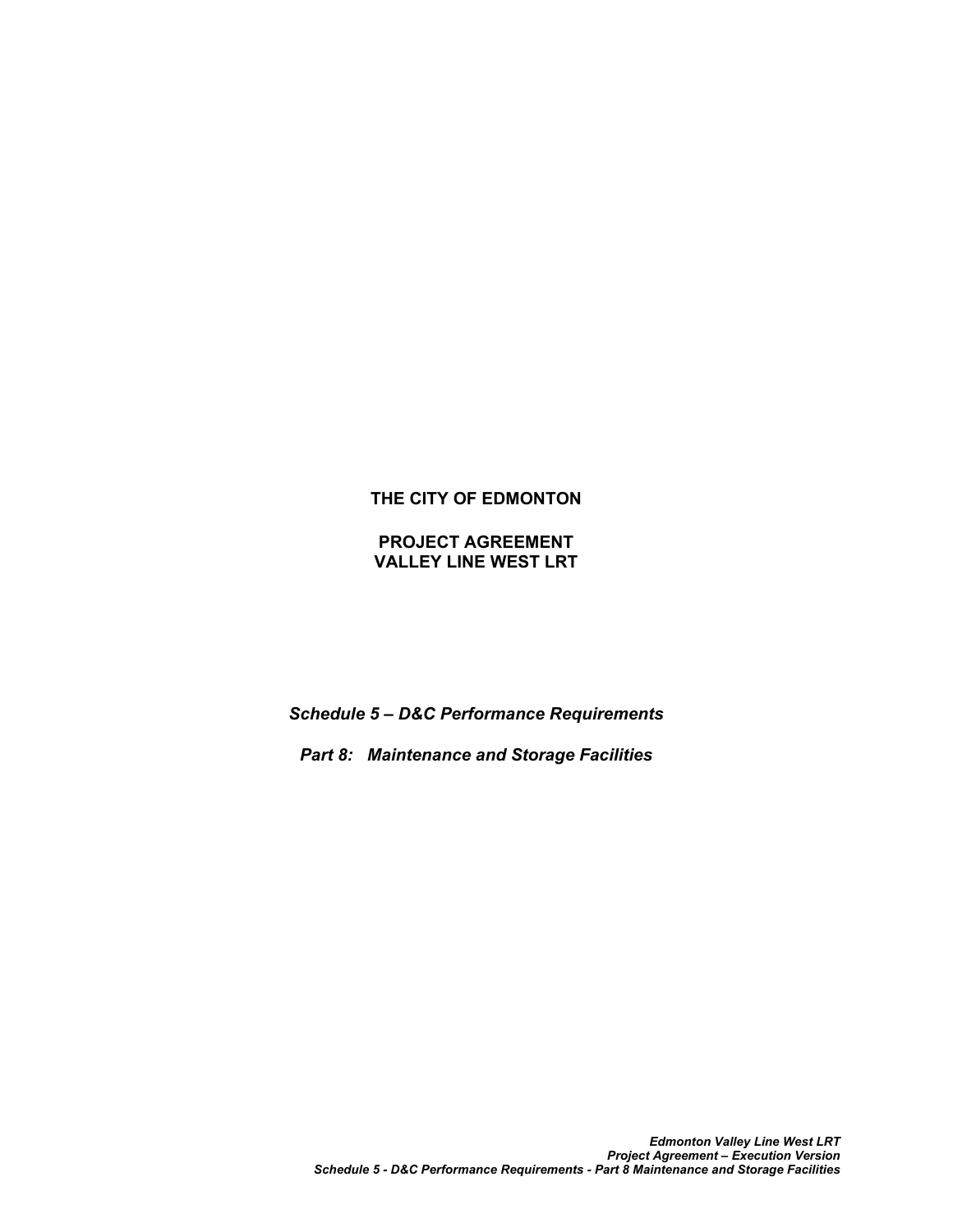## **TABLE OF CONTENTS**

| $8 - 1.1$  | $Introduction 1, 2, 3, 4, 5, 6, 7, 8, 7, 8, 7, 8, 7, 8, 7, 8, 7, 8, 7, 8, 7, 8, 7, 8, 7, 8, 7, 8, 7, 8, 7, 8, 7, 8, 7, 8, 7, 8, 7, 8, 7, 8, 7, 8, 7, 8, 7, 8, 7, 8, 7, 8, 7, 8, 7, 8, 7, 8, 7, 8, 7, 8, 7, 8, 7, 8, 7, 8, 7, 8, 7, 8, 7,$ |           |
|------------|-------------------------------------------------------------------------------------------------------------------------------------------------------------------------------------------------------------------------------------------|-----------|
| $8 - 1.2$  |                                                                                                                                                                                                                                           |           |
| $8 - 1.3$  |                                                                                                                                                                                                                                           |           |
|            |                                                                                                                                                                                                                                           |           |
| $8 - 2.1$  |                                                                                                                                                                                                                                           |           |
| $8 - 2.2$  |                                                                                                                                                                                                                                           |           |
| $8 - 2.3$  |                                                                                                                                                                                                                                           |           |
| $8 - 2.4$  |                                                                                                                                                                                                                                           |           |
| $8 - 2.5$  |                                                                                                                                                                                                                                           |           |
| $8 - 2.6$  |                                                                                                                                                                                                                                           |           |
| $8 - 2.7$  |                                                                                                                                                                                                                                           |           |
| $8 - 2.8$  |                                                                                                                                                                                                                                           |           |
| $8 - 2.9$  |                                                                                                                                                                                                                                           |           |
| $8 - 2.10$ |                                                                                                                                                                                                                                           |           |
| $8 - 2.11$ |                                                                                                                                                                                                                                           |           |
| $8 - 2.12$ |                                                                                                                                                                                                                                           |           |
| $8 - 2.13$ |                                                                                                                                                                                                                                           |           |
|            |                                                                                                                                                                                                                                           |           |
| $8 - 3.1$  |                                                                                                                                                                                                                                           |           |
| $8 - 3.2$  |                                                                                                                                                                                                                                           |           |
| $8 - 3.3$  |                                                                                                                                                                                                                                           |           |
| $8 - 3.4$  |                                                                                                                                                                                                                                           |           |
| $8 - 3.5$  |                                                                                                                                                                                                                                           |           |
| $8 - 3.6$  |                                                                                                                                                                                                                                           |           |
| $8 - 3.7$  |                                                                                                                                                                                                                                           |           |
|            | <b>TABLES AND FIGURES</b>                                                                                                                                                                                                                 |           |
|            | TABLE 8-2.4: ILLUMINATION LEVELS FOR THE GERRY WRIGHT OMF                                                                                                                                                                                 | $.8 - 13$ |

TABLE 8-3.4: ILLUMINATION LEVELS FOR THE LEWIS FARMS STORAGE FACILITY..................8-42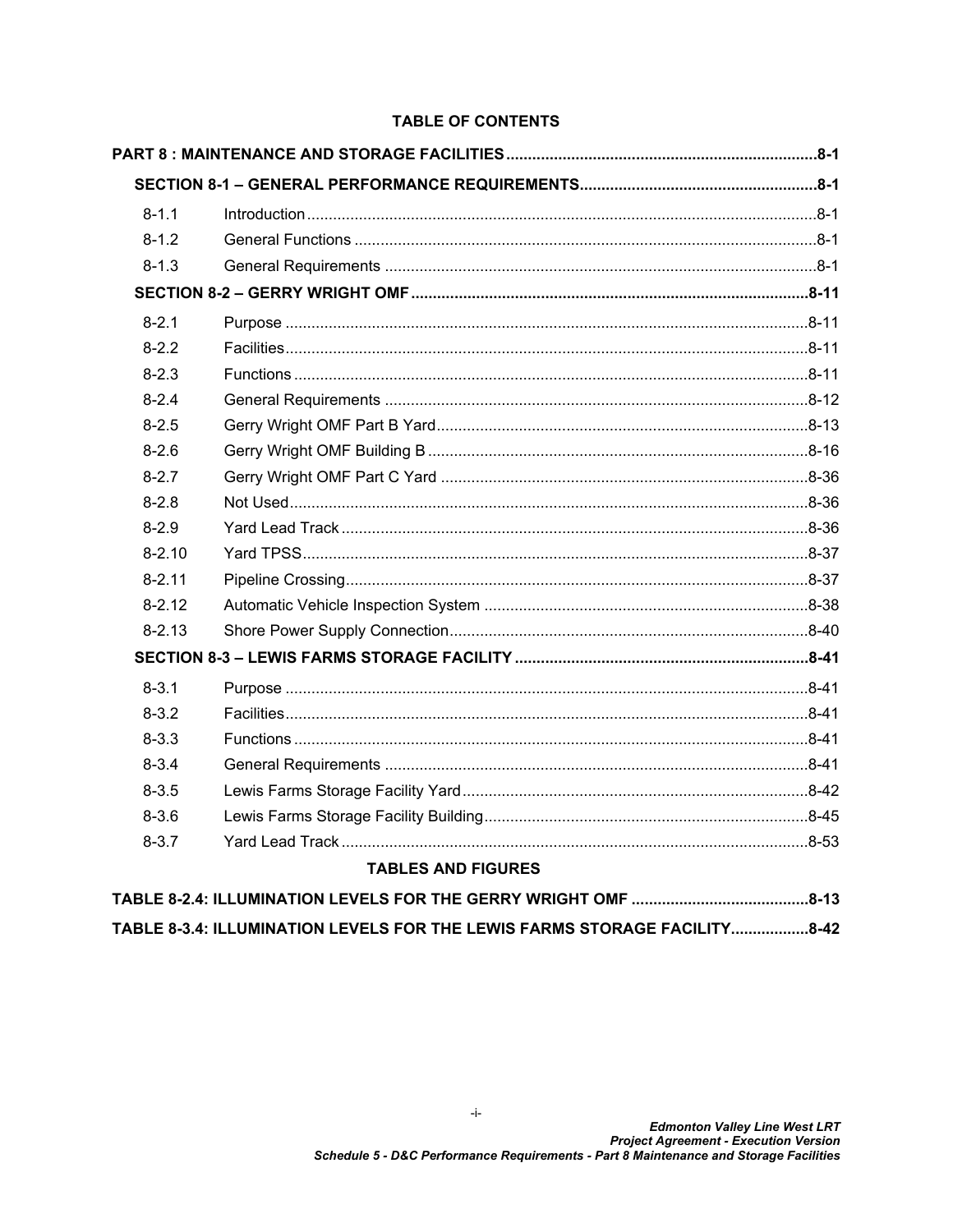## <span id="page-2-0"></span>**PART 8: MAINTENANCE AND STORAGE FACILITIES**

## <span id="page-2-1"></span>**SECTION 8-1– GENERAL PERFORMANCE REQUIREMENTS**

#### <span id="page-2-2"></span>**8-1.1 INTRODUCTION**

- A. This Part 8 *[Maintenance and Storage Facilities]* sets out the general requirements for the Design and Construction of the Gerry Wright OMF Stage 2 and the Lewis Farms Storage Facility.
- B. The Maintenance and Storage Facilities and their respective sites, when completed, shall provide fully functional operations and maintenance campuses comprised of all facilities and equipment required for performance of the functions described in Section [8-1.2](#page-2-3) [*Functions*] of this Schedule.
- C. For clarity, in this Part 8 *[Maintenance and Storage Facilities]* the following terms, when used to describe where one area will be situated with reference to another area(s), shall have the following meanings:
	- 1. "ready access" shall mean that the applicable areas are in close proximity and on the same level, but not necessarily adjoining; and
	- 2. "direct access" shall mean that the applicable areas are adjoining and interconnected, unless noted otherwise.

### <span id="page-2-3"></span>**8-1.2 GENERAL FUNCTIONS**

- A. The Maintenance and Storage Facilities and their respective sites shall be designed and constructed to provide the following Project related functions:
	- 1. operational functional and fleet management requirements, including, but not limited to, fleet size, yard capacity, fleet services, rail transportation, LRV storage and Maintenance of Way (MOW);
	- 2. scheduling, monitoring and management of operations and maintenance activities to achieve the Operability and Maintainability Parameters;
	- 3. routine and heavy maintenance of LRVs;
	- 4. delivery and offloading of LRVs and other On-track Vehicles;
	- 5. staging and marshalling of LRVs and other On-track Vehicles; and
	- 6. any other Project related functions specified to be located at, or performed from, the Maintenance and Storage Facilities.

## <span id="page-2-4"></span>**8-1.3 GENERAL REQUIREMENTS**

- A. Except as otherwise specified in this Part 8 *[Maintenance and Storage Facilities],* all equipment, components, materials, systems, and sub-systems forming part of the Maintenance and Storage Facilities shall comply with the applicable requirements specified in Part 5 [*Facilities*] of this Schedule, including the Valley Line West LRT Facilities Design and Construction Standards and:
	- 1. shall comply with Part 2 [*Sustainable Urban Integration*] of this Schedule;
	- 2. trackwork shall comply with the requirements as set out in Section 3-1 [*Track*] of this Schedule;
	- 3. sidewalks shall comply with the requirements as set out in Section 3-2.4.12 [*Sidewalks*] and Section 3-2.5.1K [*New Construction*] of this Schedule;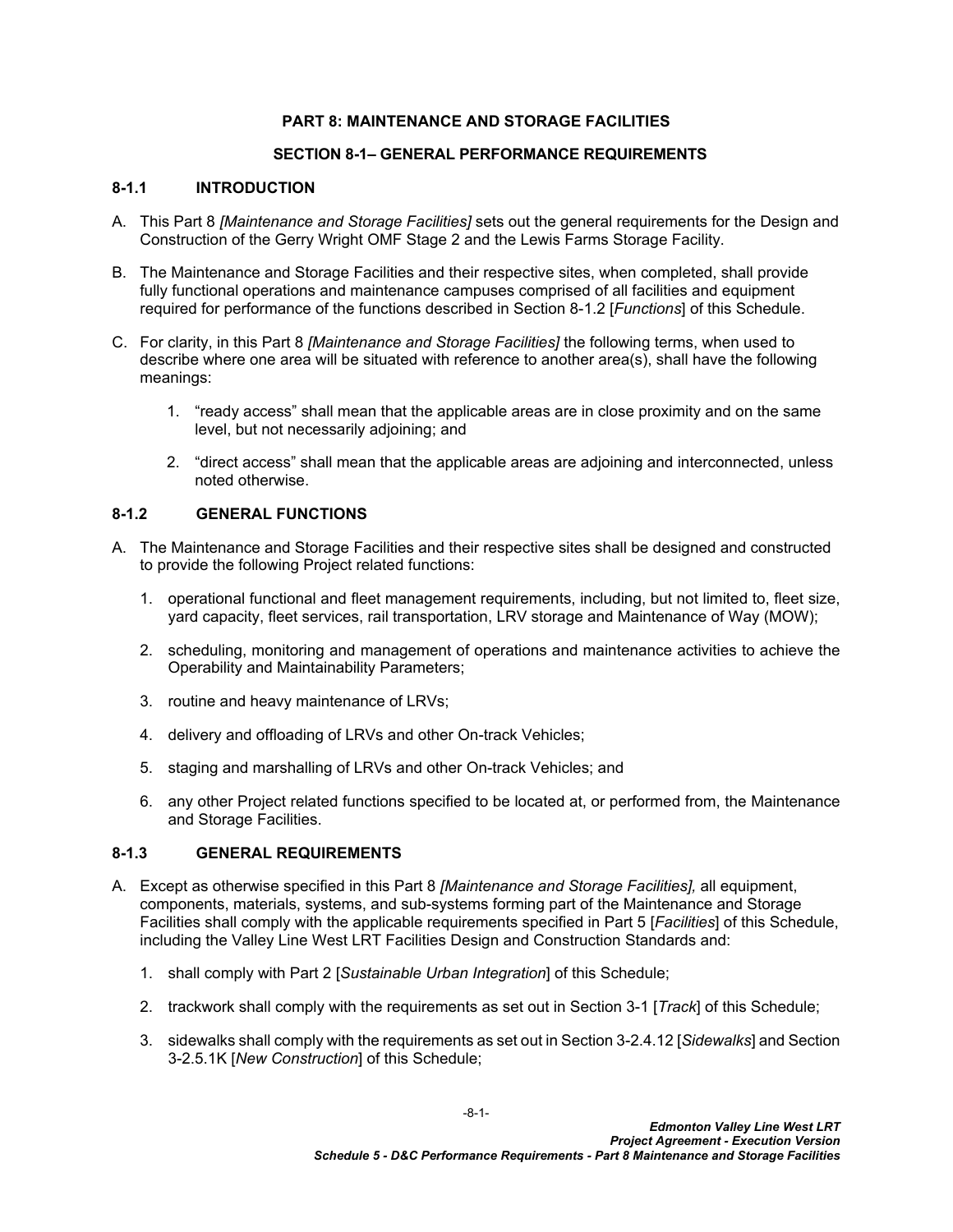- 4. vehicle parking facilities shall comply with the applicable requirements as set out in Section 3-2.5.1 [*New Construction*] of this Schedule and with the Valley Line West LRT Roadways Design and Construction Standards;
- 5. retaining walls shall comply with the requirements as set out in Section 2-11.5 [*Walls*] of this Schedule and with the retaining structure requirements as set out in Section 4-2.4 *[Retaining Walls]* of this Schedule;
- 6. Utility Work shall be in accordance with Schedule 28 [*Project Approvals and Utility Matters*];
- 7. Rail Systems shall comply with the requirements as set out in Section 6-1 *[Rail Systems]* of this Schedule;
- 8. Traction Power System shall comply with the requirements as set out in Section 6-2 [*Traction Power System*] of this Schedule;
- 9. Overhead Catenary System shall comply with the requirements as set out in Section 6-3 [*Overhead Catenary System*] of this Schedule;
- 10. Structures shall comply with the requirements as set out in Part 4 [*Transportation and Building Structures*] of this Schedule;
- 11. Stormwater Management System and building drainage shall comply with the requirements as set out in Section 3-5 [*Stormwater Management*], Section 8-2.6 [*Gerry Wright OMF Building B*] and Section 8-3.6 [*Lewis Farms Storage Facility Building*] of this Schedule; and
- 12. water servicing and wastewater servicing shall comply with the requirements as set out in Section 3.6.1.5 [*Utility Service Connections*] of this Schedule.
- B. Design the Maintenance and Storage Facilities and their respective sites, including all required Shop Tracks and Yard Tracks, to accommodate the LRVs as defined in Section 1-2.1.8 [*LRV Accommodation*] of this Schedule.
- C. Design all Structures and any OCS within the Maintenance and Storage Facilities and their respective site to accommodate LRV heights in accordance with Section 1-2.1.8 [*LRV Accommodation*] of this Schedule.

## **8-1.3.1 Applicable Standards**

- A. Without limiting Section 1-1.7 *[Reference Documents]* of this Schedule, and except as otherwise specified herein, the Design and Construction of Maintenance and Storage Facilities, and associated equipment, components, materials, systems, and sub-systems shall comply with:
	- 1. NBCAE, unless otherwise specified in this Schedule;
	- 2. TCRP Report 155 Track design handbook for Light Rail Transit LRT;
	- 3. CSA C22.2 No.41 Grounding and Bonding Equipment;
	- 4. CSA C22.2 No.4 Control of electrochemical corrosion of underground metallic structures;
	- 5. BS EN-50162 Protection against corrosion by stray current from direct current systems;
	- 6. IEC 62128-2 Railway applications Fixed installations Electrical safety, earthing and the return circuit - Part 1: Provisions against the effects of stray currents caused by dc traction systems;
	- 7. BS EN-50122-1 Railway applications Fixed installations Electrical safety, 2016 earthing and the return circuit. Part 1: Protective provisions against electric shock;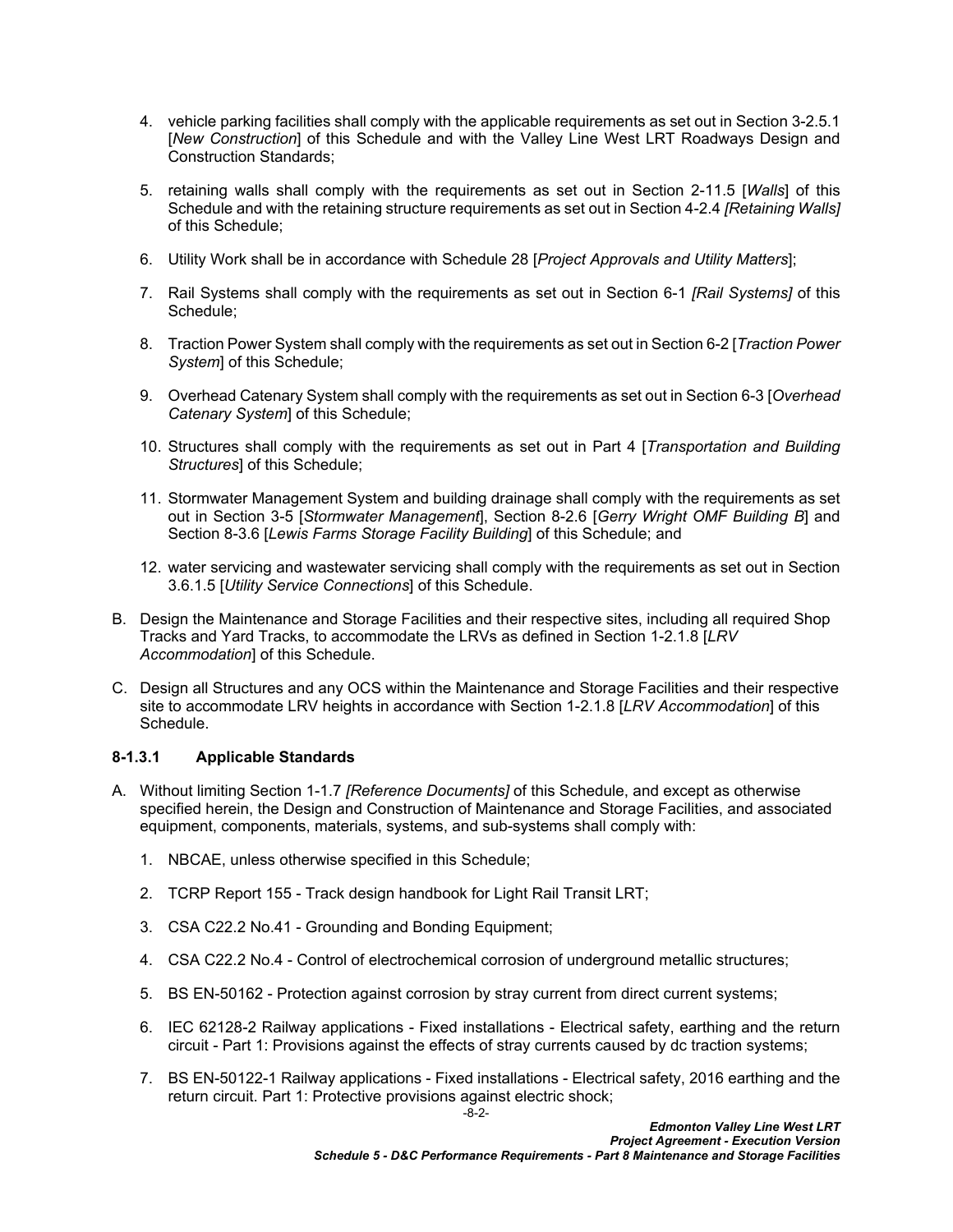- 8. BS EN-50122-2 Railway applications Fixed installations Electrical safety, earthing and the return circuit. Part 2: Provisions against the effects of stray currents caused by dc traction systems;
- 9. ASTM 6165 Standard practice for determining rail-to-earth resistance;
- 10. NACE SP0169 Standard Practice, Control of external corrosion on underground or submerged metallic piping systems;
- 11. ASTM C1202 Standard test method for electrical Indication of concrete's ability to resist chloride ion penetration;
- 12. NFPA 130 Standard for Fixed Guideway Transit and Passenger Rail System (NFPA 130);
- 13. FHWA-NHI-10-025 Design and Construction of Mechanically Stabilized Earth Walls and Reinforced Soil Slopes;
- 14. CSA T527-94 (ANSI/EIA/TIA 607), Grounding and Bonding for Telecommunications in Commercial Buildings;
- 15. CAN/CSA T528-93(R1997) (ANSI/EIA/TIA 606), Design Guidelines for Administration of Telecommunications Infrastructure in Commercial Buildings;
- 16. CSA T529-95 (ANSI/EIA/TIA 568D), Design Guidelines for Telecommunications Wiring Systems in Commercial Buildings;
- 17. CAN/CSA C22.2 No.182.4-M90(R1996), Plugs, Receptacles, and Connectors for Communication Systems;
- 18. CSA C22.2 No.214-94, Communication Cables;
- 19. ANSI/EIA/TIA TSB 67, Transmission Performance Specifications for Field Testing of Unshielded Twisted Pair Cabling Systems;
- 20. ANSI/EIA/TIA TSB 72, Centralized Optical Fiber Cabling Guidelines; and
- 21. Building Industry Consulting International (BICSI) TDM Manual.

#### <span id="page-4-0"></span>**8-1.3.2 LRV Service Access Levels**

- A. This Section [8-1.3.2](#page-4-0) [*LRV Service Access Levels*] sets out the Design and Construction requirements to allow for the performance of the Maintenance activities at the Maintenance and Storage Facilities as described in Section [8-2.3](#page-12-3) [*Functions*] and Section [8-3.3](#page-42-3) [*Functions*] of this Schedule.
- <span id="page-4-1"></span>B. Where required per Section 8-2.6 *[Gerry Wright OMF Building B]* and Section 8-3.6 *[Lewis Farms Storage Facility]* of this Schedule, provide below grade access to LRV undercarriage by means of:
	- 1. below grade pits that:
		- a. are sized to accommodate two uncoupled LRVs over the pit, provide access to the end faces and allow for unobstructed access when opening side access hatches of the two LRVs;
		- b. include 1070 mm high safety railings to enclose the perimeter of the top of the pit while there is no LRV over the pit, which can be removed by a single person;
		- c. include access platforms at grade to allow for the safe passage of shop personnel and equipment over the pits at every LRV door location;
			- i. Platforms shall be a solid surface and, at a minimum, the width of the LRV door.

-8-3-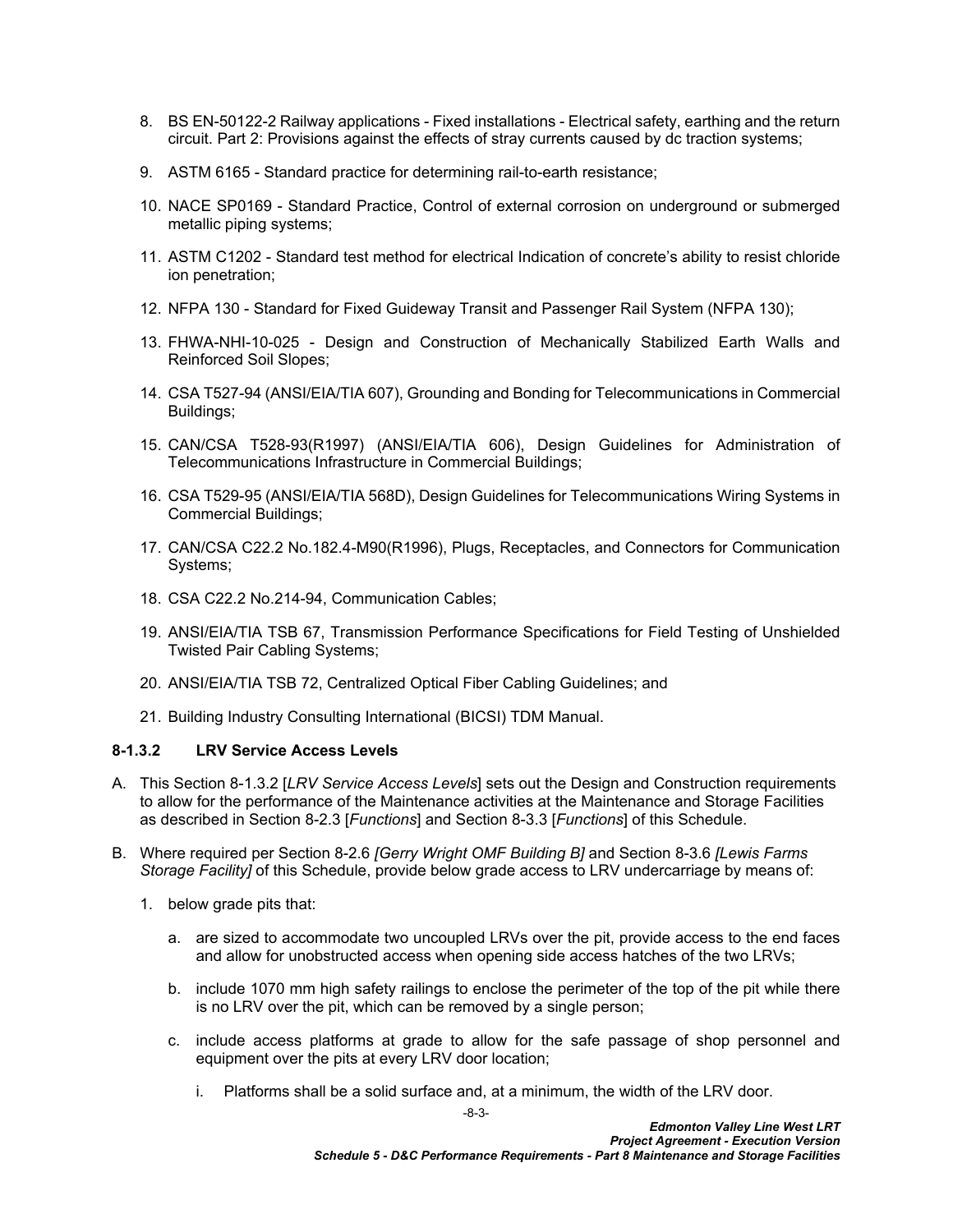- ii. Include 1070 mm high safety railings along the side edges of the access platforms, which can be removed by a single person.
- d. provide a pit refuge space to allow personnel to safely walk between the edge of the pit wall and running rail;
- e. provide a minimum pit depth of 1675 mm from top of rail to pit floor;
- f. provide emergency egress at each end of the pits;
- g. include grated trench drains in the pits that provide drainage to a separator; and
- h. are constructed so that all mechanical/electrical pipes, conduits and conveyances are attached to the pit walls and do not encumber access within the pits; or
- 2. elevated tracks that provide equivalent access to that provided by the below grade pits described in Section 8-1.3.2B.1 [*LRV Service Access Levels*] of this Schedule, by application of an engineered solution that can be demonstrated to have been successfully used in a service proven low floor LRV operation and maintenance facility, acceptable to the City, acting reasonably.
- <span id="page-5-1"></span>C. Where required per Section 8-2.6 *[Gerry Wright OMF Building B]* and Section 8-3.*6 [Lewis Farms Storage Facility]* of this Schedule, provide top of rail level access to the sides of the LRVs that accommodates:
	- 1. convenient access to both sides of the LRV and to the end faces of the LRV at top of rail level; and
	- 2. the ability to open or remove LRV skirt covers.
- <span id="page-5-2"></span><span id="page-5-0"></span>D. Where required per Section 8-2.6 *[Gerry Wright OMF Building B]* of this Schedule, provide roof level access to the top of the LRVs by means of catwalks that:
	- 1. accommodate convenient access along side(s) of the Stage 2 LRV to the roof;
	- 2. include removable safety railings at the edges of the catwalks and provisions to connect fall arrest harnesses in accordance with the *Alberta Occupational Health and Safety Regulations, Part 9 Fall Protection*;
	- 3. are located above the top of the Stage 2 LRV rail at a height that allows access to the roof of the Stage 2 LRV with a vertical gap not exceeding 75 mm;
	- 4. have a minimum width of 1.5 m;
	- 5. are solid surfaces with toe board protection to prevent tools and materials from falling below;
	- 6. have a maximum horizontal gap not exceeding 75 mm from the edge of the catwalk to the closest point on the Stage 2 LRV at the catwalk elevation;
	- 7. accommodate OCS interlocking, in accordance with Section 6-2.3.4 [*Shop TPSS and Yard TPSS*] of this Schedule, to prevent energization while working on catwalks; and
	- 8. accommodate OCS interlocking with any cranes and other equipment that could cause a danger when not in a safe position:
		- a. provide a visual safety indicator at each OCS interlocking location; and
		- b. provide at least one (1) visual safety indicator at each end of every Shop Track that is visible from both inside and outside the building.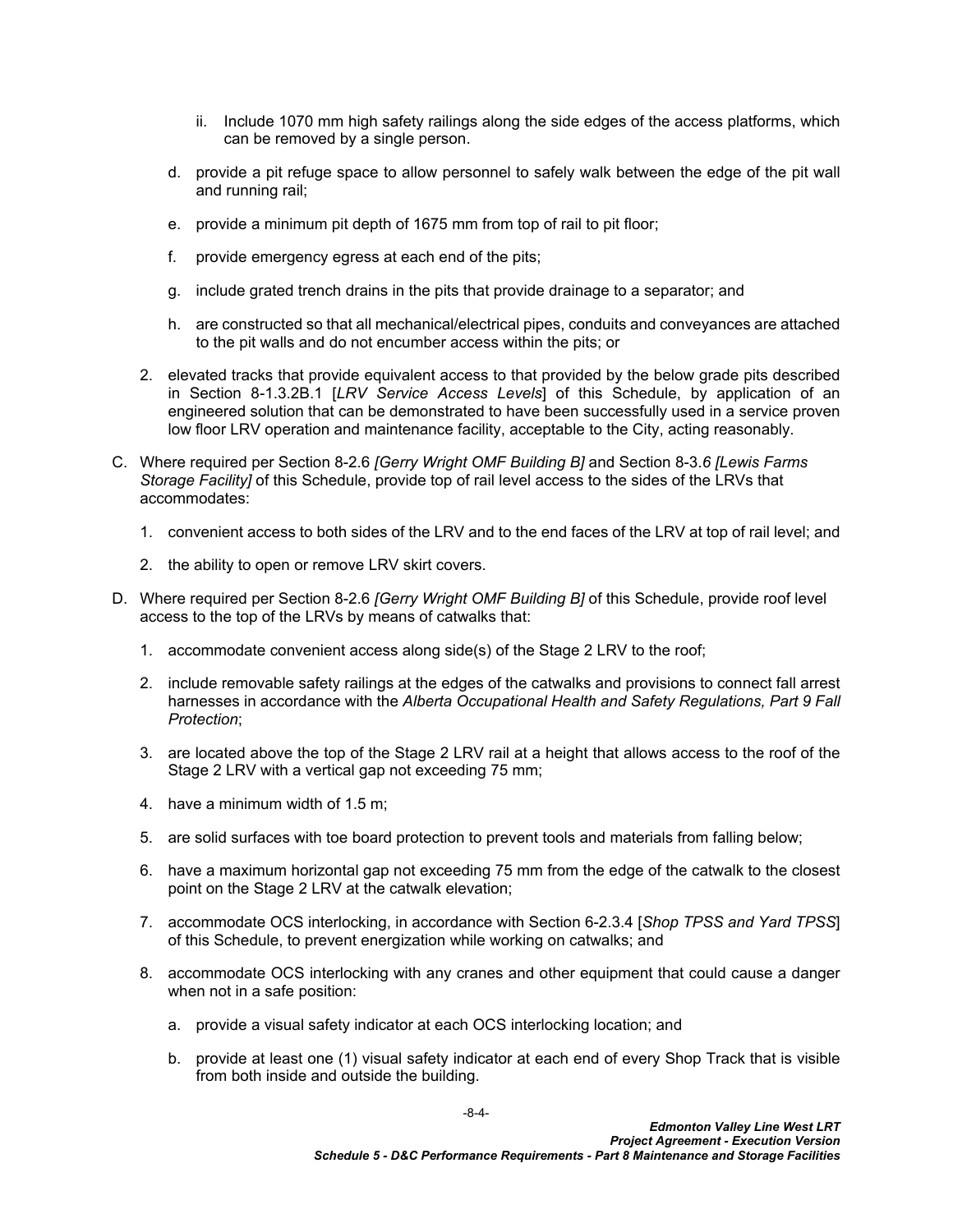## <span id="page-6-0"></span>**8-1.3.3 Yards and Yard Tracks**

- A. This Section [8-1.3.3](#page-6-0) [*Yards and Yard Tracks*] sets out the general Design and Construction requirements for all yards and Yard Tracks at the Maintenance and Storage Facilities.
- B. Design and Construct the Maintenance and Storage Facilities with:
	- 1. all Yard Tracks adhering to the geometric design requirements as set out in Section 3-1 [*Track*] of this Schedule; and
	- 2. track crossing points as required by Emergency Services.
- C. Provide a Yard Track Traction Power System in each of the Maintenance and Storage Facilities in accordance with Section 6-2.3 [*Design Requirements*] of this Schedule to provide traction power energy for all Yard Tracks.
- D. Provide OCS in each of the Maintenance and Storage Facilities in accordance with Section 6-3 [*Overhead Catenary System*] for all Yard Tracks.
- E. Provide power operated switch machines for all Yard Track switches which shall:
	- 1. be of Vital design;
	- 2. be compliant with AREMA C&S Manual Part 12.2.1, *Recommended Design Criteria and Functional Guidelines for Lockable Electric Motor Switch Operating Mechanism*, or the equivalent International Railway Industry Standard or CENELEC standard(s) applicable to the country of origin for yard switch machines;
	- 3. comply with the environmental requirements for all signal components as defined in AREMA C&S Manual Part 11.5.1, *Recommended Environmental Requirements for Electrical and Electronic Railroad Signal System Equipment, for Class B (Wayside Outdoors) equipment*;
	- 4. be a service proven model and version with a minimum of 100,000 hours of light rail revenue service in addition to the Edmonton climatic conditions in accordance which Section 1-2.1.10 [*Edmonton Climactic Requirements]* of this Schedule, with at least three months per year of ice and snow cover;
	- 5. be equipped with a snow clearing device suitable to prevent ice and snow from building up and immobilizing the switch points or switch rod;
	- 6. have electric detection of point or tongue positions;
	- 7. allow reversal of machine in mid-stroke or at any point between end positions;
	- 8. be provided with a plastic laminated or plastic encased internal-wiring diagram;
	- 9. be trailable, meaning that the construction allows for a planned run-through of the switch from the trailing end by a Train operating at Restricted Speed, without damage to the switch mechanism;
	- 10. not provide correspondence indication after having been trailed, until the switch is called for and moves to the originally requested position;
	- 11. have the internal movement of the locking and throw bars achieved hydraulically, or by an electric motor that is mechanically engaged to the bars;
	- 12. provide for manual cranking operation of the switches by a single person, using a crank handle in case of failure of power operation capability. Insertion of the hand crank shall automatically inhibit motor power and if applicable, switch correspondence;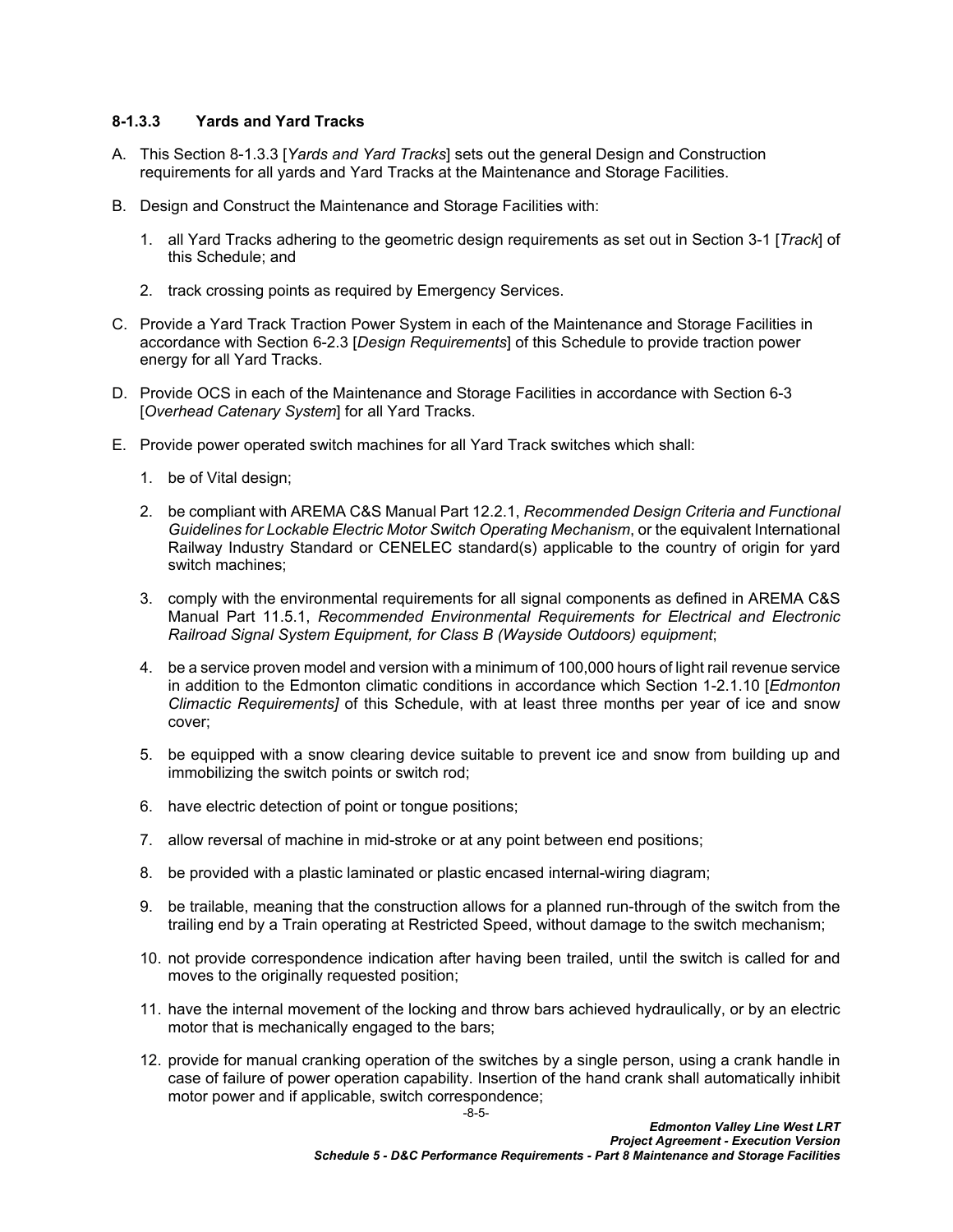- 13. be designed to IP65 Enclosure as a minimum and to prevent collection of water within housings;
- 14. be provided with removable covers or other protection for the ends of lock rods and operating rods, where they extend beyond the switch mechanisms;
- 15. be equipped with a Switch Position Indicator; and
- 16. be provided with Detector Locking.
- F. Design and Construct a yard control system to control Train movements within each Maintenance and Storage Facility yard in accordance with Section 6-1.3.1 [*Yard Control System*] of this Schedule.
- G. Design designated smoking areas within the yards of each Maintenance and Storage Facility.
	- 1. The designated smoking area at the Lewis Farms Storage Facility shall be within the outdoor amenity space and be located a minimum of 10 m from all windows and doors.
	- 2. The designated smoking area(s) at the Gerry Wright OMF Building B shall be along the west edge of the facility and be located a minimum of 10 m from all windows and doors.

#### **8-1.3.4 Administrative Data Network**

#### **8-1.3.4.1 General Requirements**

- A. Provide an administrative data network for the Gerry Wright OMF Building B and the Lewis Farms Storage Facility that is compatible with, and, at a minimum, provides the same functionality and features as, the administrative data network used in the Valley Line LRT Stage 1.
	- 1. The administrative data network shall be integrated with the administrative data network provided by the Valley Line LRT Stage 1.
		- a. Coordinate with the Operator to implement the integration of the networks.
		- b. Upgrade the administrative data network deployed in Gerry Wright OMF Building A as necessary to facilitate the integration of the administrative data network for the Valley Line LRT Stage 2.
	- 2. The administrative data network shall provide connectivity between the Gerry Wright OMF Building A, Gerry Wright OMF Building B, and the Lewis Farms Storage Facility.
- B. The administrative data network shall be fault tolerant, at a minimum, to the same degree as the administrative data network provided by the Valley Line LRT Stage 1.
- C. The administrative data network shall be connected to the CTS through secured firewalls to provide access to the CTS via user-restricted workstations.
- D. The administrative data network shall support gigabit connectivity.
- E. Provide the administrative data network with, at a minimum:
	- 1. network equipment;
	- 2. active optical components;
	- 3. passive optical components;
	- 4. fibre cabling;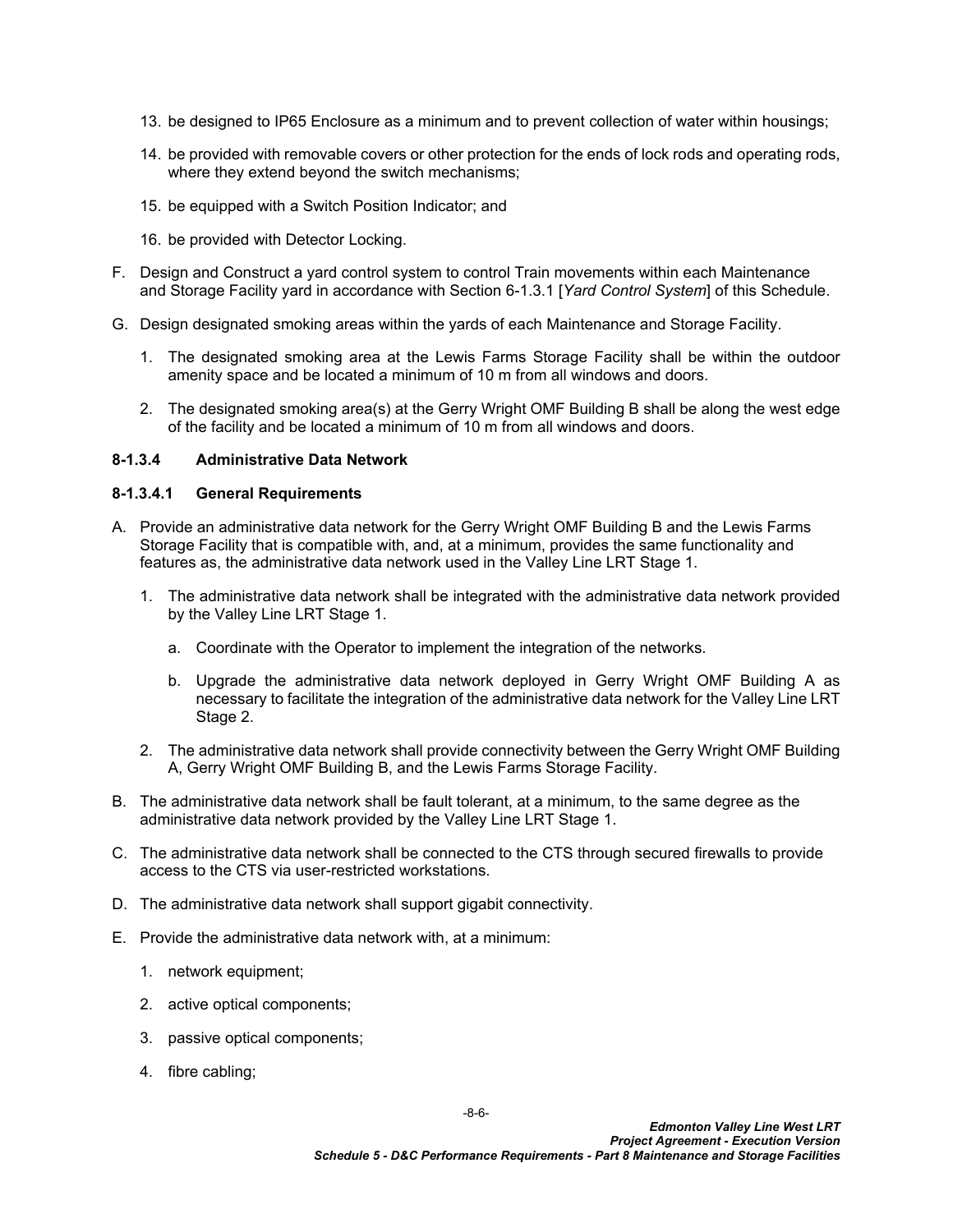- 5. structured copper cabling; and
- 6. associated patch panels, fibre optic distribution panels (FDP), splice enclosures, and trays.
- F. Provide network equipment consisting of:
	- 1. redundant distribution network switches located in the Lewis Farms Storage Facility Building and Gerry Wright OMF Building B; and
	- 2. access network switches located in the Lewis Farms Storage Facility and Gerry Wright OMF Building B.
- G. Provide the administrative data network as an IP-based network, compliant with IEEE 802.3 standards and protocols, and utilizing commercially available equipment.
- H. Assign the administrative data network switch addresses in accordance with an address plan fully compatible with the existing Valley Line LRT Stage 1 administrative data network to allow for full integration of the Valley Line LRT Stage 1 and Valley Line LRT Stage 2 networks.
- I. Integrate the Valley Line LRT Stage 2 administrative data network with the administrative data network deployed in Valley Line LRT Stage 1 per Section 1-1.4 [*Integration with Valley Line LRT Stage 1*] of this Schedule, causing no disruptions to the operation of the Valley Line LRT Stage 1.
	- 1. Not less than 90 Business Days before integration of the Valley Line LRT Stage 1 and Valley Line LRT Stage 2 administrative data networks, prepare and submit an integration plan (the "*Valley Line LRT Stage 1 and Valley Line LRT Stage 2 Administrative Data Network*  **Integration Plan**") outlining each step taken to integrate the networks.
- J. Configure the administrative data network using the Valley Line LRT Stage 1 network time source.
- K. Verify the administrative data network connectivity from all access network switches to the existing Valley Line LRT Stage 1 network switches.
- L. All cabling, termination hardware, and patch cables shall be ISO 9001 certified and ensure end-to-end transmission requirements for 100 BaseT Category 6 operation, as well as 1000 Mbps Gigabit Ethernet, Twisted Pair Physical Media Dependent (TP-PMD), 155.5 Mbps ATM, 622 Mbps ATM, and video (both baseband and broadband) applications.
- M. Provide all wire and cable in accordance with Section 6-1.21 [*Wire and Cable*] of this Schedule.
- N. At the first Interim Design submission, submit, at a minimum:
	- 1. a hardware description for the administrative data network; and
	- 2. a preliminary network design for the administrative data network.
- O. At the second Interim Design submission, submit, at a minimum:
	- 1. a test plan describing all required steps, processes and schedules for verification, test, acceptance and commissioning of the administrative data network;
		- a. Execute the Accepted test plan and submit reports detailing all results and supporting evidence.
	- 2. an interface specification for each interface between products and systems;
	- 3. documentation for the operation and maintenance of the administrative data network;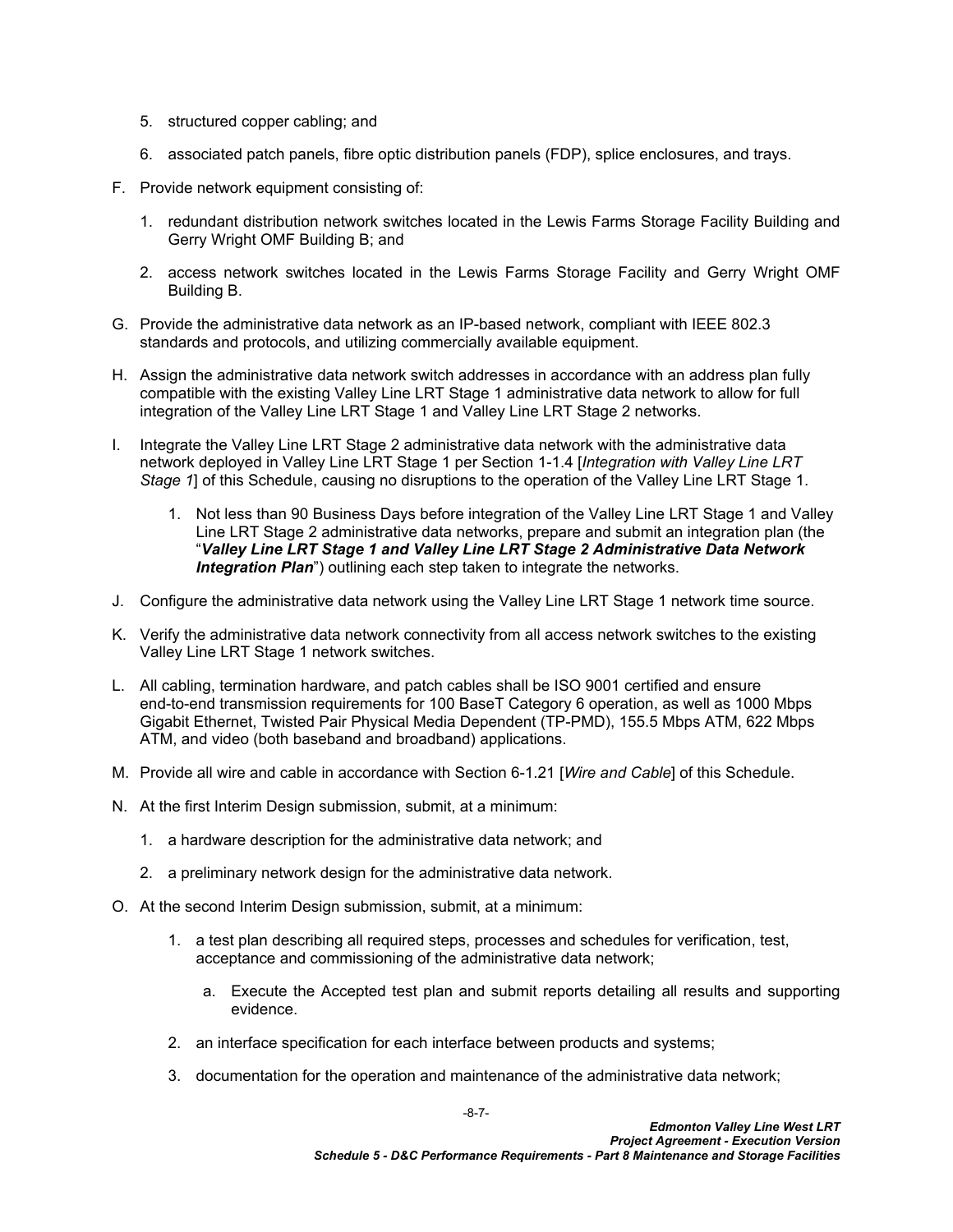- 4. a cable plan; and
- 5. documentation proving the cabling system's compliance to the End to End Link Performance recommendations, as listed in Annex E of ANSI/EIA/TIA 568D.
- P. Submit updated drawings, specifications, designs and plans for the administrative data network in the Final Design submission.
- Q. Prior to Commissioning of the Valley Line LRT Stage 2, submit, at a minimum:
	- 1. all shop drawings of the administrative data network, including the manufacturer's technical documentation of the administrative data network equipment used in the structured cabling system;
	- 2. Test Results ensuring compliance with the applicable standards;
	- 3. system certification documentation; and
	- 4. record drawings of all of the structured cable drops, all changes during construction, and other pertinent details. Indicate label name for each outlet, using numbering system employed on the project.

## **8-1.3.4.2 Building Equipment**

- A. Provide telecom closet(s), as required, on each floor of the Gerry Wright OMF Building B and the Lewis Farms Storage Facility.
- B. All telecom closets shall be connected to a central telecom room located in the Gerry Wright OMF Building B and the Lewis Farms Storage Facility.
	- 1. Telecom closets shall be connected by fibre or CAT-6 cabling as necessitated by distance limitations.
- C. Cabling between floors of a facility shall be run in a dedicated riser closet.
- D. Refer to the Accepted Gerry Wright OMF Building Parametric Programming Report and Accepted Lewis Farms Storage Facility Building Parametric Programming Report for the locations of electrical installations.

### **8-1.3.4.3 Administrative Data Network Fibre Optic Cabling**

- A. Provide fibre optic cabling in accordance with Section 6-1.7.3 [*Fibre Optic Cable Requirements*] of this Schedule.
- B. Design, supply, install, and conduct PICO tests of all fibre cable.
- C. Submit a PICO test plan that includes, at a minimum:
	- 1. cable tests including insulation, continuity and OTDR tests of terminated cables;
	- 2. cable termination and interconnection verifications; and
	- 3. verification of termination markings and labels.

## **8-1.3.4.4 CAT-6 Cabling**

- A. Design, supply, install and conduct PICO tests of all CAT-6 cables.
- B. Do not exceed an end to end CAT-6 cable length of 90m.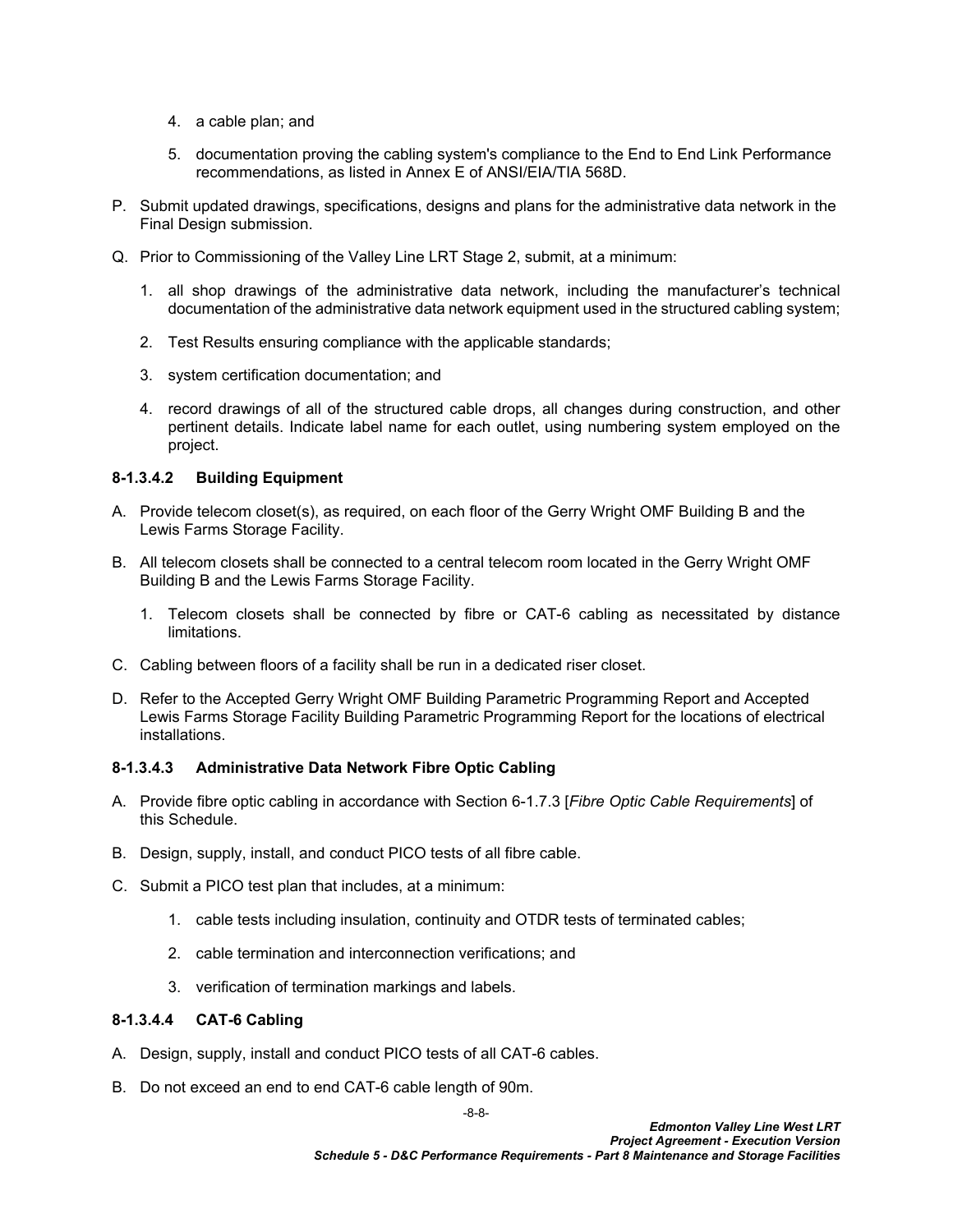- C. If the CAT-6 cable length would be greater than 90m, provide six (6)-strand SM fibre optic cable and optical networking equipment.
- D. Provide separate conduit for power and communication cables.
- E. Provide concealed conduits in office areas.

#### **8-1.3.4.5 Administrative Data Network Equipment**

- A. Design, supply, install, and conduct PICO tests of all equipment to verify equipment has not been damaged during the transportation and handling, and has been installed correctly.
- B. Submit a PICO test plan that includes, at a minimum:
	- 1. installation and securing of termination cabinets;
	- 2. functioning of all configured settings; and
	- 3. bandwidth verification.
- C. Design the administrative data network to be able to accommodate all Valley Line LRT Stage 2 data traffic in a redundant bi-directional ring topology.
- D. Provide a minimum one (1)-Gbps secondary ring from the distribution network switches in the Gerry Wright OMF Building B and Lewis Farms Storage Facility to PoE access network switches with sufficient bandwidth to support system needs.
- <span id="page-10-0"></span>E. Provide administrative data network switches with the following characteristics:
	- 1. local switch management;
	- 2. support VLAN configuration;
	- 3. support security features including port security, dynamic host configuration protocol snooping, user authentication, access control lists, RADIUS authentication to prevent unauthorized users from altering the switch configuration;
	- 4. powered by sufficient UPS backup for an eight (8) hour run time; and
	- 5. provide a Manufacturer Warranty for the administrative data network switches for a minimum of five (5) years.
- F. Provide administrative data network access switches in each telecom closet with, at a minimum:
	- 1. layer two (2) switching capability;
	- 2. sufficient 10/100/1000 PoE copper ports to support all local IP end devices and an additional 20% spare quantity; and
	- 3. an authentication protocol to prevent unauthorized clients from connecting to the LAN.
- G. Provide administrative data network distribution switches in the Gerry Wight OMF Building B and the Lewis Farms Storage Facility Building with, at a minimum:
	- 1. functional characteristics described in Section [8-1.3.4.5E](#page-10-0) [*Administrative Data Network Equipment*] of this Schedule;
	- 2. layer three (3) switching capability;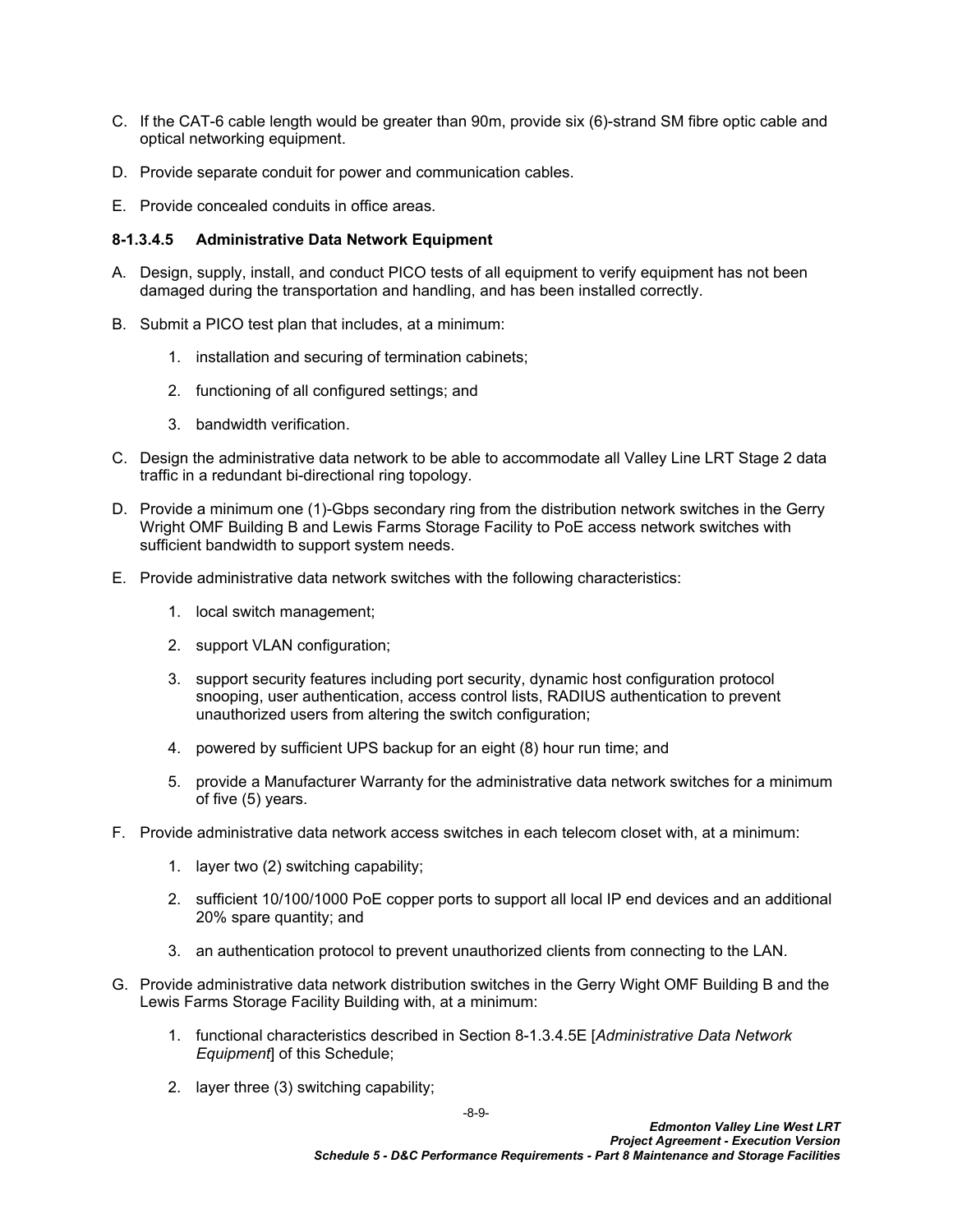- 3. sufficient 10/100/1000 PoE copper ports and SFP to support all access switches and an additional 20% spare quantity;
- 4. the ability to be mounted to a standard 19-inch rack; and
- 5. switch aggregation or switch stacking functionality.
- H. Perform integration and functionality tests of the administrative data network to prove the functionality as described in Section [8-1.3.4.5E](#page-10-0) [*Administrative Data Network Equipment*] and Section [8-1.3.4.5E](#page-10-0)  [*Administrative Data Network Equipment*] of this Schedule.

## **8-1.3.5 Public Address**

A. Submit a comprehensive acoustic analysis study with the Final Designs of the Lewis Farms Storage Facility and the Gerry Wright OMF Building B to demonstrate that the PA subsystem complies with the acoustic coverage and intelligibility requirements of Section 6-1.20 [*Public Address/Variable Message Signs*] of this Schedule.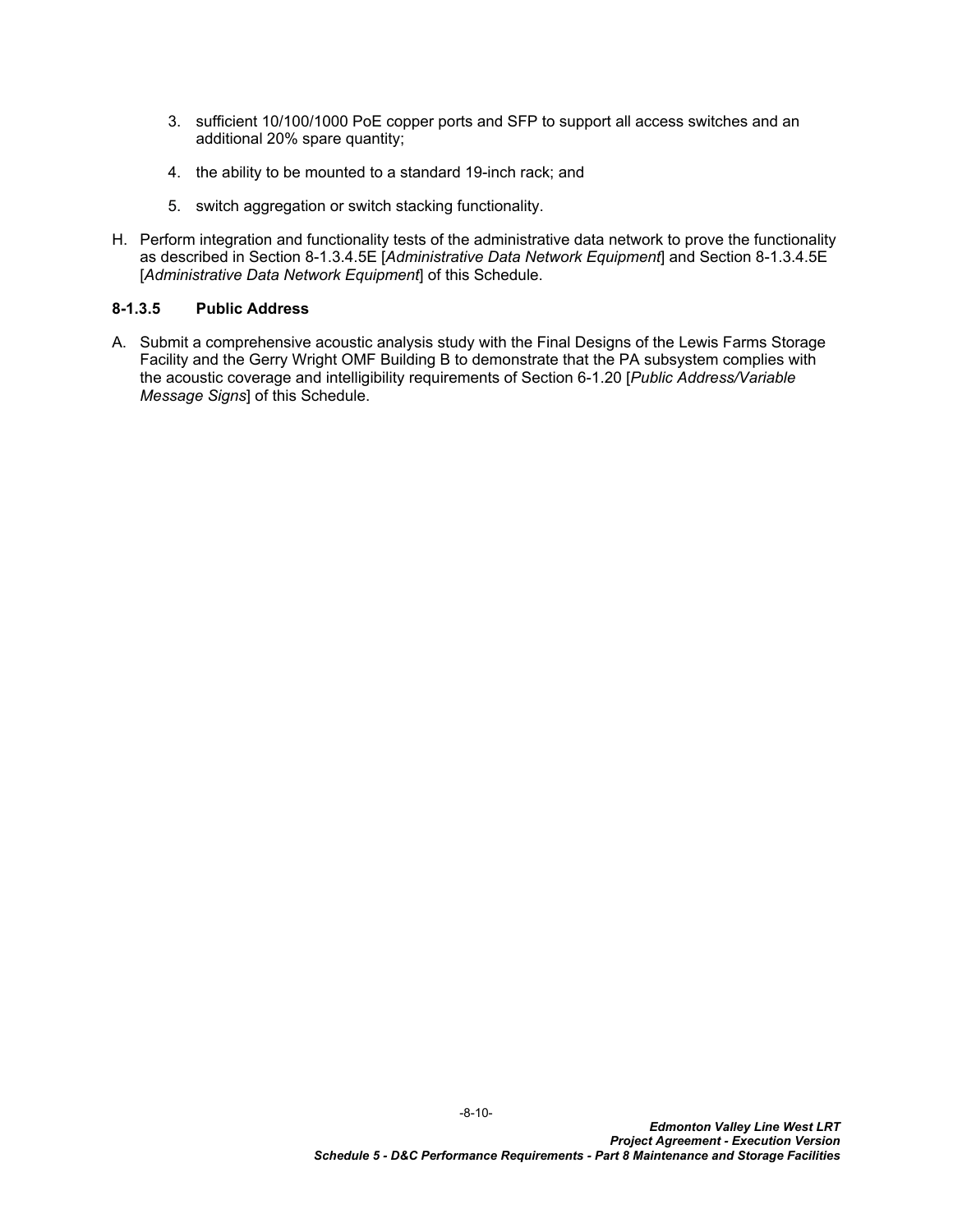## <span id="page-12-0"></span>**SECTION 8-2– GERRY WRIGHT OMF**

## <span id="page-12-1"></span>**8-2.1 PURPOSE**

- A. This [Section 8-2](#page-12-0) *[Gerry Wright OMF]* sets out the Design and Construction requirements for the Gerry Wright OMF Stage 2. These requirements generally apply to new Infrastructure that is separate and distinct from the Gerry Wright OMF Stage 1 infrastructure that will be constructed by Other Contractors for Valley Line LRT Stage 1, however a holistic approach for consolidating these requirements across all facilities within the Gerry Wright OMF may be considered by Project Co.
- B. Gerry Wright OMF Stage 1 infrastructure design data is provided in the Disclosed Data.
- C. In accordance with this [Section 8-2](#page-12-0) *[Gerry Wright OMF],* Design and Construct all Infrastructure required in order to provide the Gerry Wright OMF with the capabilities to meet the Operability and Maintainability Parameters.

## <span id="page-12-2"></span>**8-2.2 FACILITIES**

- <span id="page-12-4"></span>A. The purpose of the Gerry Wright OMF is to serve as the primary operational base for the marshalling of Trains and the Maintenance of the LRV fleet for the Valley Line LRT, and shall be expanded to include the following Infrastructure to be constructed for Valley Line LRT Stage 2:
	- 1. Gerry Wright OMF Part B yard, as set out in Section [8-2.5](#page-14-0) [*Gerry Wright OMF Part B Yard*] of this Schedule;
	- 2. Gerry Wright OMF Building B, as set out in Section [8-2.6](#page-17-0) [*Gerry Wright OMF Building B*] of this Schedule;
	- 3. Gerry Wright OMF Part C yard, as set out in Section [8-2.7](#page-37-0) [*Gerry Wright OMF Part C Yard*] of this Schedule;
	- 4. Stormwater Management System, as set out in Section 3.5 [*Stormwater Management*] of this Schedule;
	- 5. yard lead Track to Gerry Wright OMF Stage 1 Yard Tracks, as set out in Section [8-2.9](#page-37-2) [*Yard Lead Track*] of this Schedule;
	- 6. Yard TPSS, as set out in Section [8-2.10](#page-38-0) [*Yard TPSS*] of this Schedule;
	- 7. pipeline crossing between Gerry Wright OMF Stage 1 and Gerry Wright OMF Part B, as set out in Section [8-2.11](#page-38-1) [*Pipeline Crossing*] of this Schedule;
	- 8. pipeline crossing between Gerry Wright OMF Part B and Gerry Wright OMF Part C, as set out in Section [8-2.11](#page-38-1) [*Pipeline Crossing*] of this Schedule; and
	- 9. automatic vehicle inspection system, as set out in Section [8-2.12](#page-39-0) [*Automatic Vehicle Inspection System*] of this Schedule.

## <span id="page-12-3"></span>**8-2.3 FUNCTIONS**

- A. The Gerry Wright OMF shall be designed and constructed to provide for the performance of LRT operations functions, including:
	- 1. LRV storage, maintenance and repair, including:
		- a. LRV exterior cleaning;
		- b. LRV interior cleaning;

-8-11-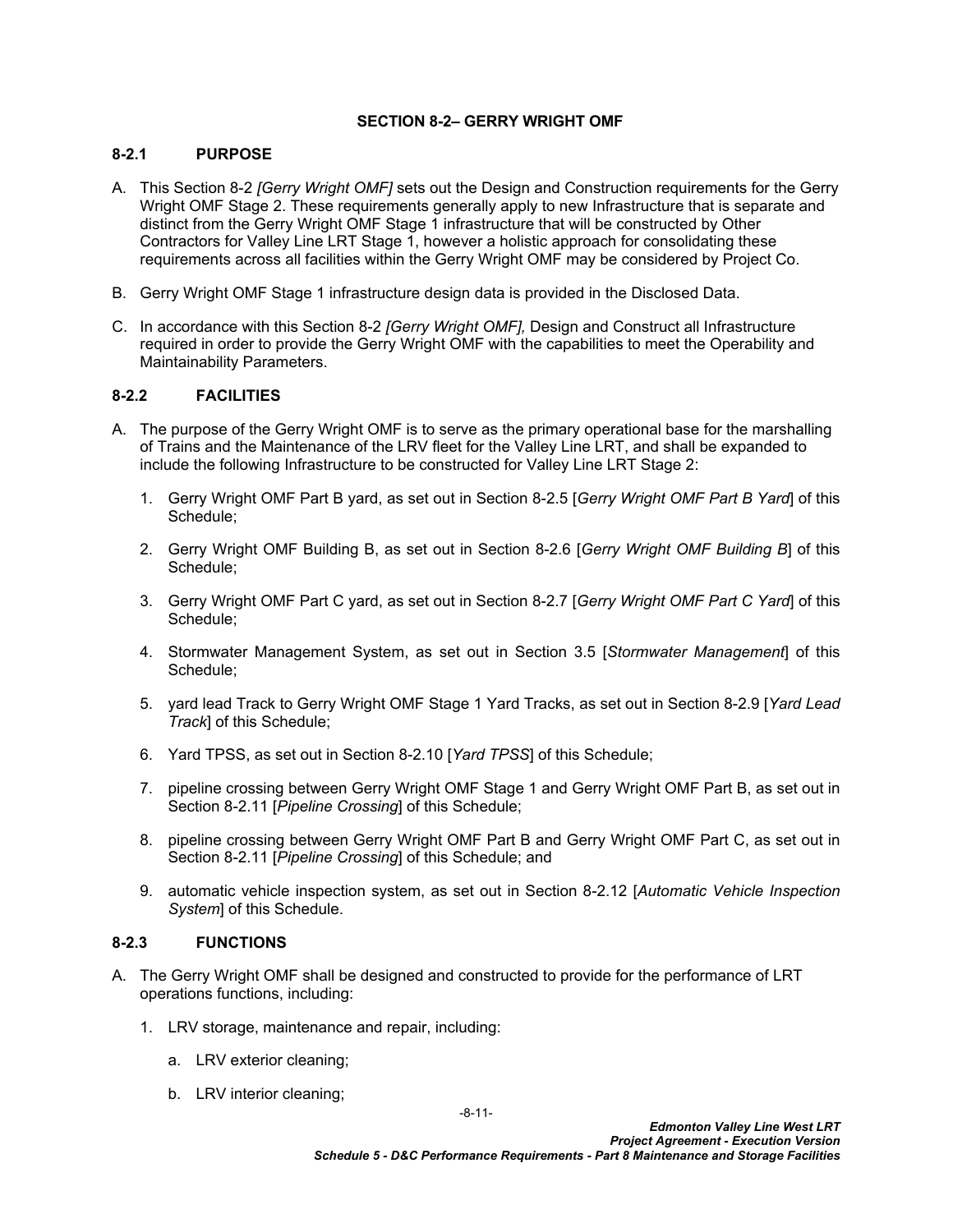- c. LRV daily servicing;
- d. LRV sand filling;
- e. LRV undercarriage cleaning;
- f. LRV scheduled service and inspections;
- g. LRV heavy repair and overhaul, including wheels, bogies, HVACs and pantographs;
- h. LRV body structural repair;
- i. LRV interior repair;
- j. LRV exterior painting;
- k. LRV vinyl wrapping;
- l. LRV blow downs;
- m. LRV mechanical/electrical/electronic components overhaul and repair;
- n. movement of maintenance personnel, materials, and equipment between LRVs;
- o. storage of LRV components, parts and materials;
- p. storage of hazardous materials;
- q. industrial and household waste disposal;
- r. administrative support for LRV maintenance processes; and
- s. provision of staff welfare and wellness spaces; and
- 2. transportation services including Train hostling and marshalling.
- B. The Gerry Wright OMF Part B shall not host the function of a central Operations Control Centre (OCC), as this function will be provided with the OCC host that will be provided by Other Contractors within the Gerry Wright OMF Building A.

## <span id="page-13-0"></span>**8-2.4 GENERAL REQUIREMENTS**

- A. Except as otherwise specified in this [Section 8-2](#page-12-0) *[Gerry Wright OMF],* specific equipment, components, materials, systems, and sub-systems forming part of the Gerry Wright OMF shall comply with the following:
	- 1. Gerry Wright OMF Building B facility design shall comply with the SUI requirements in Section 2- 13.1 [*Gerry Wright OMF Building B*] of this Schedule and the Valley Line West LRT Facilities Design and Construction Standards;
	- 2. materials, components, and equipment shall comply with Section 5-1.4 [*Materials, Components and Equipment*] of this Schedule;
	- 3. landscape architecture shall comply with Section 2-14.11 [*Gerry Wright OMF Landscaping*] of this Schedule; and
	- 4. Roadways shall comply with the applicable requirements as set out in Section 3-2.11.12 [*Gerry Wright OMF Site*] of this Schedule.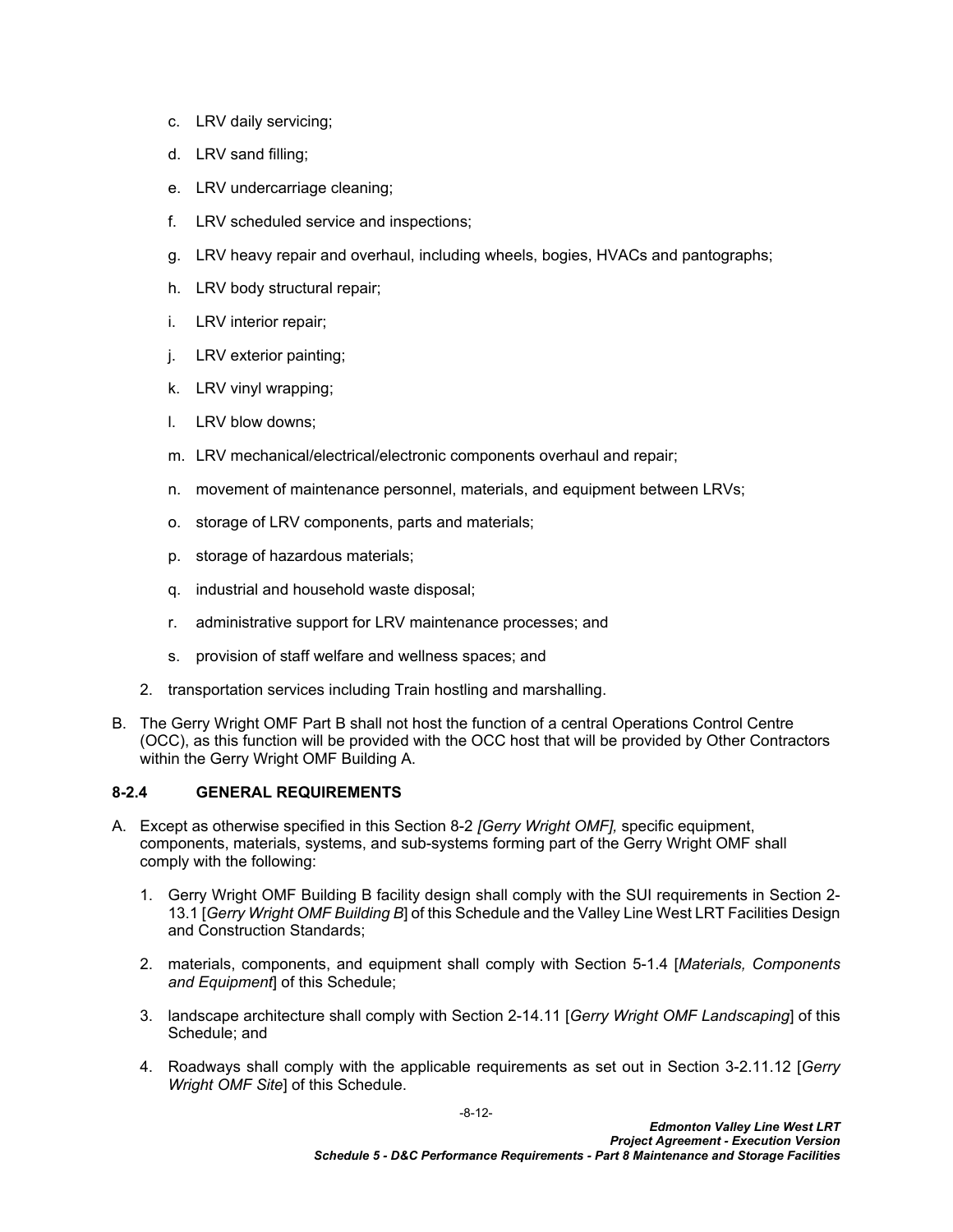B. Provide minimum illuminance levels meeting the criteria listed in Table 8-2.4 *[Illumination Levels for the Gerry Wright OMF].*

| <b>Location</b>                                      | <b>Minimum Average</b><br>(Lux) |
|------------------------------------------------------|---------------------------------|
| <b>Perimeter Fence</b>                               | 5                               |
| <b>Vehicle Entrances</b>                             | 100                             |
| Yards                                                | 25                              |
| <b>LRV Storage Areas</b>                             | 25                              |
| <b>Track Switch Areas</b>                            | 50                              |
| Shop Areas                                           | 550                             |
| Roof Access Platforms                                | 550                             |
| <b>Pits</b>                                          | 1100                            |
| Shop Storage Areas                                   | 270                             |
| Office Areas (Ambient with Additional Task Lighting) | 270                             |
| <b>Maintenance Areas</b>                             | 1100                            |

#### <span id="page-14-1"></span>**Table 8-2.4: Illumination Levels for the Gerry Wright OMF**

C. Provide a minimum of one (1) hand sanitizer station at each entrance.

#### <span id="page-14-0"></span>**8-2.5 GERRY WRIGHT OMF PART B YARD**

#### <span id="page-14-2"></span>**8-2.5.1 Site Requirements**

- <span id="page-14-3"></span>A. Design and Construct the Gerry Wright OMF Part B yard within the Gerry Wright OMF Parcel B, including:
	- 1. MOW storage and maintenance as demonstrated to meet the Operability and Maintainability Parameters, including:
		- a. storage and maintenance of MOW equipment;
		- b. storage of MOW components, parts and materials; and
		- c. storage of spare parts which cannot be stored elsewhere;
	- 2. yard and Yard Tracks, in accordance with Section [8-2.5.2](#page-15-0) [*Yard and Yard Tracks*] of this Schedule;
	- 3. site security in accordance with Section [8-2.5.3](#page-16-0) [*Site Security*] of this Schedule;
	- 4. site access in accordance with Section [8-2.5.4](#page-16-1) [*Site Access*] of this Schedule;
	- 5. parking facilities in accordance with Section [8-2.5.5](#page-17-1) [*Parking Facilities*] of this Schedule;
	- 6. a sand silo for LRV sand filling in accordance with Section 8-2.5.6 [*Sand Silo*] of this Schedule; and
	- 7. all other facilities, equipment, systems and sub-systems as required in this Section [8-2.5](#page-14-0) [*Gerry Wright OMF Part B Yard*].
- <span id="page-14-4"></span>B. Notwithstanding the requirements in Section [8-2.5.1](#page-14-2)[A](#page-14-3) [*Site Requirements*] of this Schedule, where insufficient space exists to fit all such required Infrastructure within Gerry Wright OMF Parcel B, it is permissible to design and construct the following Infrastructure within the Gerry Wright OMF Parcel C: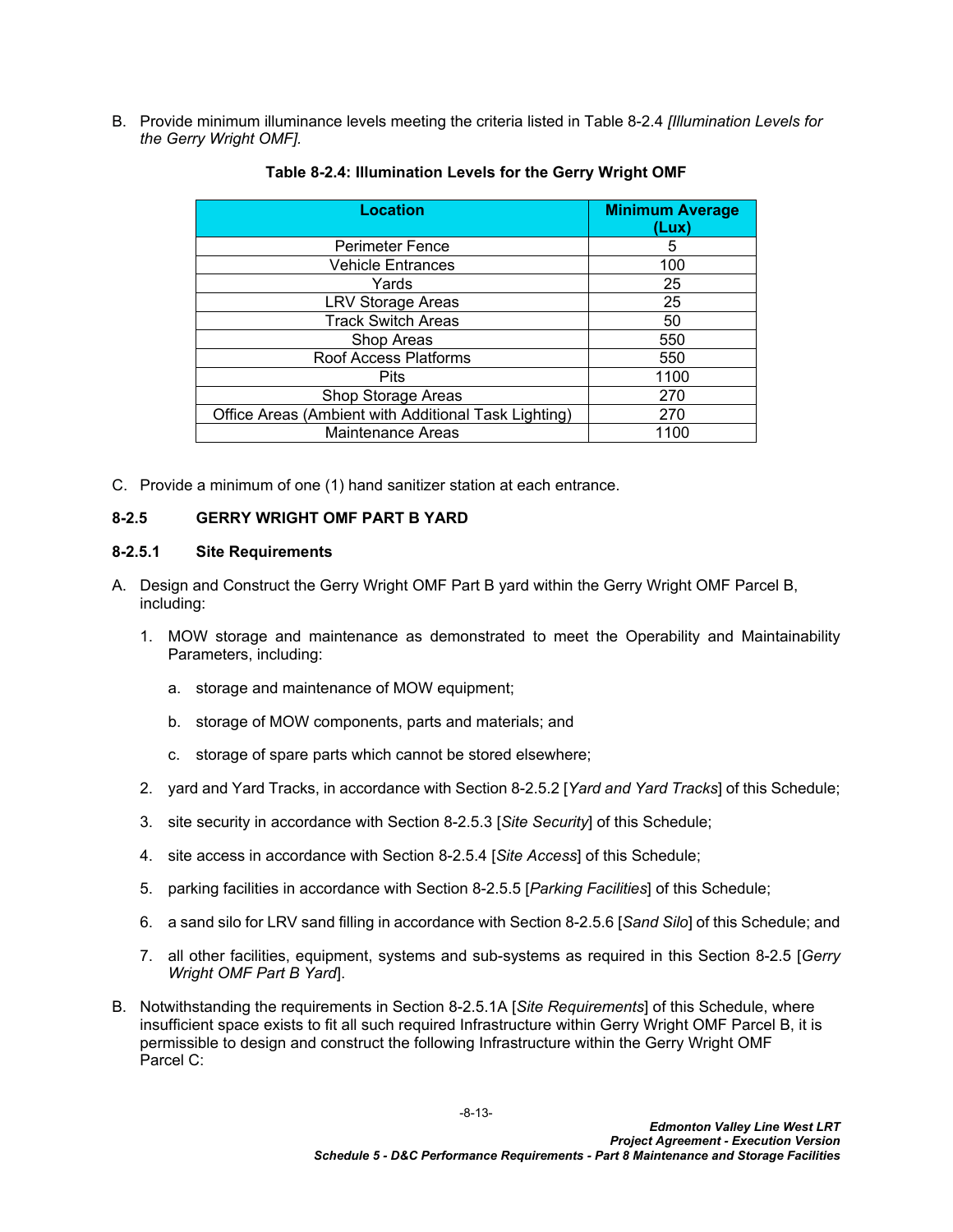- 1. MOW storage and maintenance as demonstrated to meet the Operability and Maintainability Parameters, including:
	- a. storage and maintenance of MOW equipment;
	- b. storage of MOW components, parts and materials;
	- c. storage of spare parts which cannot be stored elsewhere; and
- 2. parking facilities in accordance with Section [8-2.5.5](#page-17-1) [*Parking Facilities*] of this Schedule.
- C. Design and Construct Gerry Wright OMF Stage 2 water servicing and wastewater servicing.
	- 1. A minimum of thirty (30) days prior to the applicable first Interim Design submission, submit a water servicing design and Hydraulic Network Analysis (HNA) report (the "**Gerry Wright OMF B Yard Water Servicing Design and HNA Report**") that reflects actual site design conditions. Refer to the *City of Edmonton Design and Construction Standards Volume: 4 Water* for more information.
	- 2. Make application and payment to EPCOR Water Services for the service connection and adhere to EPCOR Water Services Guidelines.
	- 3. A minimum of 30 days prior to the applicable first Interim Design submission, submit a wastewater servicing design report (the "**Gerry Wright OMF Part B Yard Wastewater Servicing Design Report**") that reflects actual site design conditions.
	- 4. Make application and payment to EPCOR Water Services Inc. (Drainage) for the service connection and adhere to *EPCOR Drainage Services: Sewer Connections Guidelines*.

## <span id="page-15-0"></span>**8-2.5.2 Yard and Yard Tracks**

- A. Design of the Gerry Wright OMF Part B yard shall be based on the LRV fleet size and yard capacity requirements that demonstrate compliance with the Operability and Maintainability Parameters.
- B. Not less than 180 Business Days after the Effective Date, prepare and submit a yard circulation report for the Gerry Wright OMF Part B yard (the "*Gerry Wright OMF Yard Circulation Report"*), that demonstrates the ability to:
	- 1. launch Trains at required headways directly from storage without need of any reversing moves;
	- 2. receive Trains at end of service without queuing on the Mainline Track;
	- 3. perform daily, light, and heavy maintenance operations at required intervals;
	- 4. store twenty-eight (28) LRVs on-site on dedicated double ended Shop Tracks;
	- 5. transport LRVs directly to LRV storage Shop Tracks after passing through the AVIS, without having to travel on any maintenance Shop Track;
	- 6. provide track redundancy so that yard circulation is not impeded by a single point failure which could trap LRVs within any portion of Gerry Wright OMF Part B; and
	- 7. perform all movements between any storage, maintenance or wash track within Gerry Wright OMF Stage 1 and any storage, maintenance or wash track within Gerry Wright OMF Part B with a maximum of one reversing move.
- C. Construct at a minimum two (2) tie-ins to the existing tracks within Gerry Wright OMF Stage 1 without significant impact to ongoing operations in Gerry Wright OMF Stage 1.

-8-14-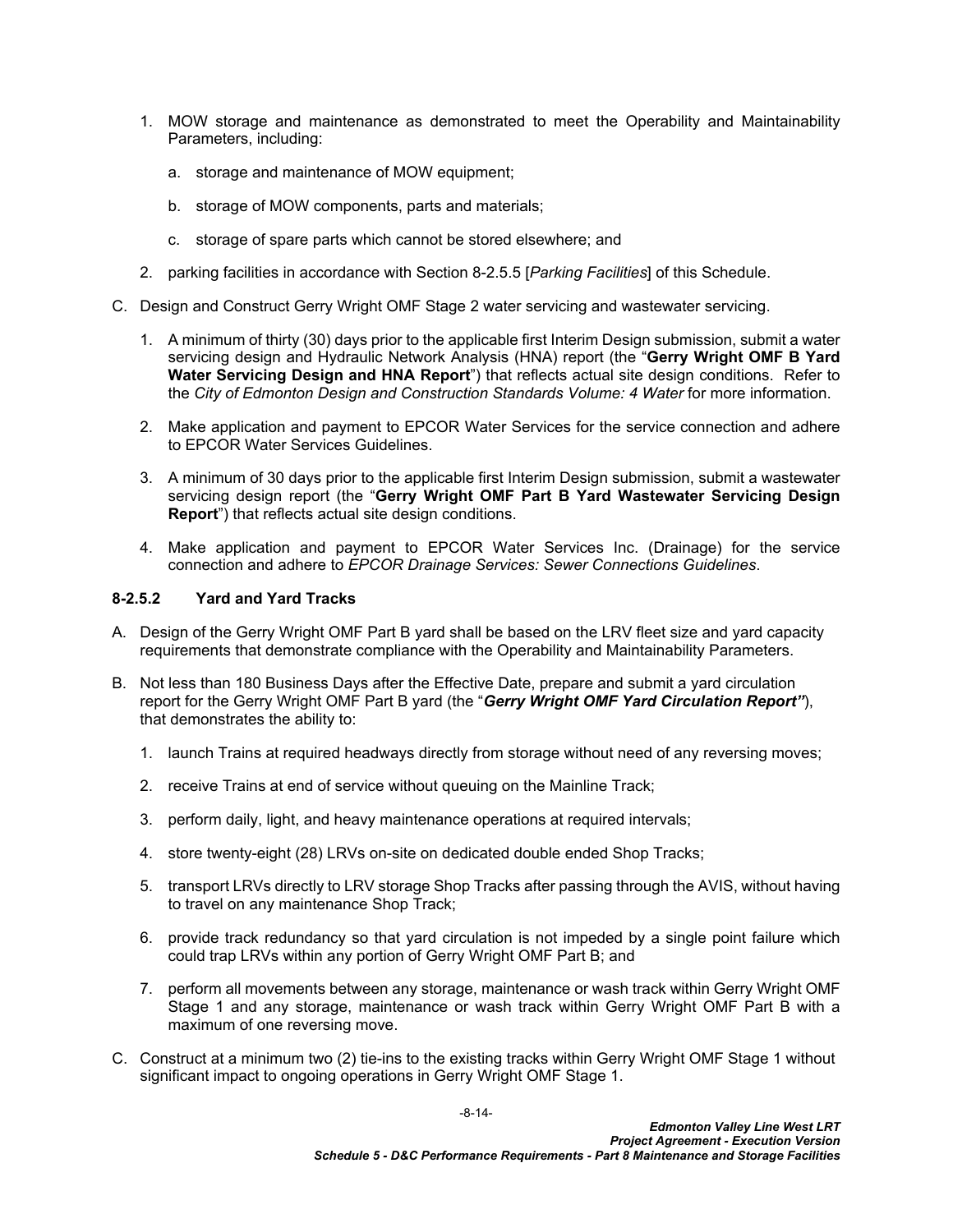- 1. Provide one (1) tie-in on the north side and one tie-in (1) on the south side between Gerry Wright OMF Stage 1 and Gerry Wright OMF Stage 2.
- D. Design and Construct the Gerry Wright OMF Part B yard, tie-ins, Lead Tracks, and Yard Tracks, in compliance with the Accepted Gerry Wright OMF Yard Circulation Report, and in accordance with Section [8-1.3.3](#page-6-0) [*Yards and Yard Tracks*] of this Schedule.

## <span id="page-16-0"></span>**8-2.5.3 Site Security**

- A. Design and Construct site security for the Gerry Wright OMF to provide:
	- 1. protection of LRVs and the Building Structure against intruders and vandalism;
	- 2. continuous and permanent fencing enclosing the Gerry Wright OMF such that:
		- a. the fencing material and construction is in accordance with Section 2-4.5.3.2 [*Fences*] of this Schedule;
		- b. the fencing on the east side of the Gerry Wright OMF Stage 1 is removed per Section 1-1.4 [*Integration with Valley Line LRT Stage 1*] of this Schedule; and
		- c. the east boundary of the fencing encompasses:
			- i. Gerry Wright OMF Part B; and
			- ii. those sections of Gerry Wright OMF Parcel C that are used for the purposes described in Section [8-2.5.1](#page-14-2)[.B](#page-14-4) [*Site Requirements*] of this Schedule.
	- 3. integrated card access protection at all the entrances/exits for pedestrians and vehicles in accordance with Section 6-1.15K [*Security and Alarm System*] of this Schedule; and
	- 4. integrated perimeter surveillance security, including full time and live perimeter intrusion detection system in accordance with Section 6-1.11.2.1 [*General Surveillance Requirements and Coverage*] of this Schedule.
- B. Provide card access security to control entry into the Gerry Wright OMF Building B Building Structure in accordance with Section 6-1.15M [*Security and Alarm System*] of this Schedule.

#### <span id="page-16-1"></span>**8-2.5.4 Site Access**

- A. Provide a Roadway including Emergency Services access within the Gerry Wright OMF Site connecting the existing Gerry Wright OMF Building A and the Gerry Wright OMF Building B, where duct banks may be located directly below the Roadway to minimize the number and impact of underground pipeline crossings.
- B. Provide a sidewalk within the Gerry Wright OMF Site connecting the existing Gerry Wright OMF Building A and the Gerry Wright OMF Building B, where duct banks may be located directly below the sidewalk to minimize the number and impact of underground pipeline crossings.
- C. If parking facilities are provided within Gerry Wright OMF Parcel C pursuant to Section [8-2.5.1](#page-14-2)[B](#page-14-4) [*Site Requirements*] of this Schedule, provide a sidewalk within the Gerry Wright OMF Site to connect these parking facilities to the Gerry Wright OMF Building B.
- D. Provide two-way Roadway and pedestrian access from 51st Avenue to the Gerry Wright OMF Part B yard.
- E. Provide road access to the Gerry Wright OMF Part B yard to accommodate large delivery vehicles (WB-21 tractor-semitrailers), Emergency Services and waste disposal equipment.

-8-15-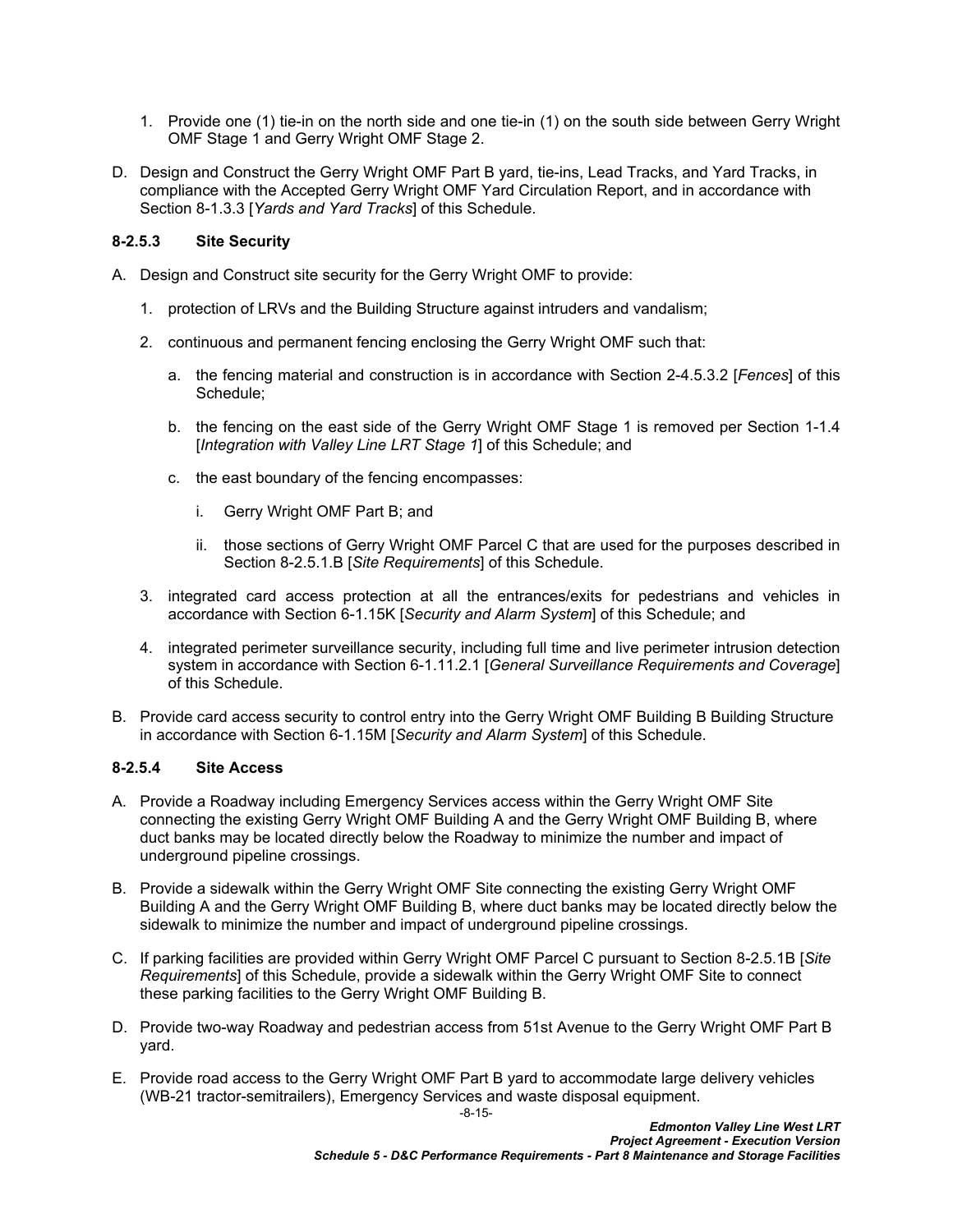- F. Provide access and turnaround capability for:
	- 1. WB-21 vehicles involved in delivery and waste disposal at loading docks and loading gates, refuse tanks and large garbage containers;
	- 2. large MOW road running vehicles at MOW storage and maintenance, if provided; and
	- 3. large maintenance and repair vehicles at TPSSs, as may be required to demonstrate compliance with the Operability and Maintainability Parameters.
- G. Provide sufficient clearances to ensure waste disposal operations do not interfere with normal activities anticipated by the Operability and Maintainability Parameters.
- H. Integrate the Roadways for the Valley Line Stage 2 with the Roadways constructed for the Valley Line Stage 1 within the Gerry Wright OMF Site per Section 1-1.4 [*Integration with Valley Line LRT Stage 1*] of this Schedule.

## <span id="page-17-1"></span>**8-2.5.5 Parking Facilities**

- <span id="page-17-2"></span>A. Provide parking facilities as required to meet the overall parking requirements for the Gerry Wright OMF and required to meet the Operability and Maintainability Parameters, accounting for existing parking stalls in Gerry Wright OMF Stage 1.
- B. At a minimum, provide:
	- 1. fifty-eight (58) staff parking stalls for Gerry Wright OMF Building B;
	- 2. the number of barrier free employee/visitor parking stalls required by the NBCAE, to be located adjacent to the main entrance of the Gerry Wright OMF Building B;
	- 3. five (5) visitor parking stalls to be located near the Gerry Wright OMF Building B; and
	- 4. bicycle parking spaces, in the form of racks, for a number of bicycles equivalent to 10% of the vehicular spaces defined in [8-2.5.5A](#page-17-2) *[Parking Facilities]* of this Schedule with no less than five (5) to be located adjacent to Gerry Wright OMF Building B.

#### **8-2.5.6 Sand Silo**

- A. Provide a sand silo for the storage of sand to be used for LRV sand filling. The sand silo shall:
	- 1. comply with industry best practice for transit sand silos and receptacles;
	- 2. be fillable from the exterior of the building;
	- 3. keep sand in a dry uncontaminated condition;
	- 4. be gravity fed to fill a portable LRV sand filling vehicle; and
	- 5. be sized such that it can hold a minimum of two (2) months worth of sand to support operations of the Stage 2 LRVs.

#### <span id="page-17-0"></span>**8-2.6 GERRY WRIGHT OMF BUILDING B**

A. All rooms at the Gerry Wright OMF Building B shall comply with the *Room Data Sheets – Gerry Wright OMF Building B*, a copy of which is included in the Disclosed Data.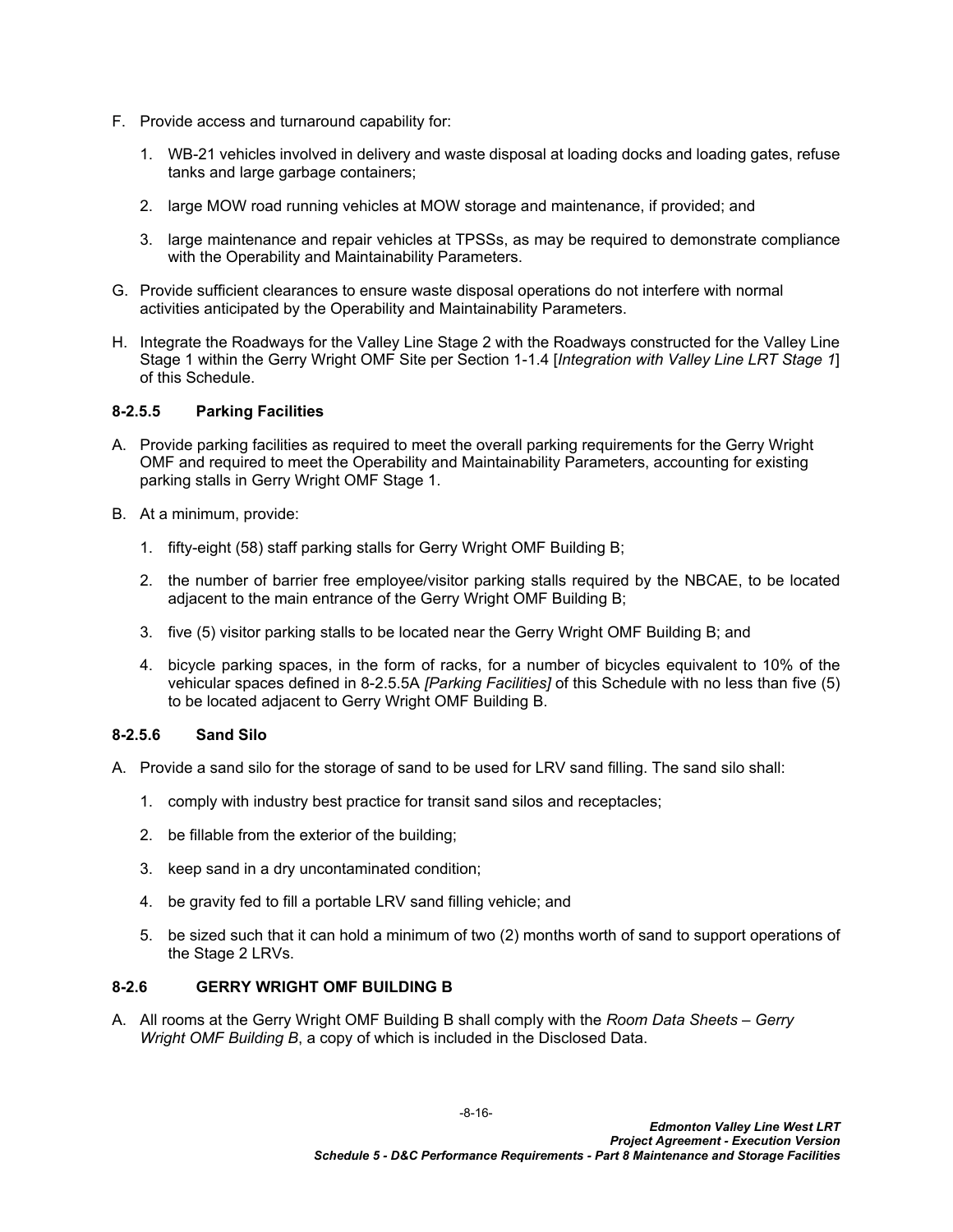## <span id="page-18-2"></span>**8-2.6.1 Gerry Wright OMF Sustainability Requirements**

- <span id="page-18-0"></span>A. Design and Construct the Gerry Wright OMF Building B within Gerry Wright OMF Parcel B to:
	- 1. achieve LEED® Silver Certification using LEED® Building Design and Construction: New Construction in accordance with Section 4.5 [*LEED Silver Certification*] of Schedule 4 [*Design and Construction Protocols*];
	- 2. demonstrate the following performance improvements in accordance with *Part 8 Building Energy Performance Compliance Path* of NECB 2011:
		- a. achieve 25% or greater energy efficiency than required by the NECB 2011 for the Gerry Wright OMF Building B Occupied Areas;
			- i. benefits from the rack mounted solar photovoltaic array system shall not be considered as part of this analysis;
		- b. achieve 20% or greater greenhouse gas reduction than required by the NECB 2011 for the Gerry Wright OMF Building B Occupied Areas;
			- i. calculate greenhouse gas emissions using the conversion factors located in Figure 2 (natural gas) and Figure 6 (electricity) of the *Energy Star Portfolio Manager Technical Reference Greenhouse Gas Emissions* document; and
			- ii. benefits from the rack mounted solar photovoltaic array system shall not be considered as part of this analysis;
		- c.  $\alpha$  achieve an Annual Heating Demand that is less than or equal to 220 kWh/m<sup>2</sup> for the Gerry Wright OMF Building B Occupied Areas; and
	- 3. incorporate a rack mounted solar photovoltaic array system that:
		- a. has a minimum power rating of 450 kW DC and is expected to generate 2000 Gigajoules per year;
			- i. should the power rating result in a system that is expected to generate more than the expected annual electrical consumption of the facility, Project Co shall explore aggregate sites as defined in the *Alberta Electric Utilities Act*;
			- ii. should the power rating result in a system that is expected to generate more than the expected annual consumption of the aggregate sites as defined in the *Alberta Electric Utilities Act*, Project Co may propose a reduced power rating that will comply with the *Alberta Electric Utilities Act* in accordance with Schedule 13 [*Changes*];
		- b. is arranged to allow convenient access for safe maintenance in accordance with CSA Z462 and the *Alberta Occupational Health and Safety Regulations, Part 9 Fall Protection*; and
		- c. is provided with the required electrical equipment and EPCOR SCADA communications equipment, in accordance with the EPCOR *Customer Connection Guide* and *Technical Guideline for the Interconnection of Distributed Energy Resources to EPCOR Distribution and Transmission Inc.'s Distribution System*, to safely and effectively transfer any surplus energy to the electrical power grid.
- <span id="page-18-1"></span>B. Any proposed deviation from, or equivalent or substitute to, the renewable energy system requirements of Section [8-2.6.1A](#page-18-0) *[Gerry Wright OMF Sustainability Requirements]* of this Schedule shall be submitted to the City as an Innovation Proposal, pursuant to Schedule 13 *[Changes]*.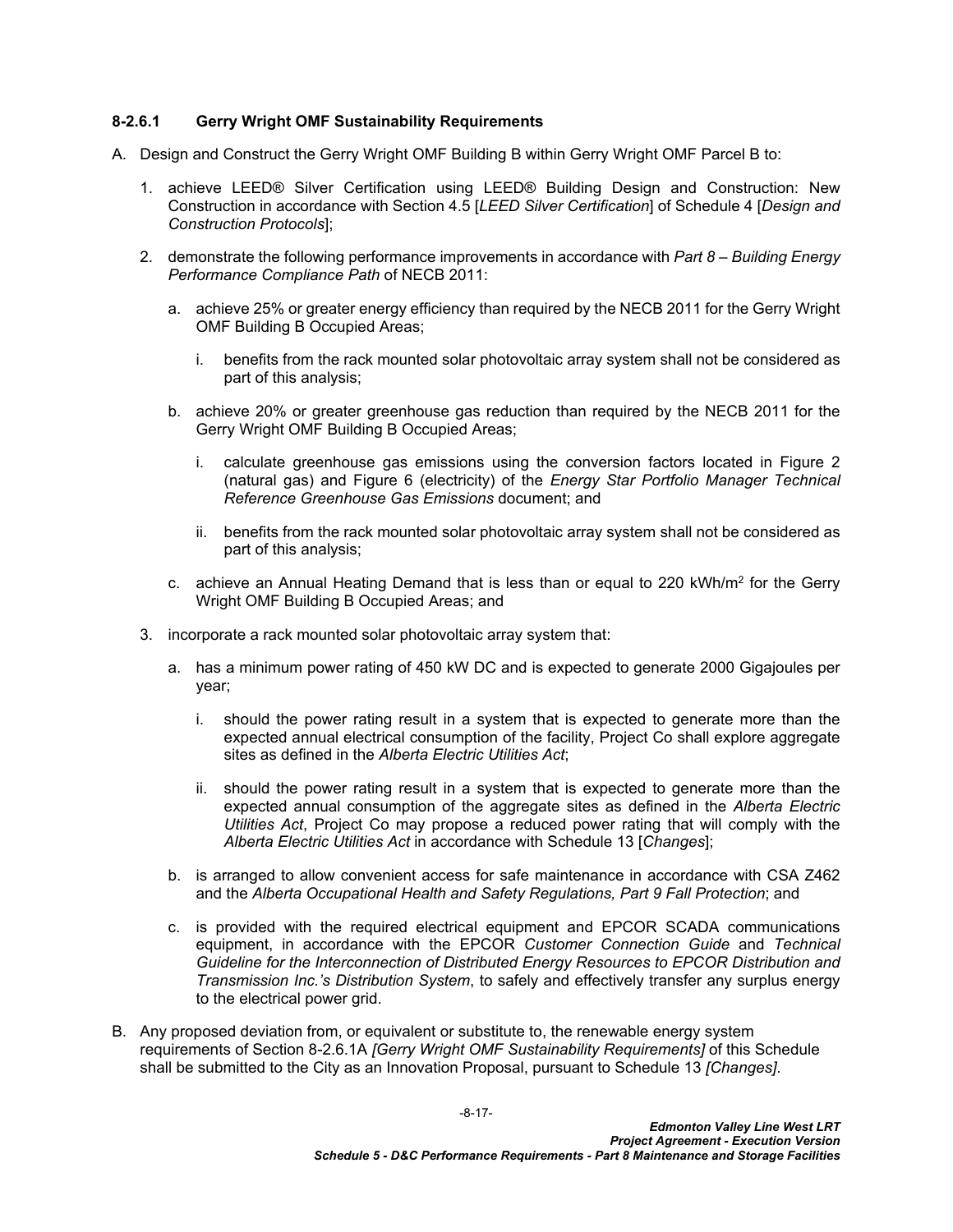1. Alternative renewable systems shall as a minimum achieve the expected annual energy generation as described in Section [8-2.6.1A.3](#page-18-1) *[Gerry Wright OMF Sustainability Requirements]* of this Schedule.

### **8-2.6.2 Site Requirements**

- A. Design and Construct the Gerry Wright OMF Building B within Gerry Wright OMF Parcel B, including:
	- 1. Shop Tracks in accordance with Section [8-2.6.3](#page-22-0) [*Shop Tracks*] of this Schedule;
	- 2. Shop Track Traction Power System, as set out in Section 6-2 [*Traction Power System*] of this Schedule;
	- 3. OCS as set out in Section 6-3 [*Overhead Catenary System*] of this Schedule;
	- 4. LRV storage and maintenance area in accordance with Section [8-2.6.4](#page-23-0) [*LRV Storage and Maintenance Area*] of this Schedule;
	- 5. support shop areas in accordance with Section [8-2.6.5](#page-28-0) [*Support Shop Areas*] of this Schedule;
	- 6. ancillary shop areas in accordance with Section [8-2.6.6](#page-34-0) [*Ancillary Areas*] of this Schedule;
	- 7. utility rooms in accordance with Section [8-2.6.7](#page-35-0) [*Utility Rooms*] of this Schedule;
	- 8. a permanent generator receptacle; and
	- 9. all other facilities, equipment, systems and sub-systems as required in this Section [8-2.6](#page-17-0) [*Gerry Wright OMF Building B*].
- B. Design the Gerry Wright OMF Building B to be integrated with the existing Gerry Wright OMF Building A to function as a singular campus to meet the Operability and Maintainability Parameters.
- C. Not less than 120 Business Days after the Effective Date, or at an alternate date accepted by the City, Project Co shall prepare and submit a parametric programming report (the "*Gerry Wright OMF Building Parametric Programming Report"*) that describes the design rationales, criteria, standards, and assumptions for the Design of the Gerry Wright OMF Building B, which includes the following:
	- 1. facility programming analysis, including assessment of the LRV storage and maintenance area and the support shop facility utilization on the basis of:
		- a. Stage 2 LRV fleet size, as demonstrated to meet the Operability and Maintainability Parameters;
		- b. optional allocation of some functions listed in Section [8-2.3](#page-12-3)[A](#page-12-4) [*Functions*] of this Schedule which can be clearly demonstrated to be fully or partially performed in the Gerry Wright OMF Building A for all of the Stage 2 LRV fleet, as accepted by the City, for which a separate parametric programming report shall be submitted to demonstrate feasibility of this option;
			- i. for any optional allocation of a function(s) to Gerry Wright OMF Building A accepted by the City, the City may decide to re-allocate the applicable area within Gerry Wright OMF Building B to another function listed in Section 8-2.3A [*Functions*] of this Schedule;
		- c. operations, maintenance and support staff, as demonstrated to meet the Operability and Maintainability Parameters;
		- d. planned work shifts, as demonstrated to meet the Operability and Maintainability Parameters;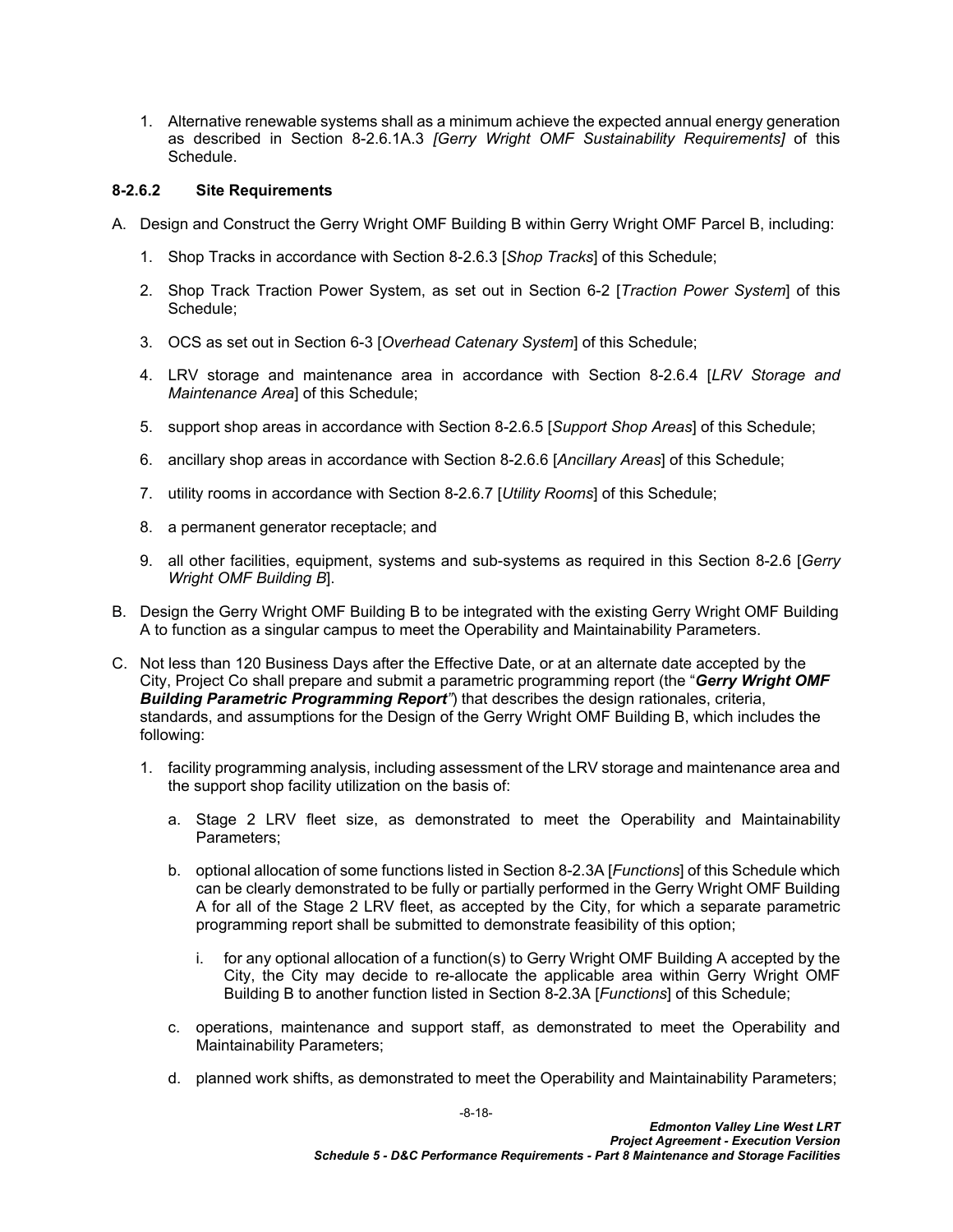- e. maintenance activities and cycles, as set out by LRV Supplier operations and Maintenance recommendations, and as demonstrated to meet the Operability and Maintainability Parameters;
- f. LRV and Train testing and commissioning activities including;
	- i. static testing;
	- ii. functional testing;
	- iii. dynamic testing;
	- iv. load weight testing;
- g. calculation of demand (e.g. frequency and durations of body and paint shop use, blowdown and wash area, heavy maintenance cycling);
- h. analysis of individual spaces, including:
	- i. space and service requirements;
	- ii. access, including for cranes, delivery trucks and equipment as necessary;
	- iii. vertical and horizontal accessibility for maintenance personnel and equipment;
	- iv. circulation to adjacent or related spaces;
	- v. access control for safety and security;
	- vi. number, spacing, and type of electrical installations and receptacles;
	- vii. workplace health and safety equipment;
	- viii. clearances;
	- ix. HVAC requirements;
	- x. lighting requirements; and
	- xi. data requirements.
- i. adjacency analysis to minimize unnecessary moving or handling of personnel, parts, tools, equipment and machinery;
- j. crane analysis, including the maximum lift that each crane will perform and calculations of demand (e.g. frequency of use and demand to capacity ratios during maximum lifts), limits of reach, landing positions, sweep, and requirements for interlocking with catwalks, overhead line equipment, lifting jacks and any other cranes or equipment;
- k. tools, equipment and machinery analysis, as set out by LRV Supplier and operations and maintenance recommendations, and as demonstrated to meet the Operability and Maintainability Parameters, applying a RAM analysis process to specify reliability requirements for proposed tools and machinery, provided that:
	- i. where reliability data are not available for some tools they shall be minimally specified as industrial grade and provided as such consistent with Good Industry Practice.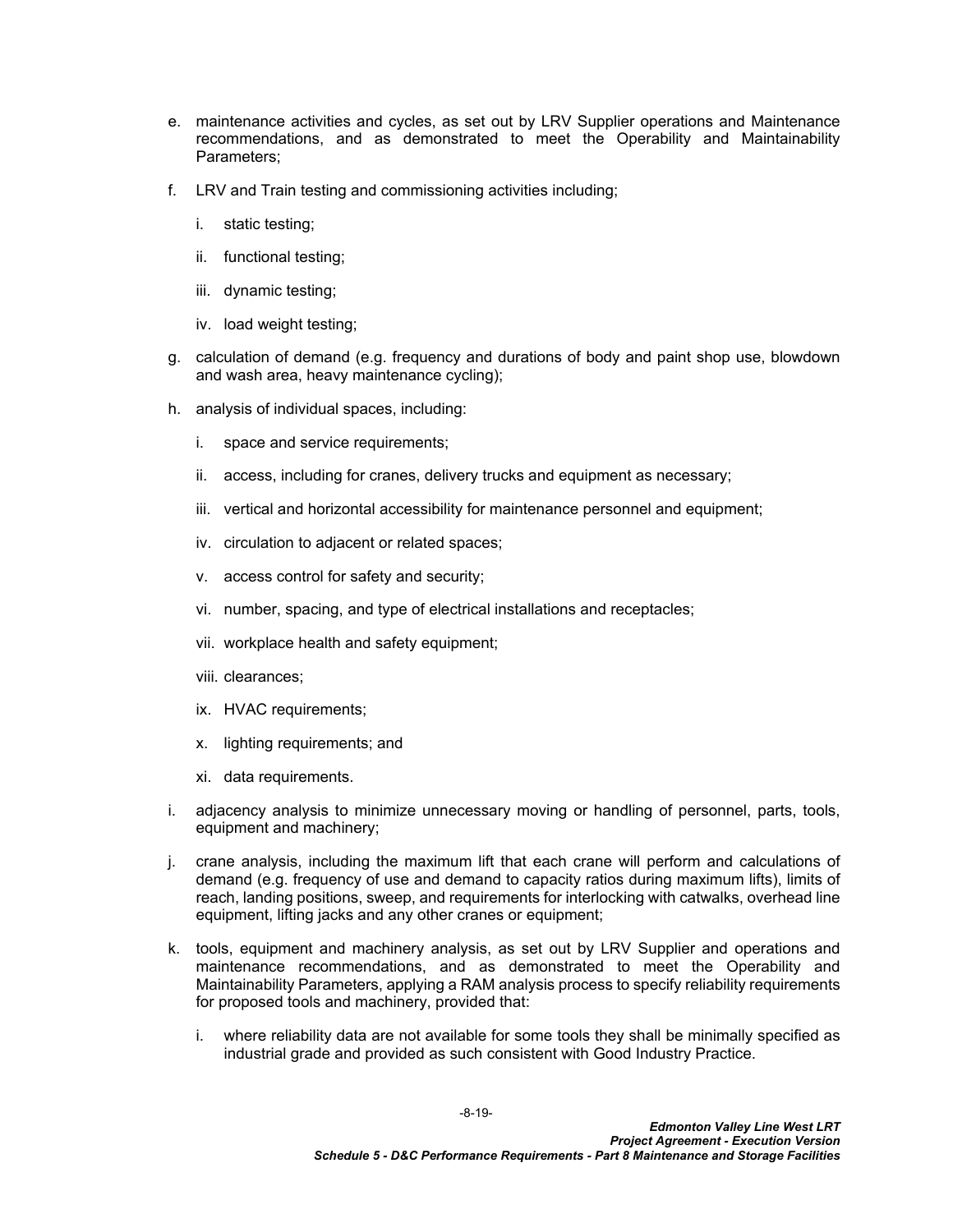- l. provision of access to facilitate installation and change-out of Fixed Tooling, special tools, equipment and machinery without the need to perform modifications to the building structure.
- 2. program space analysis forms for each space in the Gerry Wright OMF Building B, with a separate form provided for each space which lists:
	- a. goals and objectives of the space;
	- b. tools, equipment, and machinery that will be housed in the space;
	- c. furniture and storage required in the space;
	- d. desired adjacencies to other functions; and
	- e. special building and utility requirements that are to be provided;

and incorporating all design requirements specified in this Section [8-2.6](#page-17-0) [*Gerry Wright OMF Building B*], and incorporating the prescriptive space requirements shown on the *Room Data Sheets – Gerry Wright OMF Building B*, a copy of which is included in the Disclosed Data;

- 3. diagrammatic floor plan sketches, for each space in the Gerry Wright OMF Building B, with a separate scaled diagram for each space which depicts:
	- a. the desired space configuration; and
	- b. the furniture, storage, equipment and utility services in the space.
- 4. modelling results depicting the overall circulation of maintenance personnel, equipment, machinery, and LRVs within Gerry Wright OMF Stage 2, access to all spaces within the Gerry Wright OMF Building B, and the LRV storage configuration;
- 5. overall scaled building layout drawings;
- 6. LEED checklist, demonstrating compliance with Section [8-2.6.1](#page-18-2) *[Gerry Wright OMF Sustainability Requirements]* of this Schedule;
- 7. tabulated tool, equipment and machinery Bill of Materials;
- 8. confirmation of human factors considerations set out by the Human Factors Report requirements in accordance with Section 5.6.5 [*Human Factors Specialist*] of Schedule 4 [*Design and Construction Protocols*]; and
- 9. details of structural live loads used in the design of the Gerry Wright OMF Stage 2, including, at a minimum:
	- a. Gerry Wright OMF Building B floor plans showing locations, extents and magnitudes of all live loads due to use and occupancy;
	- b. a modified Trackway vehicle vertical live load model, if applicable, to use for the design of the LRV storage area;
	- c. a modified procedure to calculate dynamic load allowances for the Trackway vehicle loads, if applicable;
	- d. all applicable machinery and equipment load magnitudes, configurations, locations of application and corresponding impact factors, including, at a minimum, a forklift load model;
	- e. all locations, extents and magnitudes of blast loads; and

-8-20-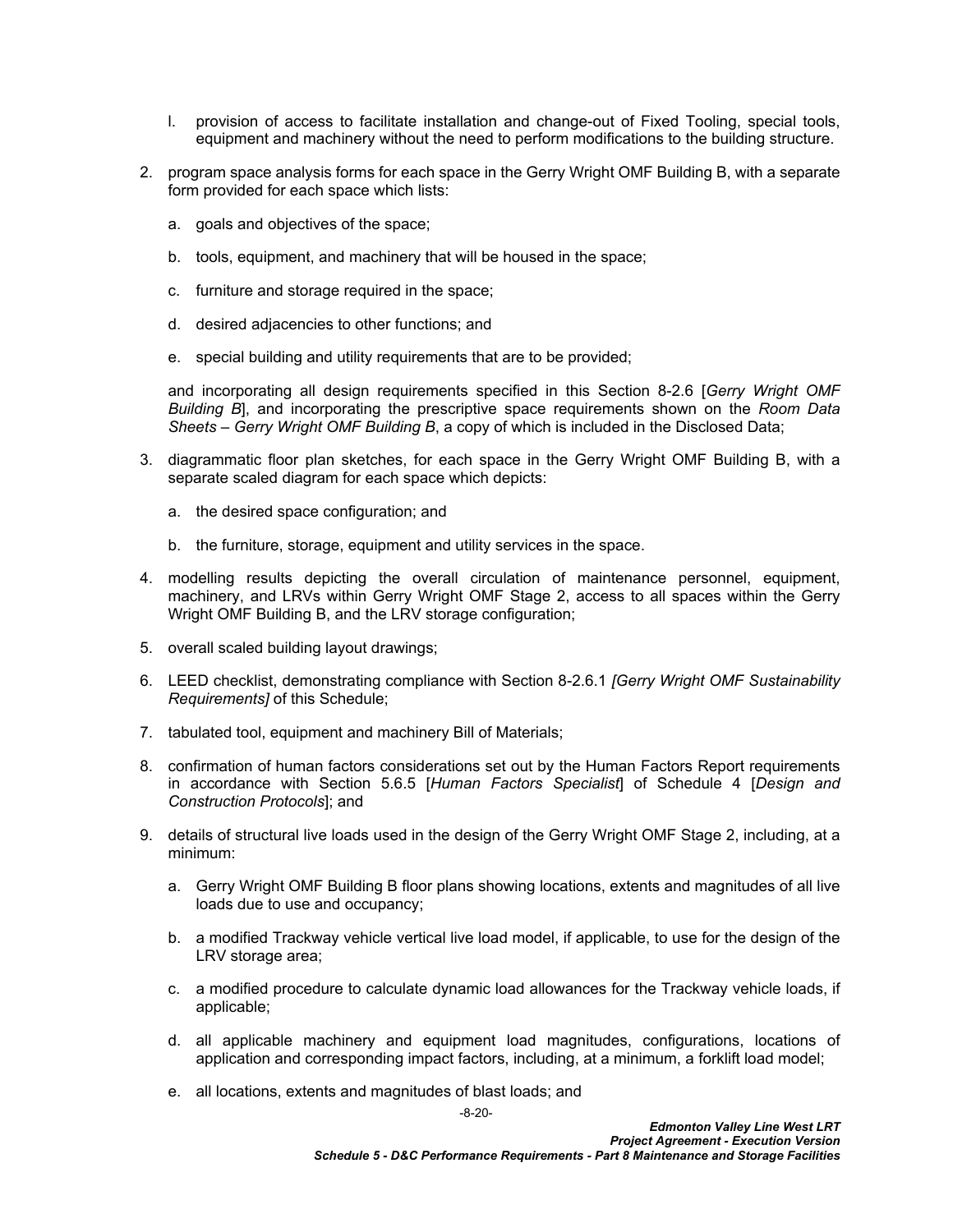- f. all locations and magnitudes of concentrated loads resulting from maintenance and storage of LRV components.
- D. The Gerry Wright OMF Building Parametric Programming Report may include proposed amalgamations of some of the support shop areas, ancillary shop areas spaces, and utility rooms described in Section [8-2.6](#page-17-0) [*Gerry Wright OMF Building B*] of this Schedule, however these shall be accompanied by risk/benefit analysis and proposed mitigations. Such proposed amalgamations shall not be implemented unless they are Accepted by the City pursuant to Schedule 2 [*Submittal Review Procedure*].
- E. Design the Gerry Wright OMF Building B to accommodate the number of operations, maintenance, transportation and support personnel required to meet the Operability and Maintainability Parameters.

## <span id="page-22-0"></span>**8-2.6.3 Shop Tracks**

- A. Design and Construct the Gerry Wright OMF Building B Shop Tracks in accordance with Section 3-1 [*Track*] of this Schedule, and:
	- 1. provide a sufficient number of individual bays to accommodate the LRV fleet as required to meet the Operability and Maintainability Parameters;
	- 2. space Shop Tracks to accommodate the functions required of each bay, accounting for any activity and machinery that may be required to perform the prescribed tasks;
	- 3. provide maintenance bays and storage tracks with a minimum length to accommodate the longest possible LRV configuration, where the maximum usable length of a track is defined by the clearance points calculated based on track spacing and supplied LRV clearance envelopes;
	- 4. have all Shop Tracks located on horizontal tangents;
	- 5. have all maintenance bays and storage tracks located at the same elevation and sag graded at 0.3% longitudinally to facilitate drainage to drain basins within the building;
	- 6. have all maintenance bays and storage tracks elevations match adjacent floor elevations;
	- 7. provide sufficient space between adjacent maintenance bays and storage tracks on the same track to allow passage of personnel and maintenance equipment between parked LRVs;
	- 8. provide sufficient space between the panel folding doors, when open, and the ends of parked LRVs to permit safe passage of personnel, cleaning equipment, and maintenance equipment;
	- 9. provide clearances to permit LRVs to enter and exit maintenance bays and storage tracks without being trapped by LRVs in adjacent bays;
	- 10. have a vertical profile that limits the risk of runaway LRVs from maintenance bays and storage tracks;
	- 11. provide OCS for each maintenance bay and storage track, with the exception of the paint shop area described in Section [8-2.6.4.7](#page-26-0) [*Paint Shop*] of this Schedule;
	- 12. provide a visual safety indicator at each OCS interlocking location;
	- 13. provide at least one (1) visual safety indicator at each end of every Shop Track that is visible from both inside and outside the building;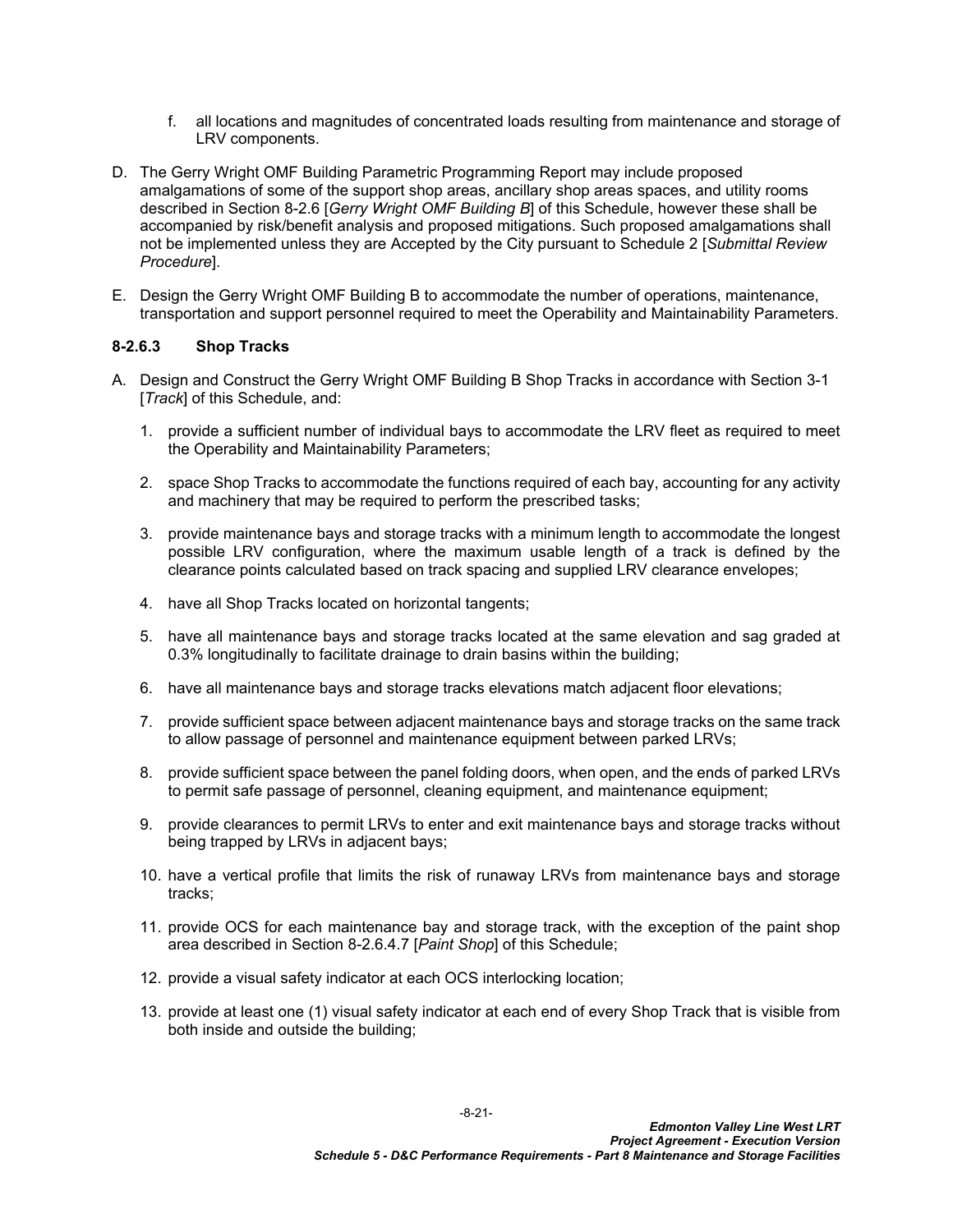- 14. clearly identify the extents of the worst-case LRV track clearance envelope, between the Stage 1 LRV and Stage 2 LRV, along the full length of all Shop Tracks by, for example, providing paint markings on the floor;
- 15. provide a minimum of one (1) Emergency Alarm Station per maintenance bay located mid-track; and
- 16. provide Embedded Track for the full length of each Shop Track that is not within the LRV Storage Area.

## <span id="page-23-0"></span>**8-2.6.4 LRV Storage and Maintenance Area**

- A. This Section [8-2.6.4](#page-23-0) [*LRV Storage and Maintenance Area*] sets out the general requirements for LRV storage and maintenance areas within the Gerry Wright OMF Building B.
- B. Provide automatic or automated panel folding doors, with material and hardware matching the panel folding doors at the Gerry Wright OMF Building A, at all LRV entrances to the Gerry Wright OMF Building B as follows:
	- 1. if the door movement envelope infringes on a safe walking route, a pedestrian door shall be integrated with bi-directional visibility to provide safe passage and avoid unnecessary opening and closing of the panel folding door;
	- 2. the controller for doors must be placed in a location that does not restrict vehicle or pedestrian movements and allows visibility such that the doors open and close safely without obstruction;
	- 3. when the doors are moving, there shall be a visible and audible warning; and
	- 4. the movement of pedestrians shall not activate the panel folding doors.
- C. Provide heavy duty exterior person doors with a panel allowing bi-directional visibility along the length of the storage area spaced a maximum of 45 m apart.
- D. Provide a minimum of one permanent fixed eye wash facility at every maintenance bay.
- E. Provide a minimum of one permanent fixed eye wash facility at every second storage track.
- F. Provide clerestorey windows to maximize natural light penetration in all maintenance areas.
- G. Provide a floor within all LRV maintenance areas that will support a portable jack system capable of lifting the mass of a Stage 1 LRV plus 20%.
- H. Provide clearance to lift a Stage 1 LRV a minimum height of 2 m from floor level.
- I. Provide a central vacuum system that services the LRV storage and maintenance area, support shop areas, and utility areas.

#### **8-2.6.4.1 LRV Storage Area**

- A. Provide LRV internal storage area to support:
	- 1. safety inspections of LRVs;
	- 2. the activities associated with interior cleaning;
	- 3. overnight LRV storage; and
	- 4. LRV sand filling using a portable LRV sand-filler vehicle.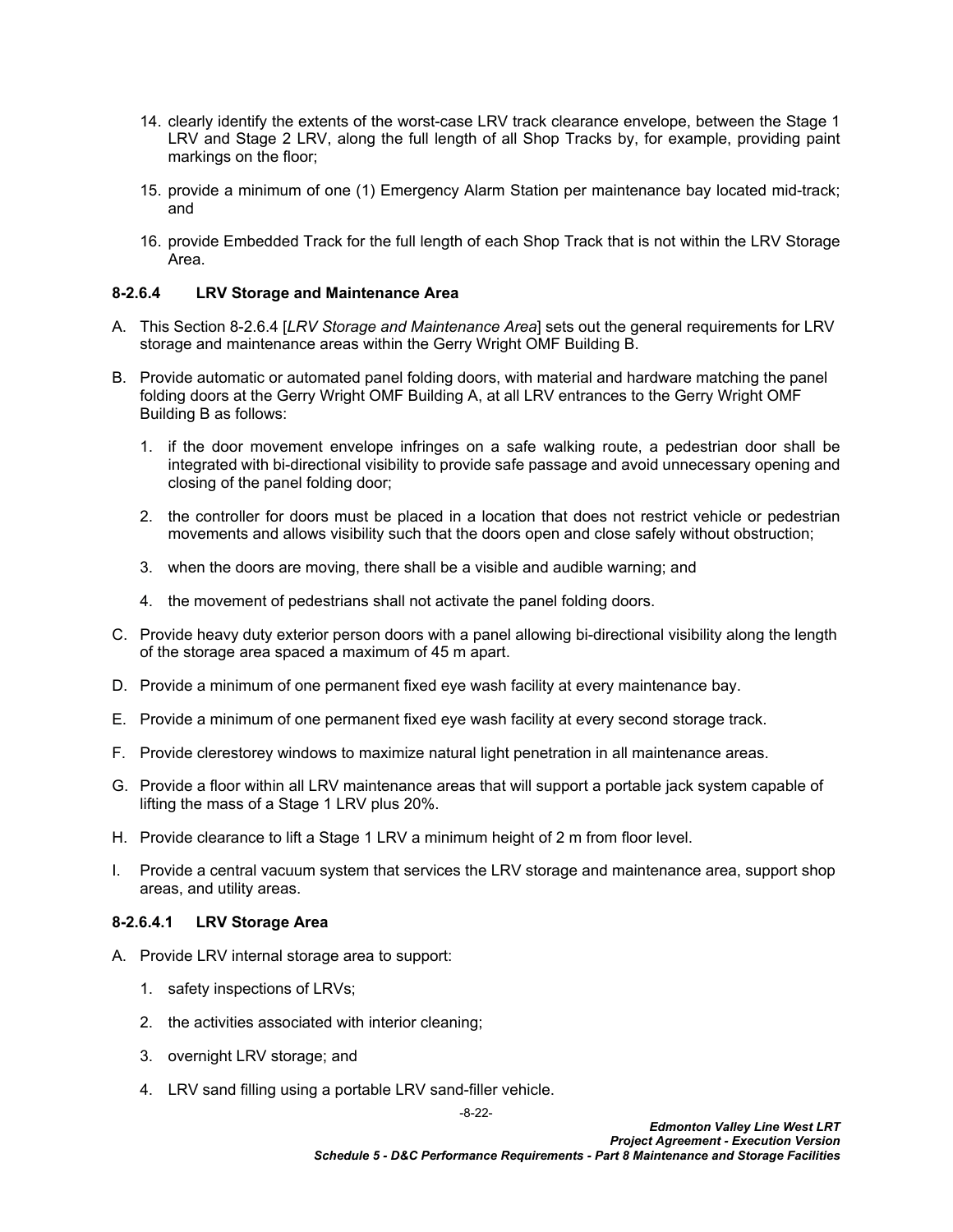- B. Design and Construct the LRV internal storage area to berth:
	- 1. LRVs up to 44m long, with couplers retracted, and Trains up to 90m long, with end-couplers retracted, with space provided around the ends of single cars and Trains for movement of staff and equipment;
	- 2. a minimum twenty-eight (28) Stage 2 LRVs simultaneously; and
	- 3. one (1) service access level at every track:
		- a. access to top of rail level at both sides of the LRV in accordance with Section [8-1.3.2C.2](#page-5-0)C [*LRV Service Access Levels*] of this Schedule.
- C. The LRV internal storage area shall be rectangular in shape with all LRV storage track end points aligned.

## **8-2.6.4.2 Light Maintenance/Inspection Area**

- A. Provide a light maintenance/inspection area to support the performing of LRV:
	- 1. safety inspections;
	- 2. servicing;
	- 3. corrective maintenance; and
	- 4. light maintenance.
- B. Design and Construct the light maintenance/inspection area to include:
	- 1. three (3) service access levels at every track including:
		- a. access to undercarriages of the LRVs in accordance with Section [8-1.3.2B](#page-4-1) [*LRV Service Access Levels*] of this Schedule;
		- b. access to top of rail level at both sides of the LRV in accordance with Section [8-1.3.2C](#page-5-1) [*LRV Service Access Levels*] of this Schedule; and
		- c. access to the LRV roof level at both sides of the Stage 2 LRV via catwalks as described in accordance with Section [8-1.3.2D](#page-5-2) [*LRV Service Access Levels*] of this Schedule.
	- 2. a service lift which can lift tools and equipment between all three (3) service levels. The lift shall be service rated to meet the Operability and Maintainability Parameters, and have a minimum lift capacity of 1800 kg;
	- 3. a monorail crane with a minimum capacity and rating of two (2) tonnes, if demonstrated as required by the Accepted Gerry Wright OMF Building Parametric Programming Report.
		- a. If demonstrated as not required by the Accepted Gerry Wright OMF Building Parametric Programming Report, provide structural and electrical provisions for the future installation of a monorail crane.

#### **8-2.6.4.3 Heavy Maintenance and Repair Area**

- A. Provide a heavy maintenance and repair area to support the performance of the following, at a minimum:
	- 1. LRV major repairs;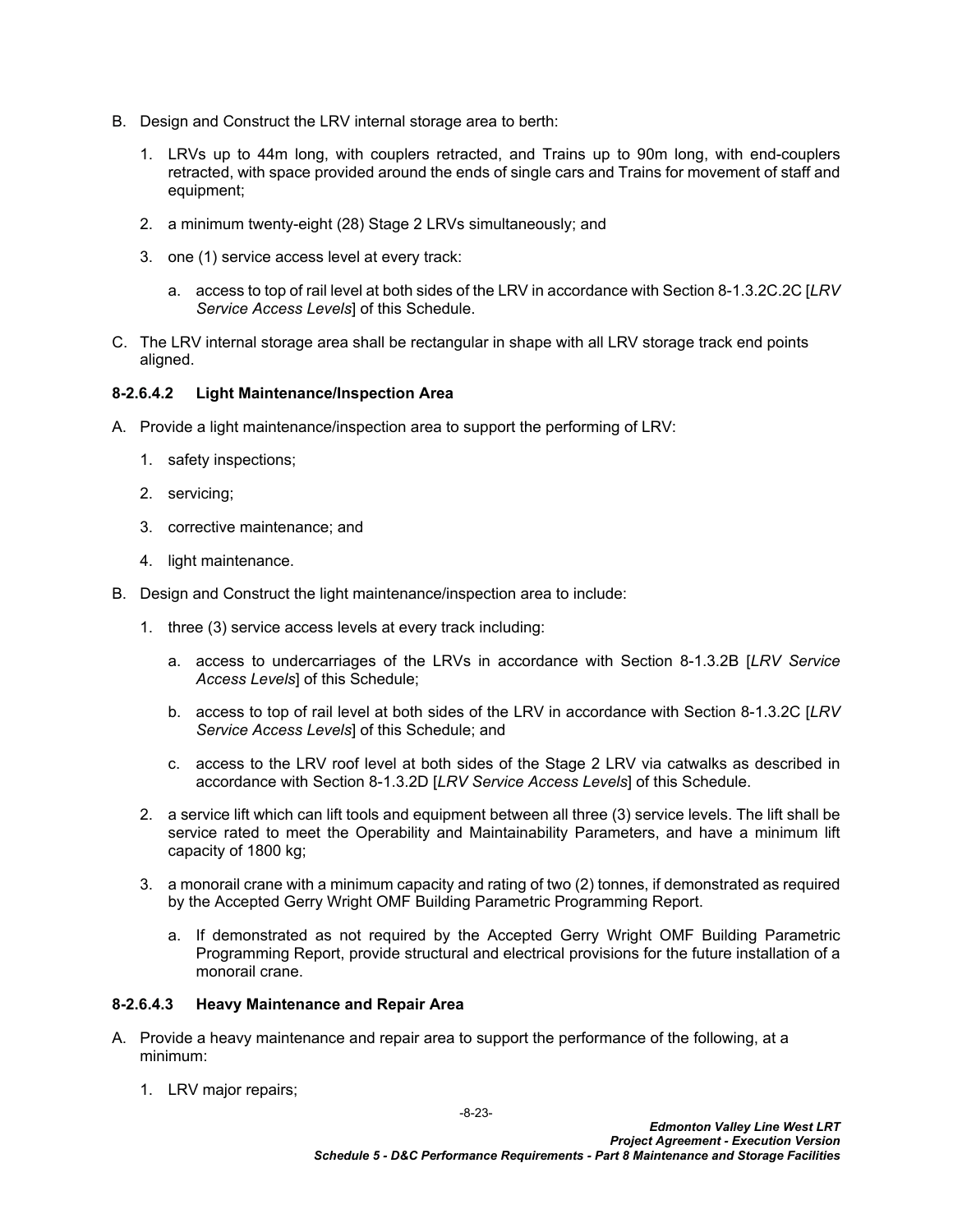- 2. removal of LRV bogies; and
- 3. complete changeouts of:
	- a. LRV bogie assemblies;
	- b. drive units; and
	- c. any other undercar or side-mounted car component.
- B. Provide an overhead bridge crane with a minimum capacity and rating of fifteen (15) tonnes and as required by the Accepted Gerry Wright OMF Building Parametric Programming Report, with the ability to span the extents of the heavy maintenance and repair area and with the ability to lift loads from the loading dock area.
	- 1. Provide access to the overhead bridge crane to perform inspection, service and maintenance of the bridge crane.
- C. Provide in-ground lifts that will have:
	- 1. in-ground body lifts, aligned with the carbody lifting points, with the body lift system having the capacity and rating to lift the mass of a single Stage 2 LRV plus 20%; and
	- 2. in-ground bogie lifts, aligned with each bogie, with the bogie lift system having the capacity and rating to lift the mass of a single Stage 2 LRV plus 20%.
- D. Provide an in-track turntable with the capacity and rating to support the mass of a fully assembled LRV bogie plus 20%, to transfer bogies from the heavy maintenance and repair area to the bogie shop.
- E. Design and Construct the heavy maintenance and repair area to include:
	- 1. two (2) service access levels including:
		- a. access to top of rail level at both sides of the LRV in accordance with Section [8-1.3.2C](#page-5-1) [*LRV Service Access Levels*] of this Schedule; and
		- b. access to the LRV roof level at one side of the Stage 2 LRV via catwalks in accordance with Section [8-1.3.2D](#page-5-2) [*LRV Service Access Levels*] of this Schedule, excluding where the in-ground lift is located.

#### **8-2.6.4.4 Heavy Cleaning Area**

- A. Provide a heavy cleaning area to support the activities associated with the thorough cleaning of the LRV floors, interior panels, ceilings, cloth seat backs, cushions, and windows.
- B. Design and Construct the heavy cleaning area to include:
	- 1. one (1) service access level:
		- a. access to top of rail level at both sides of the LRV in accordance with Section [8-1.3.2C](#page-5-1) [*LRV Service Access Levels*] of this Schedule.

#### **8-2.6.4.5 General Maintenance Area**

A. Provide a maintenance area to support general maintenance and service activities not specifically described elsewhere, including application of vehicle wraps for advertising.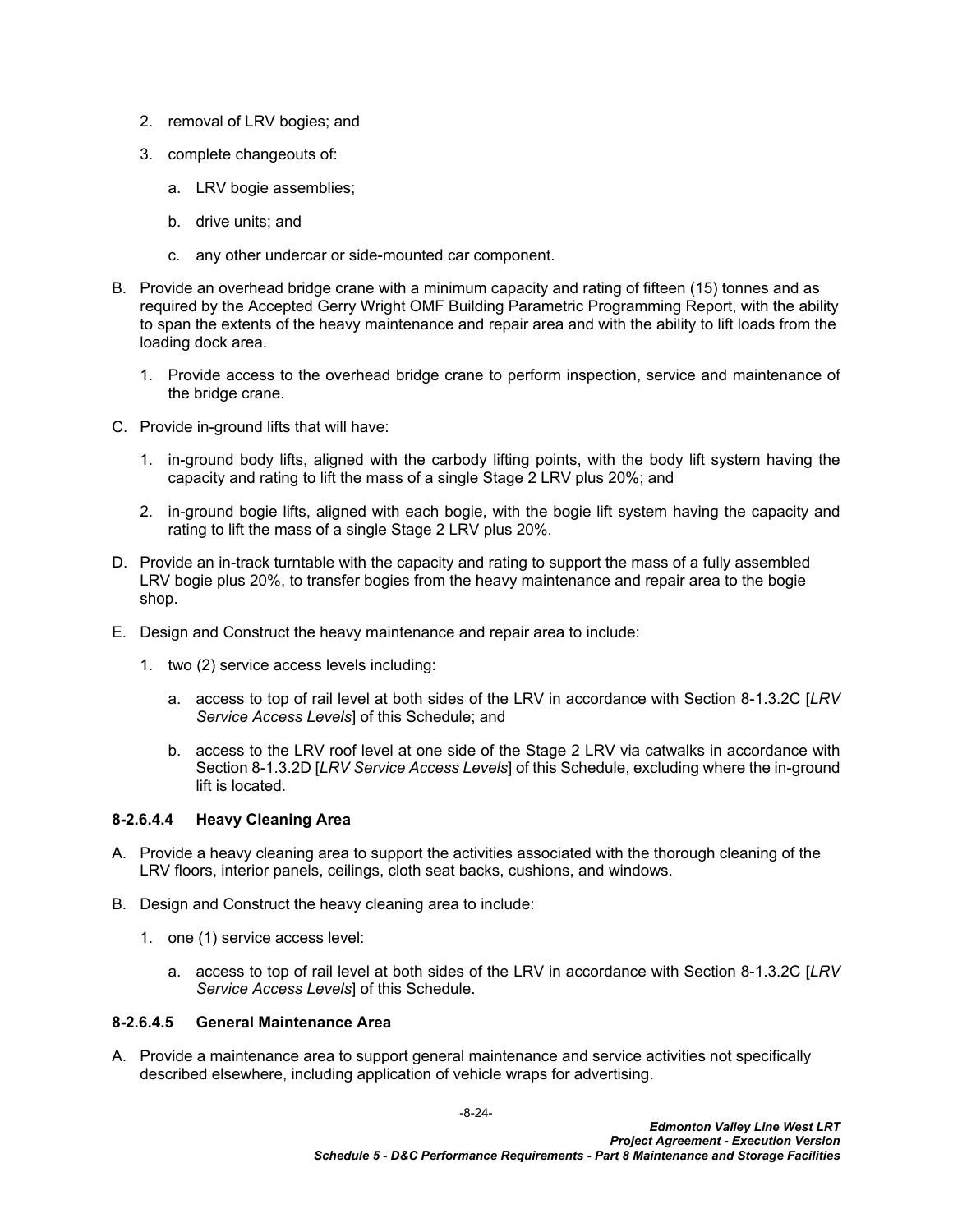- B. Design and Construct the general maintenance area to include:
	- 1. two (2) service access levels including:
		- a. access to top of rail level at both sides of the LRV in accordance with Section [8-1.3.2C](#page-5-1) [*LRV Service Access Levels*] of this Schedule; and
		- b. access to the LRV roof level at one side of the Stage 2 LRV via catwalks in accordance with Section [8-1.3.2D](#page-5-2) [*LRV Service Access Levels*] of this Schedule.

#### **8-2.6.4.6 Body Shop Area**

- A. Provide a body shop area with direct access to the paint shop, to support the activities associated with repairing an LRV as a result of accident or refurbishment campaign.
- B. Design and Construct the body shop to include:
	- 1. one (1) service access level:
		- a. access to top of rail level at both sides of the LRV in accordance with Section [8-1.3.2C](#page-5-1) [*LRV Service Access Levels*] of this Schedule.
	- 2. accommodations for metal cutting and welding and body/frame pulling equipment;
	- 3. sufficient ventilation for torch cutting and welding per regulatory codes; and
	- 4. a monorail crane with a minimum capacity and rating of two (2) tonnes and as required by the Accepted Gerry Wright OMF Building Parametric Programming Report.

#### <span id="page-26-0"></span>**8-2.6.4.7 Paint Shop Area**

- A. Provide a paint shop area with direct access to the body shop, to support the activities associated with the painting of the exterior of the LRV and its components.
- B. The paint shop shall include a paint booth and direct access to the paint mixing and storage room.

## **8-2.6.4.8 Paint Booth**

- A. Design and Construct the paint booth to include:
	- 1. one (1) service access level:
		- a. access to top of rail level at both sides of the LRV in accordance with Section [8-1.3.2C](#page-5-1) [*LRV Service Access Levels*] of this Schedule.
	- 2. paint application preparation area;
	- 3. robotic paint application equipment, on both sides of the paint shop;
		- a. The robotic paint application equipment shall be capable of movement along three planes.
		- b. The robotic paint application equipment shall be capable of painting the sides, ends, and roof of an LRV.
	- 4. panel folding doors, with material and hardware matching the panel folding doors at the Gerry Wright OMF Building A, to allow LRVs to be moved from/to adjacent body shop;
	- 5. exhaust ventilation for hazardous fumes per regulatory codes;

-8-25-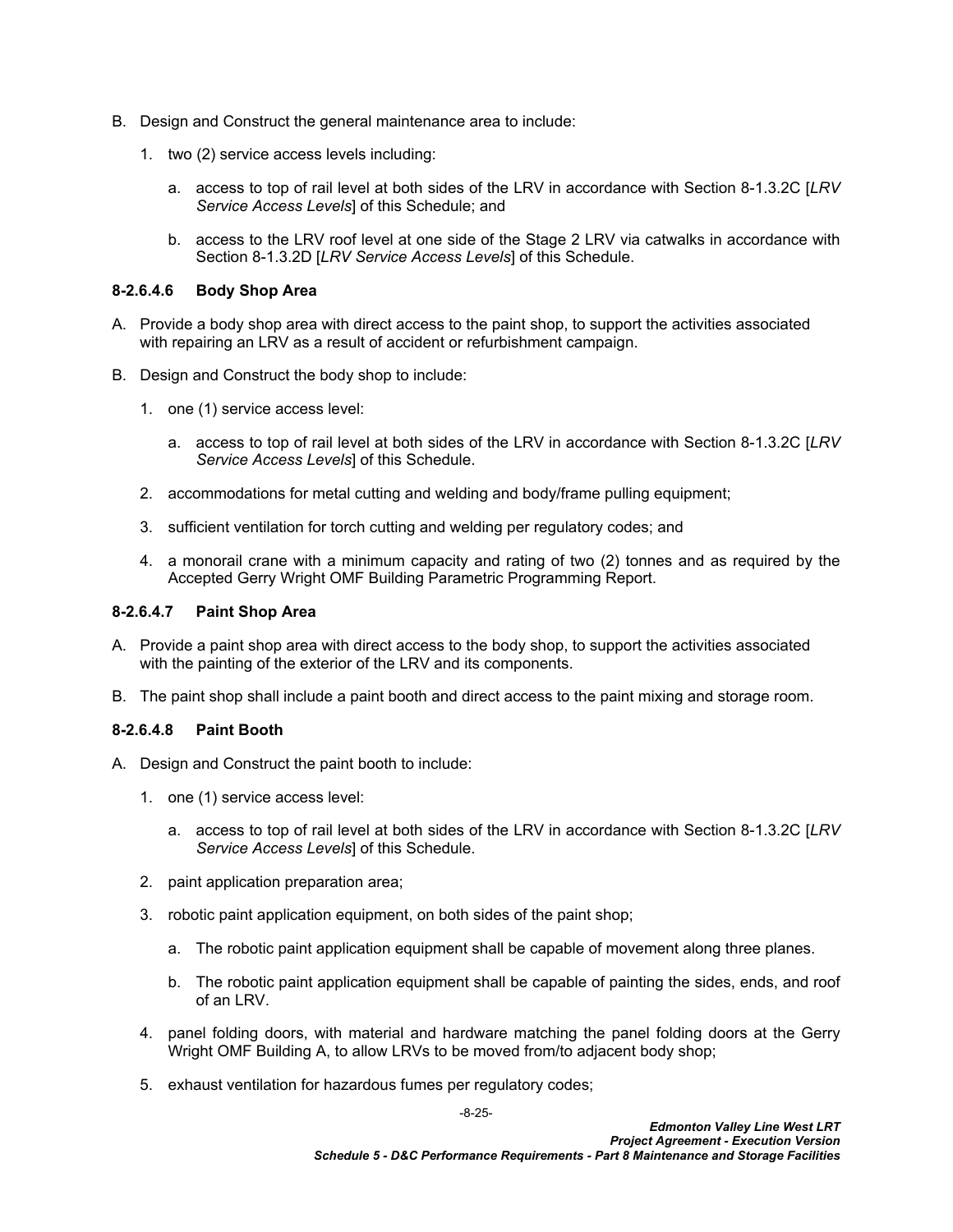- 6. an independent HVAC system; and
- 7. dust collection and exhaust system for sanding and buffing.
- B. OCS shall not be provided in the paint booth.
- C. The paint booth shall accommodate an LRV that is up to 44m long with couplers retracted and up to 46m long with couplers extended, with appropriate space provided for staff to move around and paint all surfaces of the vehicle.

### **8-2.6.4.9 Paint Mixing and Storage Area**

- A. Provide a paint mixing and storage area for the handling and storage of paints and other body repair materials.
- B. Design and Construct the paint mixing and storage room to include, and provide the following:
	- 1. storage area for paints and solvents;
	- 2. paint mixing station capable of mixing two  $(2)$  one  $(1)$  gallon cans of paint simultaneously;
	- 3. permanent fixed eye wash facilities with drainage system;
	- 4. storage area for body repair materials; and
	- 5. environmental treatments to prevent the accumulation of harmful vapours.

#### **8-2.6.4.10 Blowdown and Wash Areas**

- A. Provide blowdown and exterior LRV wash areas to support the activities associated with removal of debris and hazardous materials from the undercarriage of LRVs and exterior washing of the LRVs.
- B. The blowdown area and LRV wash area are separate functions which shall be performed in separate spaces, unless Project Co can demonstrate to the City, acting reasonably, that there is inadequate room to accommodate these functions separately, in which case they may be performed in the same space. Design and Construct the blowdown area and LRV wash area to include:
	- 1. two (2) service access levels at every track including:
		- a. access to undercarriages of the LRVs in accordance with Section [8-1.3.2B](#page-4-1) [*LRV Service Access Levels*] of this Schedule; and
		- b. access to top of rail level at both sides of the LRV in accordance with Section [8-1.3.2C](#page-5-1) [*LRV Service Access Levels*] of this Schedule.

#### **8-2.6.4.11 Blowdown Area**

- A. The blowdown area shall include:
	- 1. an area to conveniently perform the blowdown;
	- 2. water heating and pressurizing equipment, pumps, drainage and waste water treatment facilities,
	- 3. ventilation system suitable for the hazardous particulate in a blowdown area;
	- 4. power and control equipment;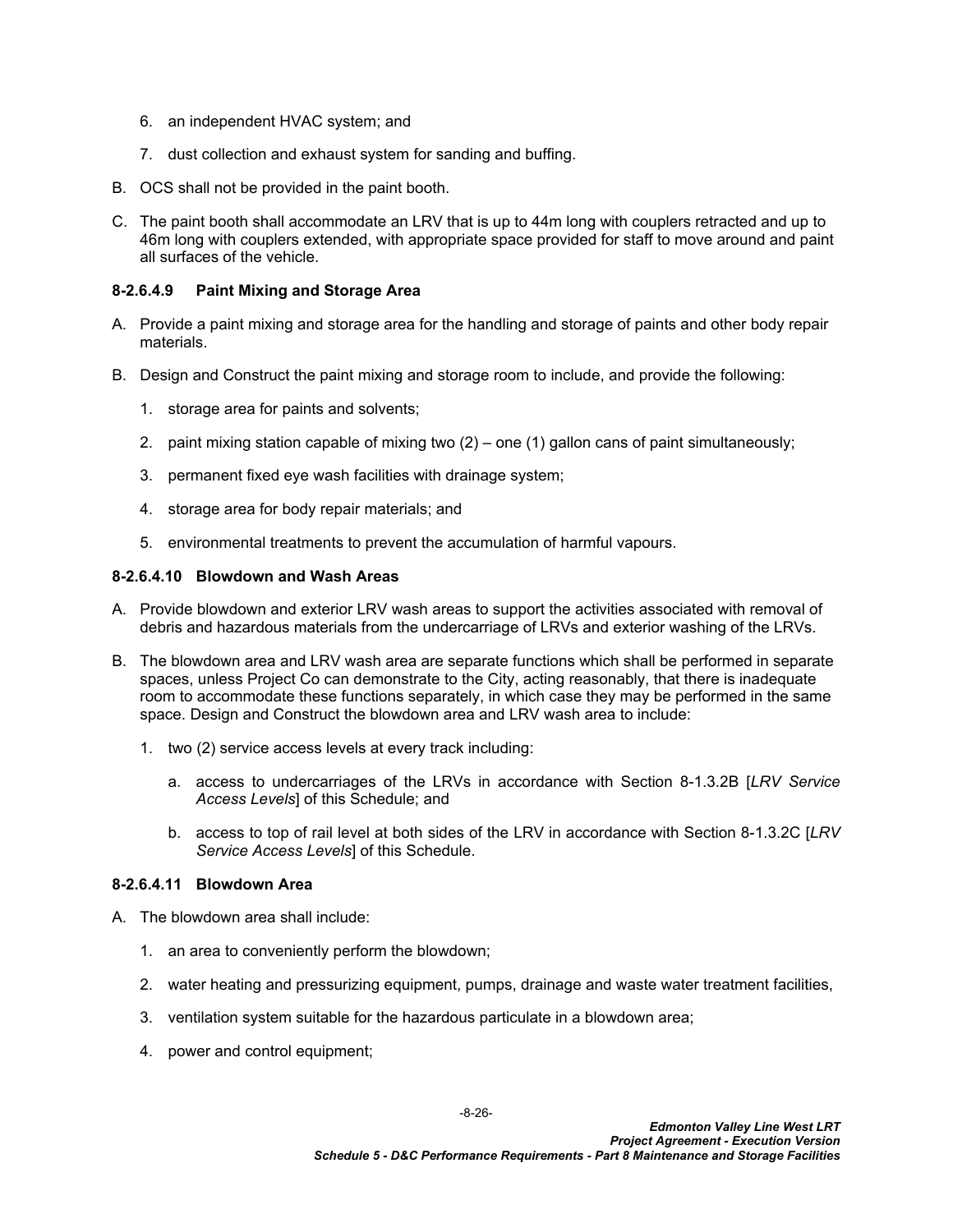- 5. the supply of pressurized hot and cold water, compressed air and shop power at the applicable service access levels;
- 6. storage space for tools, accessories and material storage;
- 7. heating, and cooling, and exhaust stacks for cleaning equipment;
- 8. sufficient space to accommodate the length of an LRV; and
- 9. storage tanks to facilitate the blowdown of ten (10) LRVs before reaching capacity.

#### **8-2.6.4.12 Wash Area**

- A. The wash area shall include:
	- 1. areas to conveniently perform the wash as a first service function upon a Train's arrival from revenue service;
	- 2. water heating and pressurizing equipment, pumps, drainage and waste water treatment facilities, ventilation, and power and control equipment;
	- 3. the supply of pressurized hot and cold water, compressed air and shop power at two levels;
	- 4. storage space for tools, accessories and material storage;
	- 5. an automatic wash stand with water nozzles and brushes that clean the ends, sides, and undercarriages of both LRVs in a two-car Train within ten (10) minutes;
	- 6. air strippers that clean the undercarriages of a two-car Train;
	- 7. automatic mode operation, that selects single-car or two-car operation, and is activated by the incoming Train as it moves through the carwash on its own power;
	- 8. heating, cooling, and exhaust stacks for cleaning equipment;
	- 9. sufficient space to accommodate a coupled two-car Train, up to 90m long, to be washed in one movement without changing ends, and moved directly into the LRV Storage Area; and
	- 10. storage tanks and a filtration system to accommodate the washing of at least 14 two-car Trains per day.

## <span id="page-28-0"></span>**8-2.6.5 Support Shop Areas**

- A. This Section [8-2.6.5](#page-28-0) [*Support Shop Areas*] sets out the general requirements for the support shop areas to be provided within the Gerry Wright OMF Building B.
- B. Support shop areas:
	- 1. shall each be designated for a particular support function;
	- 2. may include separated enclosures as a result of human factor considerations set out by the Human Factors Report requirements in accordance with Section 5.6.5 [*Human Factors Specialist*] of Schedule 4 [*Design and Construction Protocols*];
	- 3. shall include access for forklift, electric cart or delivery truck;
	- 4. shall include access to loading dock for large volume deliveries and components shipping and receiving; and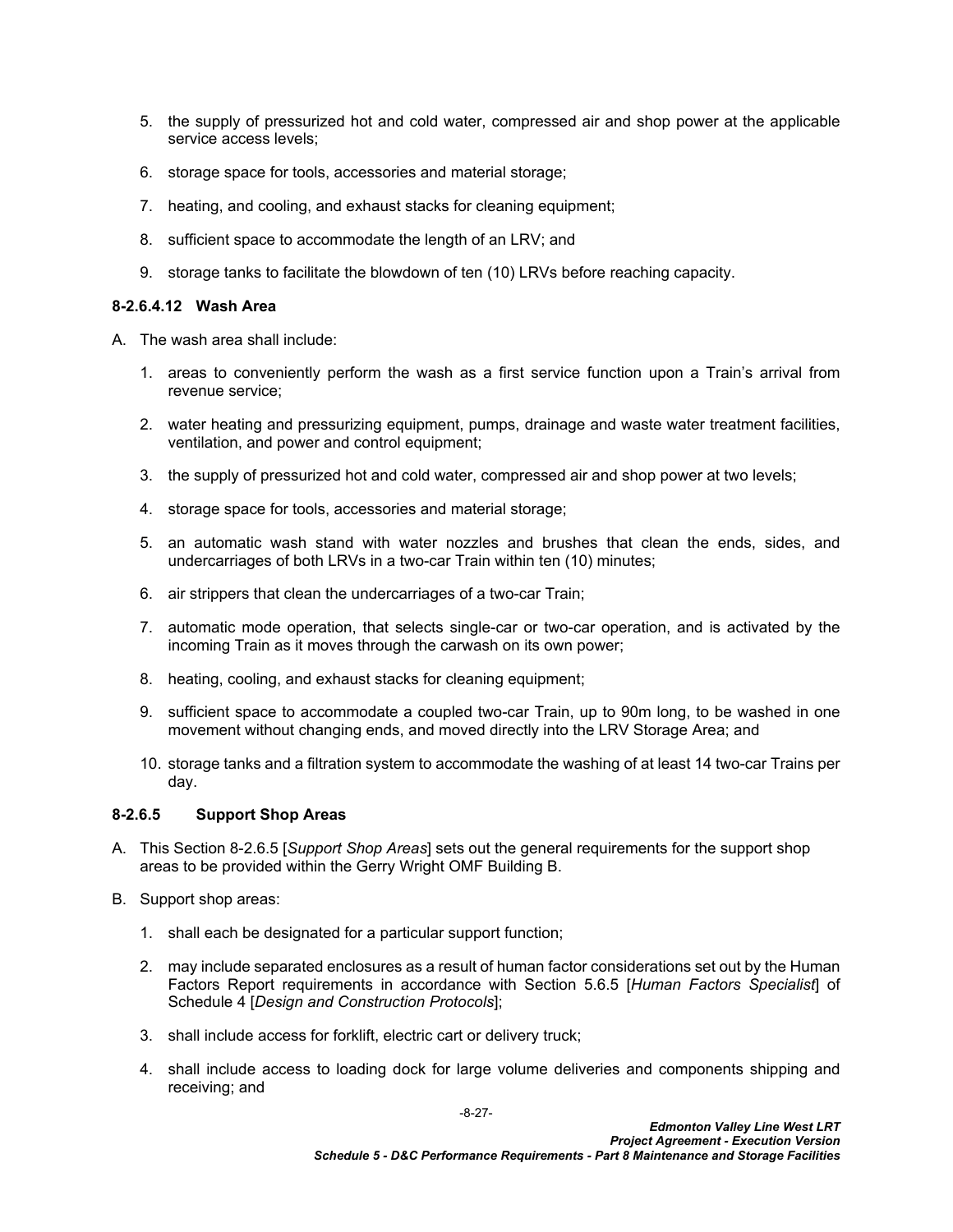- 5. shall include lighting, heating, cooling, ventilation, drainage and waste disposal in accordance with NBCAE and applicable standards.
- C. Provide a service lift which can lift maintenance personnel with tools and equipment to service any support shop areas that are not located on the ground level. The lift shall be service rated to meet the Operability and Maintainability Parameters and have a minimum lift capacity of 1800 kg.
- D. All upper level support shop areas and utility rooms shall be accessible from all ancillary areas on the same floor without necessitating the use of vertical circulation.

### **8-2.6.5.1 Bogie Shop**

- A. Provide a bogie shop to support the activities associated with bogie maintenance and overhaul, including activities associated with the use of an axle press, a tire press, a bogie frame press, in-track turn tables, and lift tables.
- B. Provide a clean room for friction brake repair within the bogie shop.
- C. Design and Construct the bogie shop to include, and provide the following:
	- 1. a bogie wash station enclosure;
	- 2. direct access to move wheelsets from the heavy maintenance and repair area through an in-track turntable;
	- 3. ready access to the heavy maintenance and repair area overhead bridge crane;
	- 4. direct access to machine/sheet metal shop;
	- 5. compressed air;
	- 6. accommodation of a tire press;
	- 7. accommodation of a gearbox workstation;
	- 8. an in-ground lift table with the capacity and rating to lift the mass of a fully assembled LRV motor bogie plus 20%; and
	- 9. accommodation of an axle press and a bogie frame press with the capacity and rating to lift the mass of a fully assembled LRV motor bogie plus 20%.
- D. Cranes or lifts are not permitted in lieu of the track/turntable link.

#### **8-2.6.5.2 HVAC Shop**

- A. Provide an HVAC shop to support the equipment and activities associated with the maintenance and overhaul of Stage 2 LRV HVAC units.
- B. Design and Construct the HVAC shop to include, and provide the following:
	- 1. compressed air;
	- 2. a looped monorail crane with a minimum capacity and rating of two (2) tonnes and as required by the Accepted Gerry Wright OMF Building Parametric Programming Report;
	- 3. accommodation of an HVAC test stand;
	- 4. refrigerant reclamation system;

-8-28-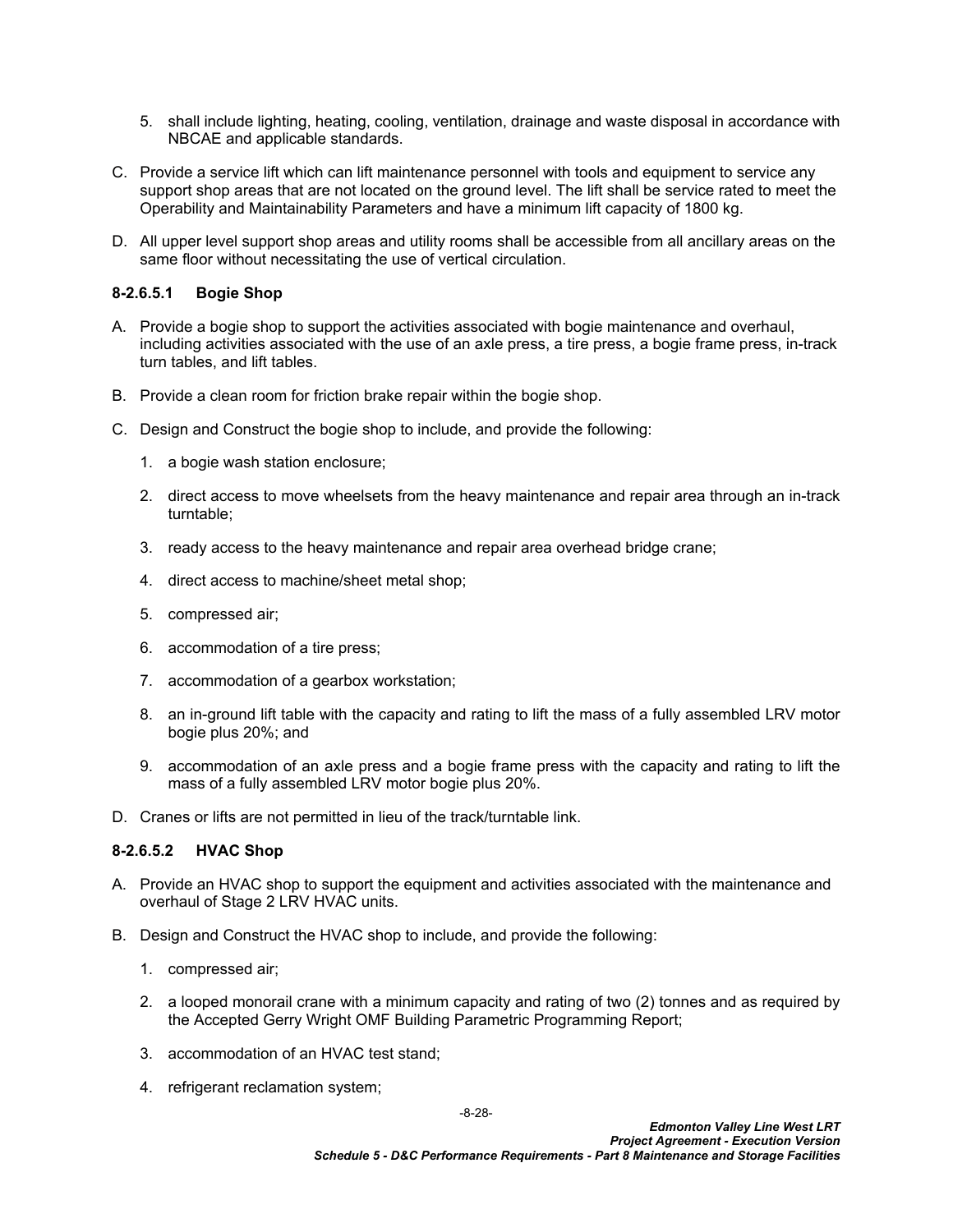- 5. scale for weighing refrigerant; and
- 6. a storage system for cylinders and staged components.
- C. Design and Construct the HVAC shop to provide ready access to a crane servicing the heavy maintenance and repair area.
- D. Supply power to operate all Stage 2 HVAC functions.

## **8-2.6.5.3 Pantograph Shop**

- A. Provide a pantograph shop to support the equipment and activities associated with the maintenance and overhaul of Stage 2 LRV pantographs.
- B. Design and Construct the pantograph shop to include, and provide the following:
	- 1. compressed air; and
	- 2. accommodation of a storage system for components and staged pantographs.
- C. Design and Construct the pantograph shop to provide ready access to a crane servicing the heavy maintenance and repair area.

## **8-2.6.5.4 General Repair Shop**

- A. Provide a general repair shop to support the equipment and activities associated with general repair applications.
- B. Design and Construct the general repair shop to include, and provide the following:
	- 1. compressed air;
	- 2. accommodation of a drill press;
	- 3. accommodation of a hydraulic press;
	- 4. accommodation of a buffer/grinder; and
	- 5. accommodation of a band saw.

## **8-2.6.5.5 Brake Shop**

- A. Provide a brake shop to support the equipment and activities associated with the maintenance and overhaul of the LRV braking systems.
- B. Design and Construct the brake shop to include, and provide the following:
	- 1. compressed air;
	- 2. accommodation of a brake test rack;
	- 3. accommodation of workstations; and
	- 4. accommodation of a storage system for component staging.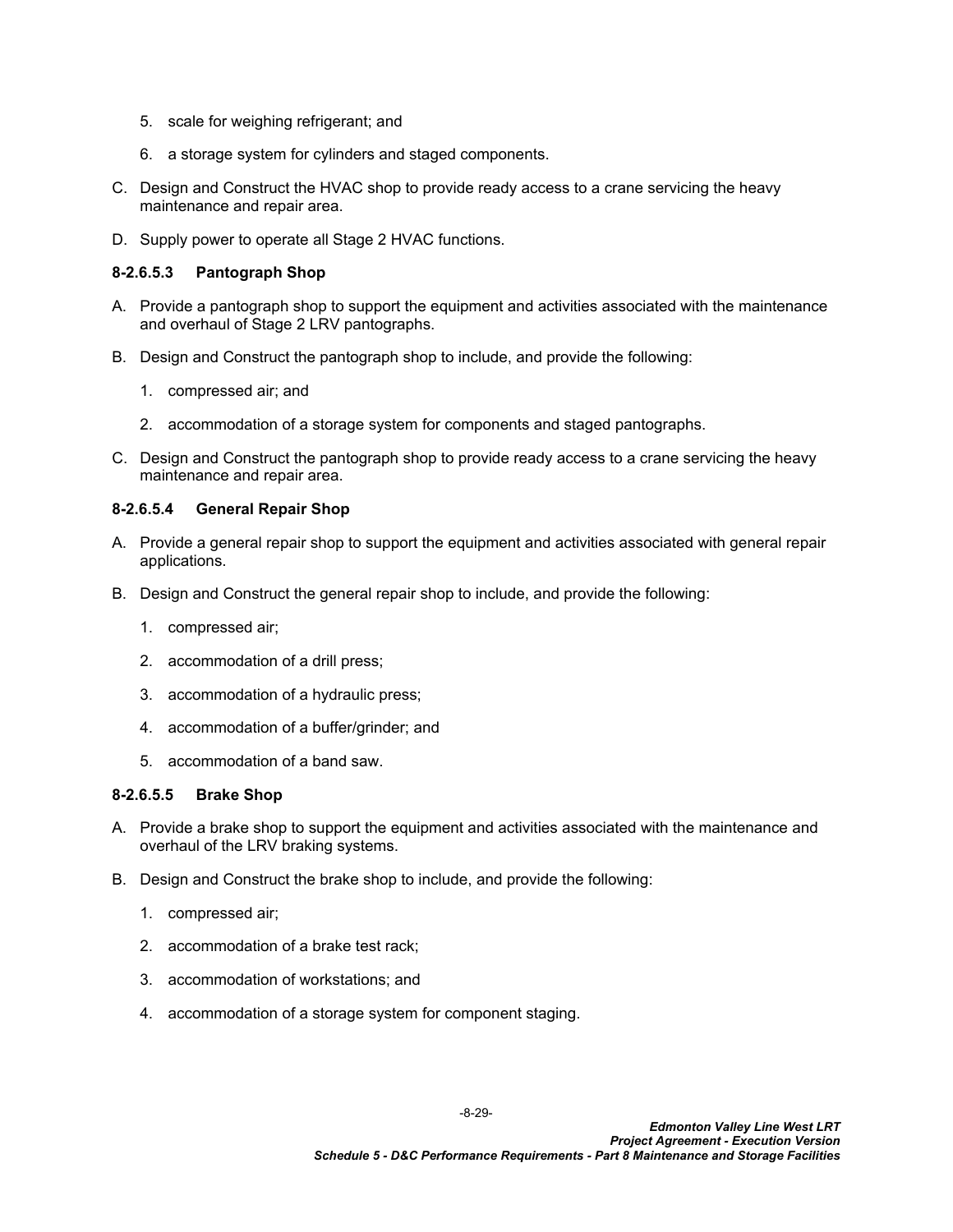## **8-2.6.5.6 Traction Power Bench Test/APU Shop**

- A. Provide a traction power bench test/APU shop to support the equipment and activities associated with the maintenance and overhaul of traction control and auxiliary power units.
- B. Design and Construct the traction power bench test/APU shop to include, and provide the following:
	- 1. compressed air;
	- 2. load banks for testing;
	- 3. high voltage electrical test and repair; and
	- 4. accommodation of a flip table for inspections and repairs.
- C. Design and Construct the traction power bench test/APU shop to provide ready access to a crane servicing the heavy maintenance and repair area.

#### **8-2.6.5.7 Machine/Sheet Metal Shop**

- A. Provide a machine/sheet metal shop to support the equipment and activities associated with general machining and metal work.
- B. Design and Construct the machine/sheet metal shop to include, and provide the following:
	- 1. compressed air;
	- 2. accommodation of workstations;
	- 3. a designated welding area;
	- 4. accommodation of a storage system for component staging;
	- 5. accommodation of various industrial machines, metal cutting, and bending equipment; and
	- 6. a secured lockable storage space for tools, accessories, and materials.
- C. Design and Construct the machine/sheet metal shop to include direct access to the bogie shop.

#### **8-2.6.5.8 Electronics/Electric Components Shop**

- A. Provide an electronics/electric components shop to support the equipment and activities associated with electronic and electrical components bench repairs.
- B. Design and Construct the electronics/electric components shop to include, and provide the following:
	- 1. accommodations for the repair of LRV wiring harnesses;
	- 2. compressed air;
	- 3. accommodation of repair workstations;
	- 4. accommodation of test equipment; and
	- 5. accommodation of test centres for repair of communication, surveillance, and control equipment.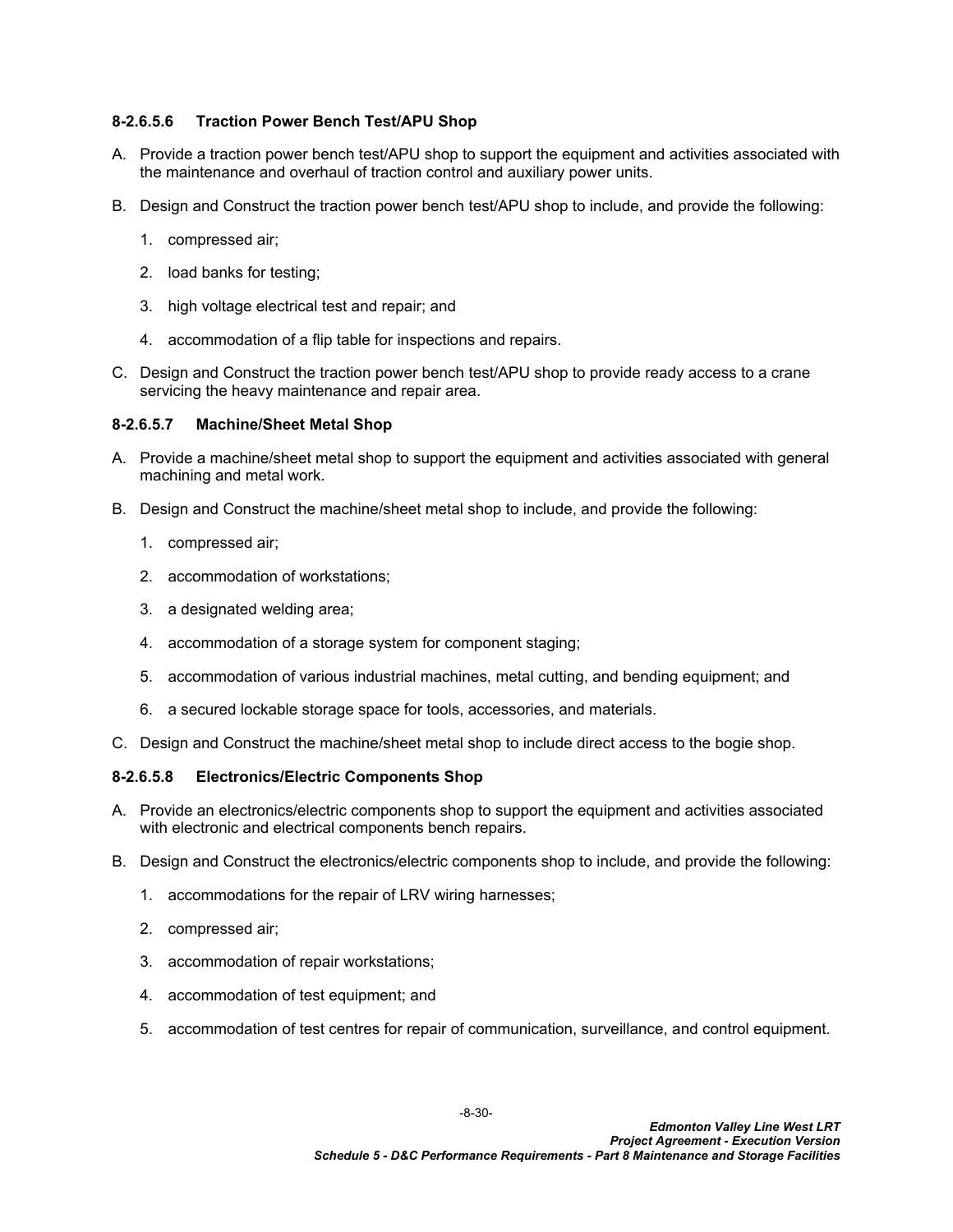### **8-2.6.5.9 Battery Room**

- A. Provide a battery room to support the equipment and activities associated with the storage and servicing of batteries.
- B. Design and Construct the battery room to include, and provide the following:
	- 1. a floor drain with an acid neutralization basin;
	- 2. a self contained emergency shower and permanent fixed eye wash facilities with a drainage system;
	- 3. accommodation of a battery bench;
	- 4. accommodation of a charging station;
	- 5. accommodation for the capture of regenerated power; and
	- 6. hydrogen detection equipment in accordance with Section 6-1.10.5.3 [*Supply Air Exchange*] of this Schedule.

## **8-2.6.5.10 Parts Storage Room**

- A. Provide a parts storage room to support the equipment and activities associated with loading, shipping, receiving, warranty recovery, parts issuing, warehousing, and component storage.
- B. Design and Construct the parts storage room to include, and provide the following:
	- 1. accommodation of equipment to aid the lifting of heavy objects / deliveries such as overhead crane access;
	- 2. a parts counter;
	- 3. a monorail crane with a minimum capacity and rating of five (5) tonnes, to transfer heavy loads between loading dock and overhead crane area;
	- 4. an overhead door for distribution;
	- 5. accommodation of an open workstation for inventory management processes; and
	- 6. accommodation of a secure tool storage area.
- C. Design and Construct the parts storage room to provide:
	- 1. direct access to the loading dock(s); and
	- 2. ready access to the heavy maintenance and repair area crane.
- D. The parts storage room shall have a minimum volume to house the spare part equipment specified by Section 5.6.6 [*Spare Parts*] of Schedule 4 [*Design & Construction Protocols*].

#### **8-2.6.5.11 Hazardous Material and Waste Oil Storage Room**

- A. Provide a hazardous material and waste oil storage room to support the equipment and activities associated with the handling, control and storage of hazardous materials.
- B. Design and Construct the hazardous material and waste oil storage room to include, and provide the following: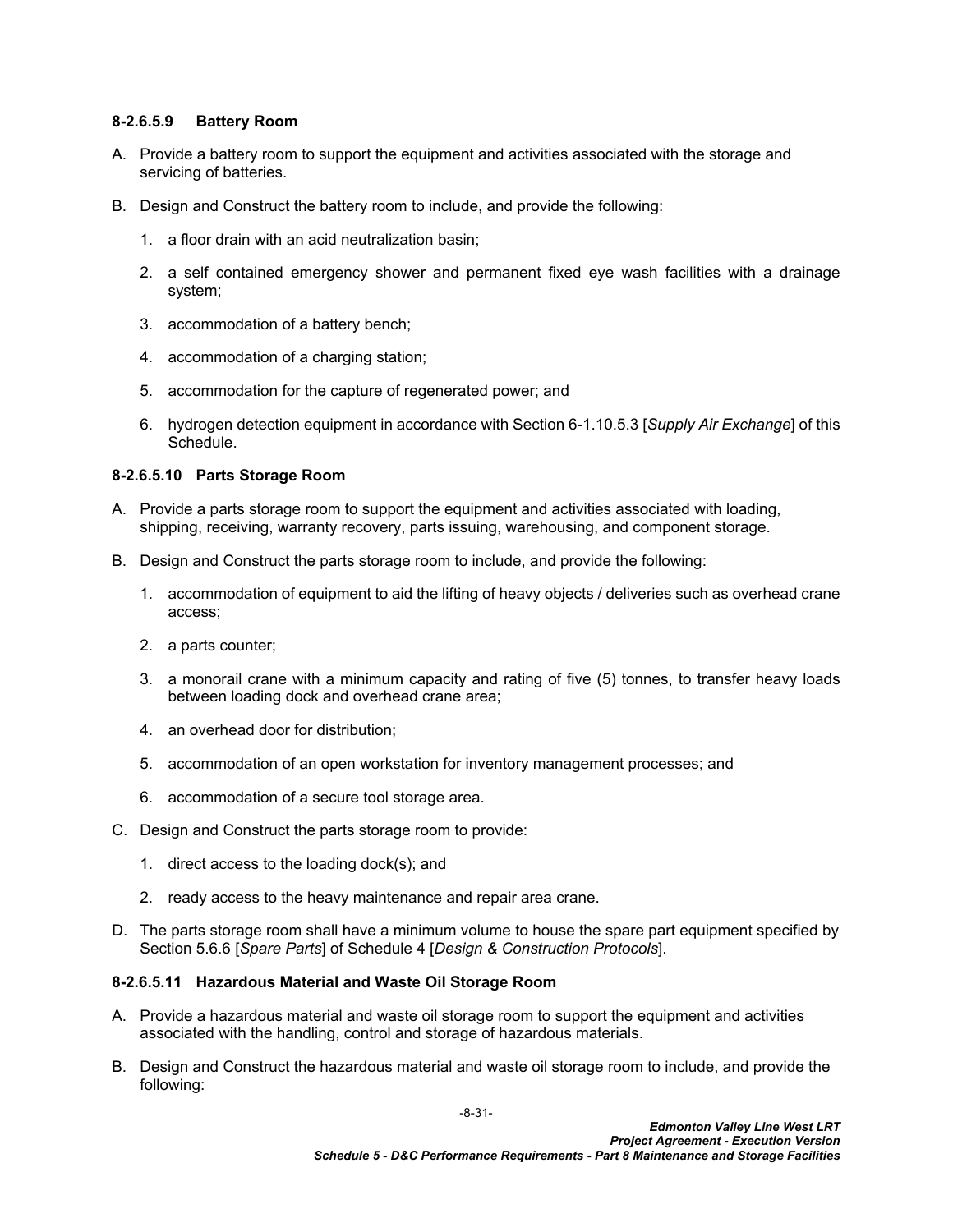- 1. accommodation of containment pallets;
- 2. accommodation of inflammables material storage cabinets;
- 3. a self contained emergency shower and permanent fixed eye wash facilities with a drainage system; and
- 4. accommodation for the handling and storage of drums of waste fluids, motor oil, transmission fluids and coolant.
- C. All electrical apparatus in the hazardous material and waste oil storage room shall be explosion proof.
- D. Provide a hazardous material and waste oil storage room with an oil tank with a minimum capacity of 2000 litres and appropriate environmental protection.

## **8-2.6.5.12 Lube and Oil Storage Room**

- A. Provide a lube and oil storage room to support the equipment and activities associated with the housing compressor, lubrication and oil handling and storage.
- B. Design and Construct the lube and oil storage room to include, and provide the following:
	- 1. accommodation of containment pallets;
	- 2. accommodation of inflammables material storage cabinets;
	- 3. permanent fixed eye wash facilities with a drainage system; and
	- 4. accommodation for the handling and storage of oils, lubricants, compressor and auxiliary equipment, lubrication pumps, and storage vessel equipment.
- C. Design and Construct the lube and oil storage room to provide ready access from/to the brake shop.
- D. All electrical apparatus in the lube and oil storage room shall be explosion proof.

## **8-2.6.5.13 Tool and Miscellaneous Equipment Storage Room**

- A. Provide a tool and miscellaneous equipment storage room for the handling and storage of various tools and miscellaneous equipment.
- B. Design and Construct the tool and miscellaneous equipment storage room to include, and provide the following:
	- 1. accommodation of containment pallets; and
	- 2. accommodation of inflammables material storage cabinets.
- C. The tool and miscellaneous equipment storage room shall be a closable and lockable room.

## **8-2.6.5.14 Other Support Shop Areas**

- A. Provide a loading dock for large volume deliveries and components shipping and receiving, covered and protected from weather elements.
	- 1. Provide a freight elevator in the loading dock with direct access to the second floor, with a minimum capacity of 9000 kg.
- B. Provide an area for handling waste and recycling materials.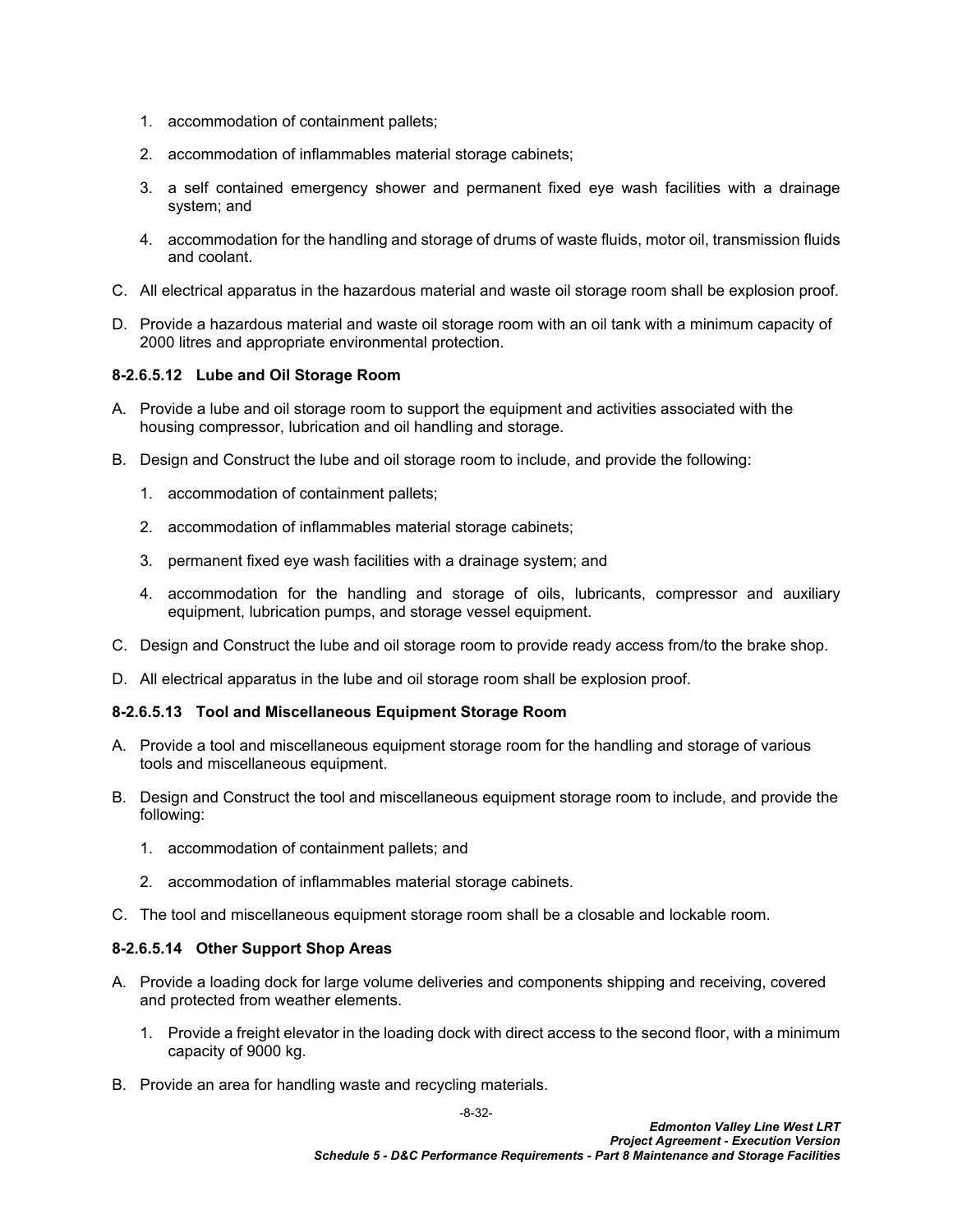- C. Provide a dedicated first aid room.
- D. Provide a safe walkway which shall be:
	- 1. an area designated as non-PPE (personal protective equipment) to allow employee access from the main entrance of the building to the main floor ancillary areas, including the washrooms, employee lockers, dispatch space, Driver reporting area/lunch room, and the LRV Storage Area; and
	- 2. walled off from open work areas where hazards exist that would warrant the use of PPE.

### <span id="page-34-0"></span>**8-2.6.6 Ancillary Areas**

- A. This Section [8-2.6.6](#page-34-0) [*Ancillary Areas*] sets out the general requirements for ancillary areas to be provided within the Gerry Wright OMF Building B. These areas account for administrative, operations and support functions other than direct maintenance. Each required area shall be sized and configured in accordance with Good Industry Practice.
- B. Ancillary areas shall be on separate electrical circuits from areas specified in Section 8-2.6.4 [*LRV Storage and Maintenance Area*] and Section 8-2.6.5 [*Support Shop Areas*] of this Schedule.
- C. Provide a central vacuum system that services the ancillary areas, separate from the central vacuum system that services the LRV storage and maintenance area, support shop areas, and utility areas.
- D. Provide a passenger elevator to service any office spaces, administration spaces, and employee welfare and wellness spaces that are not located on the ground level.

#### **8-2.6.6.1 Office Spaces**

- A. Provide the following office spaces to meet the Operability and Maintainability Parameters:
	- 1. one (1) closed office space to be located at ground level designated as dispatch space;
	- 2. one (1) closed office space to be located at upper level designated as foreman space;
	- 3. one (1) closed office space to be located at ground or upper level designated as operations supervisor space;
	- 4. open office space to accommodate seven (7) staff;
	- 5. open office space on shop floor area designated as foreman space;
	- 6. closed training office and training room for maintenance personnel;
	- 7. closed training office and training room for operations personnel; and
	- 8. one (1) conference room.

#### **8-2.6.6.2 Administration Spaces**

- A. Provide the following administration spaces:
	- 1. administrative storage area;
	- 2. consolidated printer area to service the office spaces;
	- 3. consolidated printer area on the shop floor to service shop and maintenance areas;

-8-33-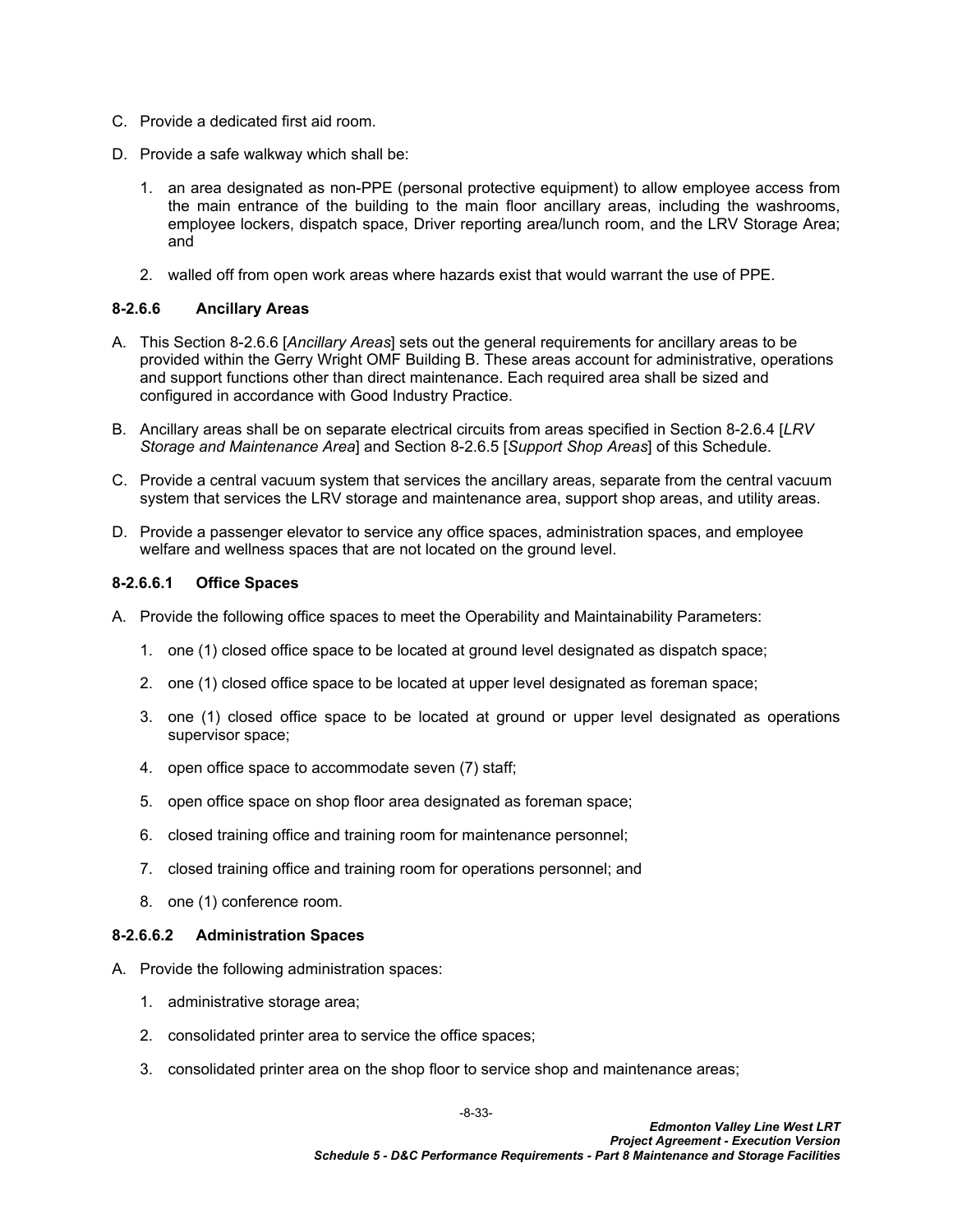- 4. file storage room; and
- 5. administrative supplies storage area.

## **8-2.6.6.3 Employee Welfare and Wellness Spaces**

- A. Provide the following employee welfare and wellness spaces:
	- 1. kitchen and breakroom;
	- 2. laundry room with space to accommodate enough industrial clothes washers and clothes dryers for the number of maintenance staff working at the Gerry Wright OMF Stage 2;
	- 3. quiet room;
	- 4. washrooms, where in addition to those required by NBCAE, a separate single user washroom designated as "universal" is provided;
	- 5. Driver reporting area/lunchroom;
	- 6. male and female change rooms with showers in accordance with the Operability and Maintainability Parameters;
	- 7. space to accommodate thirty (30) future lockers, assuming a minimum locker footprint of 560 mm wide by 560 mm deep, located within, or adjacent to, the change rooms; and
	- 8. green space / outdoor seating area, as may be beneficial for purposes of LEED calculations as set out in Section [8-2.6.1](#page-18-2) *[Gerry Wright OMF Sustainability Requirements]* of this Schedule.

#### **8-2.6.6.4 Janitor Room**

A. Provide a janitor room on each level to support activities associated with cleanliness and hygiene of the ancillary and support areas of the Gerry Wright OMF Building B.

## <span id="page-35-0"></span>**8-2.6.7 Utility Rooms**

A. This Section [8-2.6.7](#page-35-0) [*Utility Rooms*] sets out the general requirements for the utility rooms to be provided within the Gerry Wright OMF Building B which support operations of the facility, for which the associated equipment, components, materials, systems, and sub-systems and their distribution shall be designed in accordance with Section 5-1 *[General]* of this Schedule and the Valley Line West LRT Facilities Design and Construction Standards. Each required room shall be sized and configured in accordance with Good Industry Practice.

#### **8-2.6.7.1 Shop TPSS Room**

- A. Provide a shop TPSS room to house, and include the equipment required for, the TPSS for the Shop Track Traction Power System described in Section 6-2.3.4 [*Shop TPSS and Yard TPSS*] of this Schedule; where:
	- 1. the TPSS Traction Power equipment is in accordance with Section 6-2.3 [*Design Requirements*] of this Schedule; and
	- 2. no portion of washroom water servicing is located directly above the shop TPSS room.
- B. If space permits, the Yard TPSS described in Section [8-2.10](#page-38-0) [*Yard TPSS*] of this Schedule may be co-located in the shop TPSS room, subject to Acceptance by the City acting reasonably.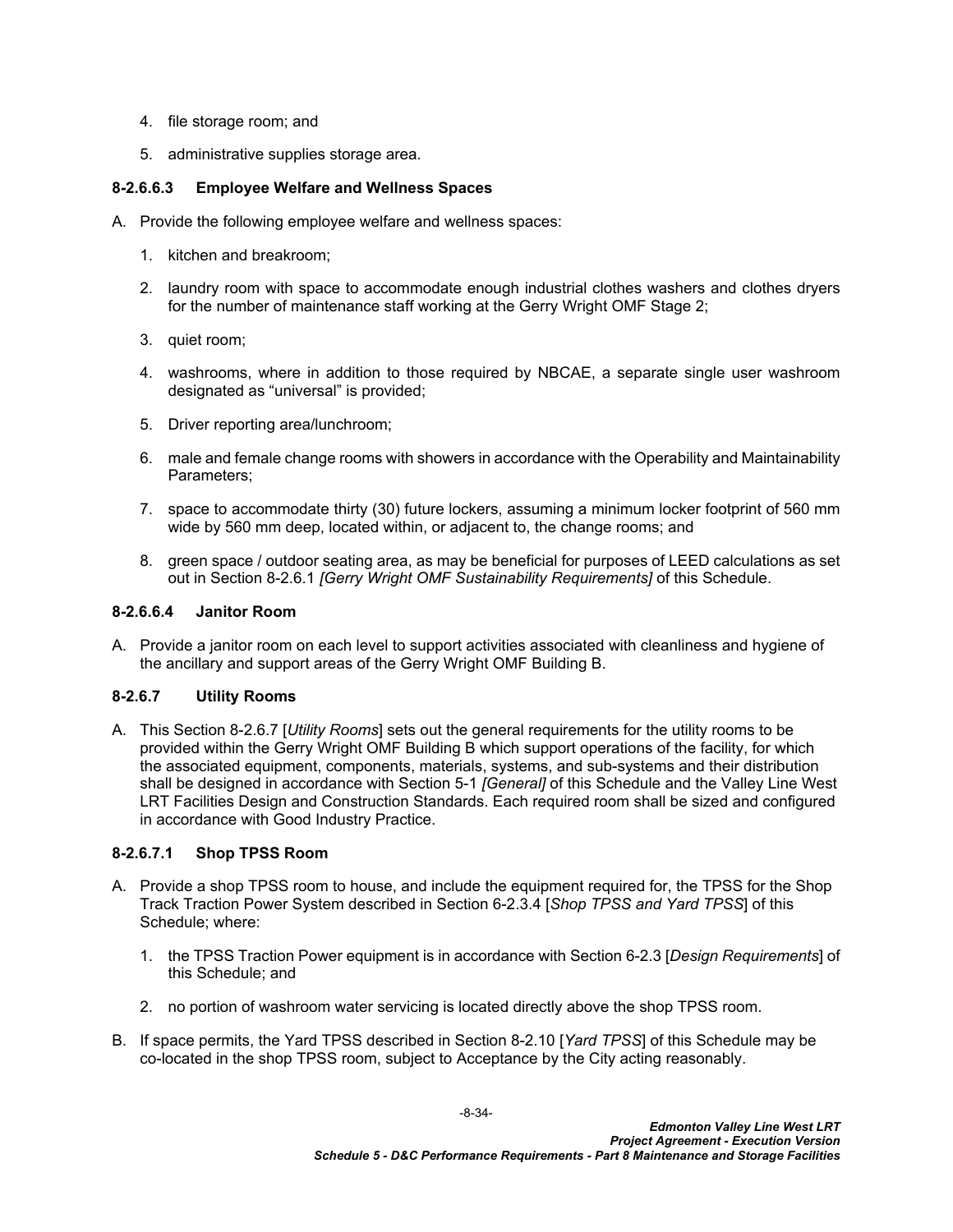### **8-2.6.7.2 Mechanical Room**

A. Provide a mechanical room to house, and include the equipment required for, the building mechanical systems. This includes equipment such as central heating equipment, central cooling equipment, hydronic distribution equipment, and domestic hot water heating equipment.

## **8-2.6.7.3 Electrical and PV Equipment Room**

- A. Provide an electrical room to house, and include all equipment required for, the building electrical system and PV panel equipment.
	- 1. This includes equipment such as the main electrical distribution gear, central distribution panels, transfer switches, inverters, motor control centers and solar power converters.
	- 2. Equipment required for the building electrical system and PV panel equipment shall not be located in LRV maintenance bays.

#### **8-2.6.7.4 Sprinkler Room**

A. Provide a sprinkler room to house, and include the equipment required for, a sprinkler tree connected to the main water service entrance, and additional equipment to distribute water to the sprinkler zones within the building.

## **8-2.6.7.5 Data Centre**

A. Provide a Data Centre room, sized and configured to meet the requirements set out in Section 6-1.8 [*Data Centres*] of this Schedule.

## **8-2.6.7.6 Communication Room**

- A. Provide a communication room to house the building premise communication equipment, designed, constructed and configured to:
	- 1. be in accordance with ANSI/BICSI 002-2014, Class F2;
	- 2. not be located directly underneath any portion of washroom water servicing;
	- 3. include all building premise wire and cabling termination equipment and materials in accordance with Section 6-1.21 [*Wire and Cable*] of this Schedule, where:
		- a. cables and associated conduits are extended to the Data Centre and to each room and area as set out in the Accepted Parametric Programming Report;
	- 4. include communications cabinets which shall:
		- a. house fibre optic, copper, and communication infrastructure and equipment required for the full operation of the building and surrounding infrastructure as set out in the Accepted Gerry Wright OMF Building Parametric Programming Report;
		- b. have a nominal equipment mounting width of 19 in;
		- c. be a minimum 42 RU (height);
		- d. provide access to both front and back of equipment through vented, lockable doors keyed to the same key as those of Valley Line LRT Stage 1; and
		- e. provide access to both sides of equipment through removable side panels; and

-8-35-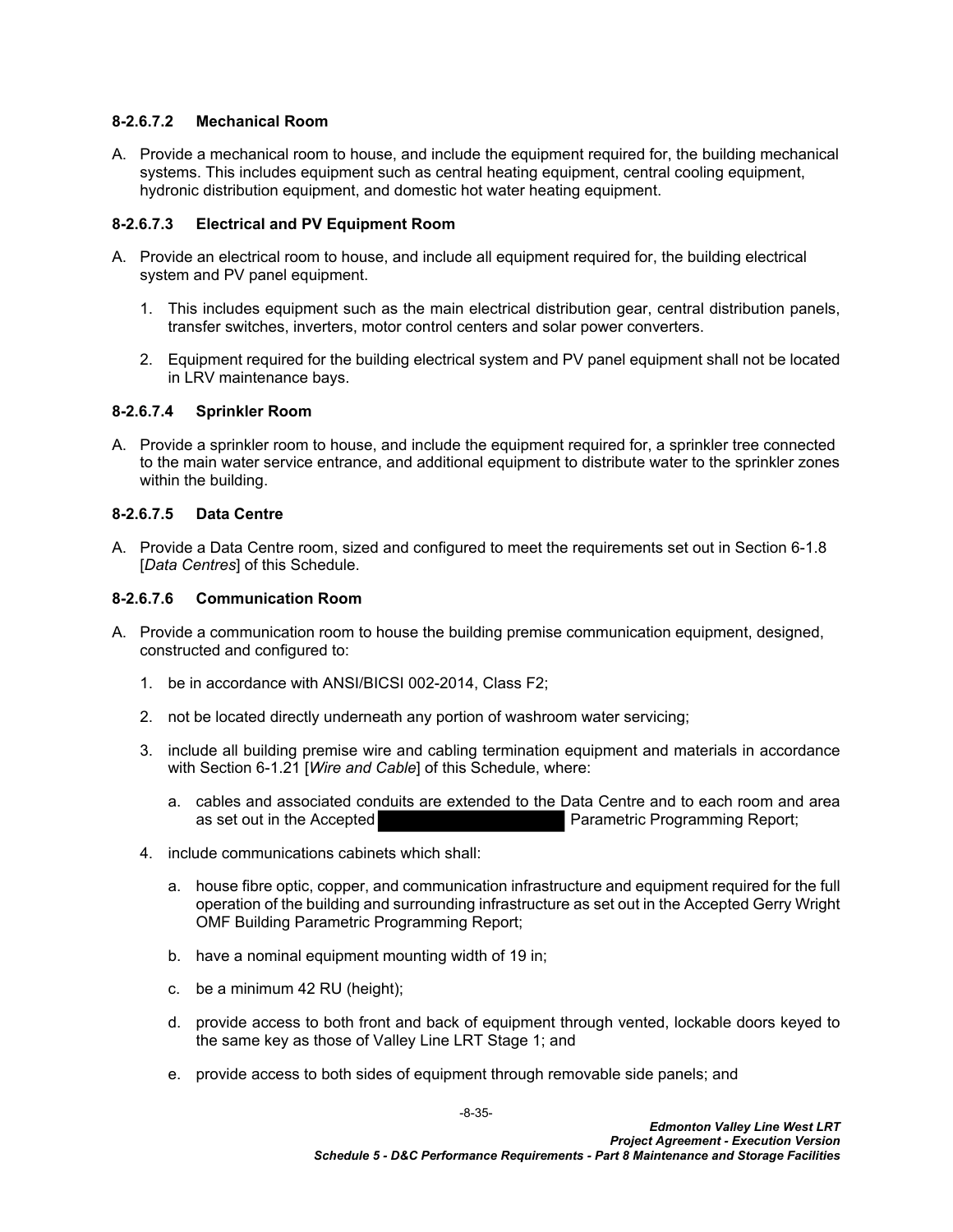- 5. include building communication infrastructure, consisting of:
	- a. radio system equipment in accordance with Section 6-1.12 [*Radio Systems*] of this Schedule;
	- b. telephone system equipment in accordance with Section 6-1.13 [*Telephone System*] of this Schedule;
	- c. Building SCADA System equipment in accordance with Section 6-1.14 [*Building SCADA System*] of this Schedule;
	- d. security and alarm equipment in accordance with Section 6-1.15 [*Security and Alarm System*] of this Schedule; and
	- e. network management equipment in accordance with Section 6-1.16 [*Network Management System*] of this Schedule.

## <span id="page-37-0"></span>**8-2.7 GERRY WRIGHT OMF PART C YARD**

- A. If,
	- 1. in accordance with Section [8-2.5.1](#page-14-2)[B](#page-14-4) [*Site Requirements*] of this Schedule, it is necessary to design and construct the Infrastructure described in that Section within Gerry Wright OMF Parcel C; or
	- 2. the Infrastructure required by Section [8-2.6](#page-17-0) [*Gerry Wright OMF Building B*] of this Schedule would, if constructed on Gerry Wright OMF Parcel B, constrain Project Co's ability to provide the outcomes as demonstrated in the Accepted Gerry Wright OMF Building Parametric Programming Report,

Project Co shall design and construct such Infrastructure on Gerry Wright OMF Parcel C, and such Infrastructure shall be subject to the restrictions and conditions described in Section [8-2.7.1](#page-37-3)  [*Restrictions and Conditions*] below.

## <span id="page-37-3"></span>**8-2.7.1 Restrictions and Conditions**

- A. The Gerry Wright OMF Part C yard shall be designed and constructed subject to the following restrictions and conditions:
	- 1. no Tracks shall cross the Gerry Wright OMF East Utility ROW; and
	- 2. any Building Structures located within Gerry Wright OMF Parcel C shall be deemed to be located within Gerry Wright OMF Parcel B for purposes of LEED calculations as set out in Section [8-2.6.1](#page-18-2)  *[Gerry Wright OMF Sustainability Requirements]* of this Schedule.
- B. Project Co shall prepare and submit an alternative stormwater management mitigation plan describing how the objectives set out in Section 3.5 [*Stormwater Management*] of this Schedule will be achieved.
- C. Project Co shall perform all Utility coordination and bear the full cost of all Utility Conflict mitigations for crossings of Gerry Wright OMF East Utility ROW pursuant to Section [8-2.11](#page-38-1) [*Pipeline Crossing*] of this Schedule.

## <span id="page-37-1"></span>**8-2.8 NOT USED**

## <span id="page-37-2"></span>**8-2.9 YARD LEAD TRACK**

- A. Design and Construct the Gerry Wright OMF Part B yard lead tracks:
	- 1. in accordance with Section 3-1 [*Track*] of this Schedule;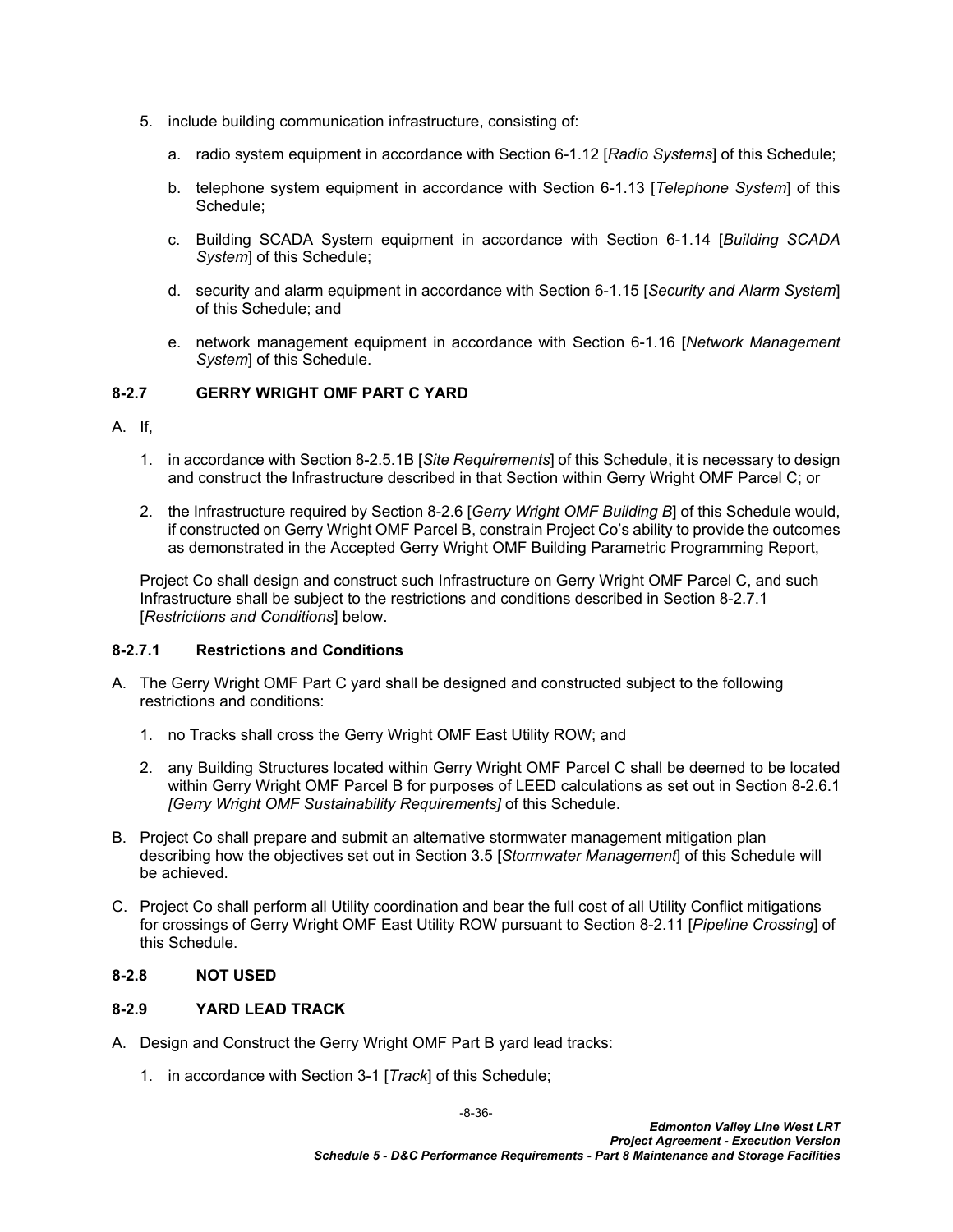- 2. such that no additional tie-in to Mainline Track is required;
- 3. to tie into the Gerry Wright OMF Stage 1 lead tracks without requiring horizontal or vertical realignment of the existing tracks;
- 4. such that LRVs can be launched and received into Gerry Wright OMF Part B from either the Mainline Track northbound or southbound direction without reverse movements; and
- 5. to allow all tie ins to the Gerry Wright OMF Stage 1 tracks without impacting ongoing operation of the Gerry Wright OMF Stage 1 yard tracks.

## <span id="page-38-0"></span>**8-2.10 YARD TPSS**

- A. Provide a separate enclosure room to house, and include the equipment required for, the TPSS for the Yard Track Traction Power System described in Section 6-2.3.4 [*Shop TPSS and Yard TPSS*] of this Schedule. Design and Construct the TPSS, and all associated disconnects, in accordance with Section 6-2.3 [*Design Requirements*] of this Schedule.
- B. If the TPSS is built-in-place, design and construct the general electrical equipment in accordance with Section 5-1 *[General]* of this Schedule.

## <span id="page-38-1"></span>**8-2.11 PIPELINE CROSSING**

- A. This Section [8-2.11](#page-38-1) [*Pipeline Crossing*] sets out the requirements for bridging Roadways, Track, sidewalks, drainage and duct banks across the Gerry Wright OMF West Utility ROW and for bridging Roadways and sidewalks across the Gerry Wright OMF East Utility ROW.
- B. Design and Construct the following utility crossings in accordance with the applicable pipeline agreements pursuant to Schedule 28 [*Part 2 – Utility Matters*]:
	- 1. combined Embedded Track and emergency vehicle road access crossing at the south side of the Gerry Wright OMF West Utility ROW;
		- a. catenary pole foundations shall not be driven; and
		- b. the emergency vehicle road access shall not utilize the Trackway;
	- 2. underground duct bank crossing extending from the southwest corner of Gerry Wright OMF Building B to Gerry Wright OMF Building A;
		- a. Access Vaults shall not be located within the Gerry Wright OMF West Utility ROW or the Gerry Wright OMF East Utility ROW;
	- 3. sidewalk extending from the southwest corner of the Gerry Wright OMF Building B to Gerry Wright OMF Building A;
	- 4. Track crossing at the north side of the Gerry Wright OMF West Utility ROW, which shall:
		- a. be constructed on a bridge structure in accordance with the requirements for Transportation Structures in Part 4 [*Transportation Structures and Building Structures*] of this Schedule such that no loads are imposed on the pipelines, and;
			- i. any catenary poles required throughout the Track crossing shall be integrated into the bridge structure such that they do not require separate foundations;
			- ii. the foundations for the bridge structure shall not be driven; and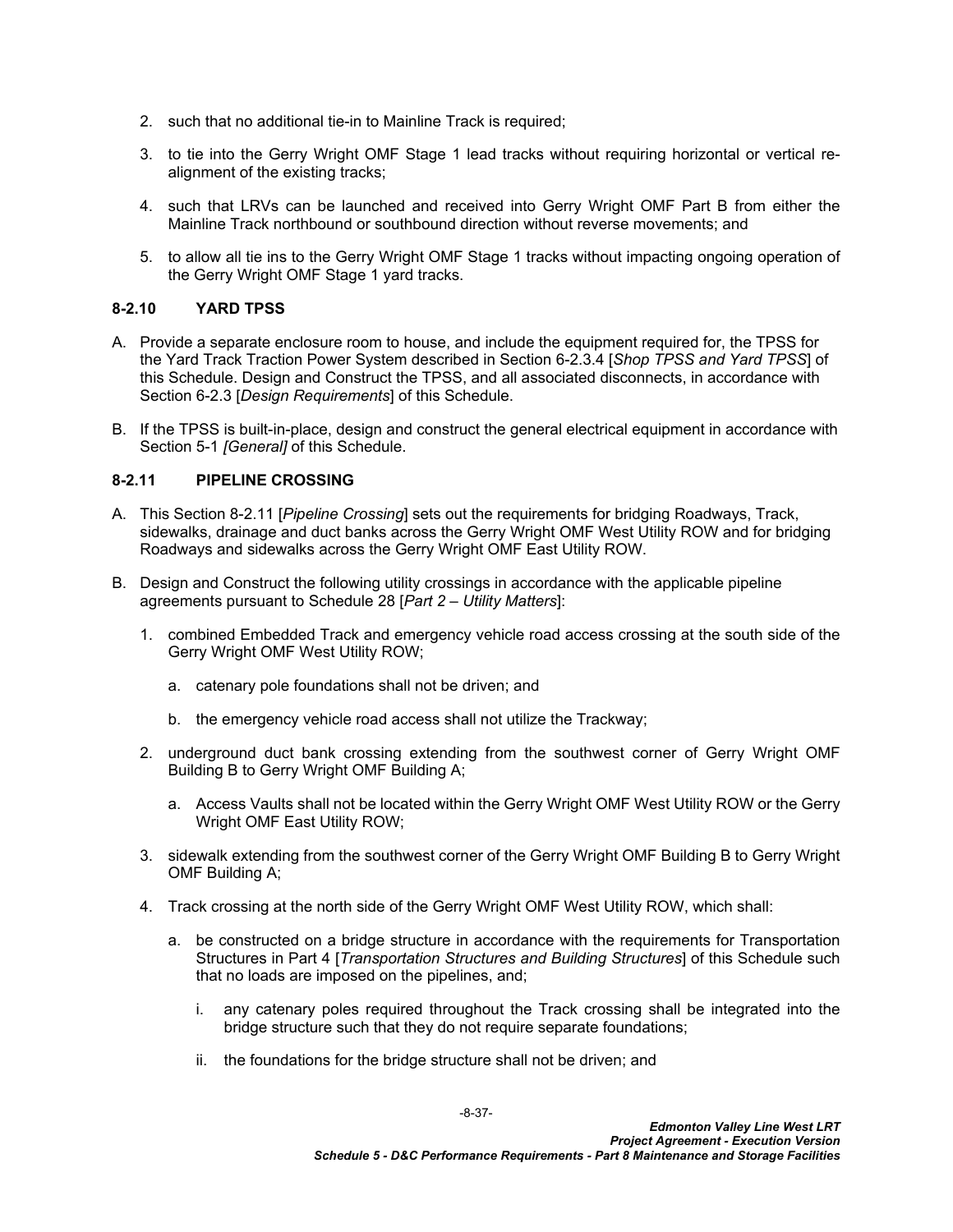- iii. the bridge structure shall be fully buried below the design grade, except for the Trackway slab edges and top of Trackway slab, which may be exposed; and
- b. utilize Direct Fixation Track; and
- 5. drainage crossing at the north side of the Gerry Wright OMF West Utility ROW and Gerry Wright OMF East Utility ROW, where:
	- a. the drainage crossing at the Gerry Wright OMF West Utility ROW shall not be a swale.
- C. Roadways and Trackways shall cross the Gerry Wright East Utility ROW alignment and Gerry Wright West Utility ROW alignment at a minimum angle of 45°, in accordance with CSA Z662.
- D. The Design and Construction of all pipeline crossings shall allow for permanent maintenance access, acceptable to the pipeline companies, to their right of way at all times without encumbrance.
- E. Construction within the Gerry Wright OMF East Utility ROW and Gerry Wright OMF West Utility ROW shall comply with Section 1-3.2 [*Pipeline and Powerline Corridors*] of this Schedule.
- F. Project Co shall comply with the requirements of Schedule 28 [*Part 2 Utility Matters*] for any utility crossings to be Designed and Constructed across the Gerry Wright OMF West Utility ROW.
- G. Project Co shall comply with the requirements of Schedule 28 [*Part 2 Utility Matters*] for any utility crossings to be designed and constructed across the Gerry Wright OMF East Utility ROW.

## <span id="page-39-0"></span>**8-2.12 AUTOMATIC VEHICLE INSPECTION SYSTEM**

- A. Provide an Automatic Vehicle Inspection System (AVIS) facility on Parcel B to provide regular automated inspections of Trains and first screening inspections of Trains arriving from revenue service for Stage 1 LRVs and Stage 2 LRVs.
	- 1. Enclose and orient the AVIS facility to protect all components of all measurement modules from direct sunlight.
	- 2. Design the AVIS facility to operate bi-directionally.
	- 3. Design the AVIS facility to emit a maximum of 60 dBA when powered on in a standby mode, and 78 dBA when powered on and conducting measurements, measured at 1 m from the enclosure.
	- 4. Provide laser safety equipment, including, but not limited to, laser isolation switches, with a minimum Design Service Life of thirty (30) years.
	- 5. Provide sufficient UPS backup to power the AVIS facility for one (1) hour continuous measurement operation.
	- 6. Provide Train identification equipment capable of identifying Trains, Train components, and specific locations on Trains, to feed measurements and other data into TransEd's Maintenance Management System (MMS), with a minimum Design Service Life of thirty (30) years.
		- a. The Train identification shall be consistent with the Train identification method on the AVIS at the Gerry Wright OMF Part A.
- B. Design the AVIS facility to provide full functionality during operation in all environmental conditions present in the City of Edmonton per Section 1-2.1.10 [*Edmonton Climatic Requirements*] of this **Schedule**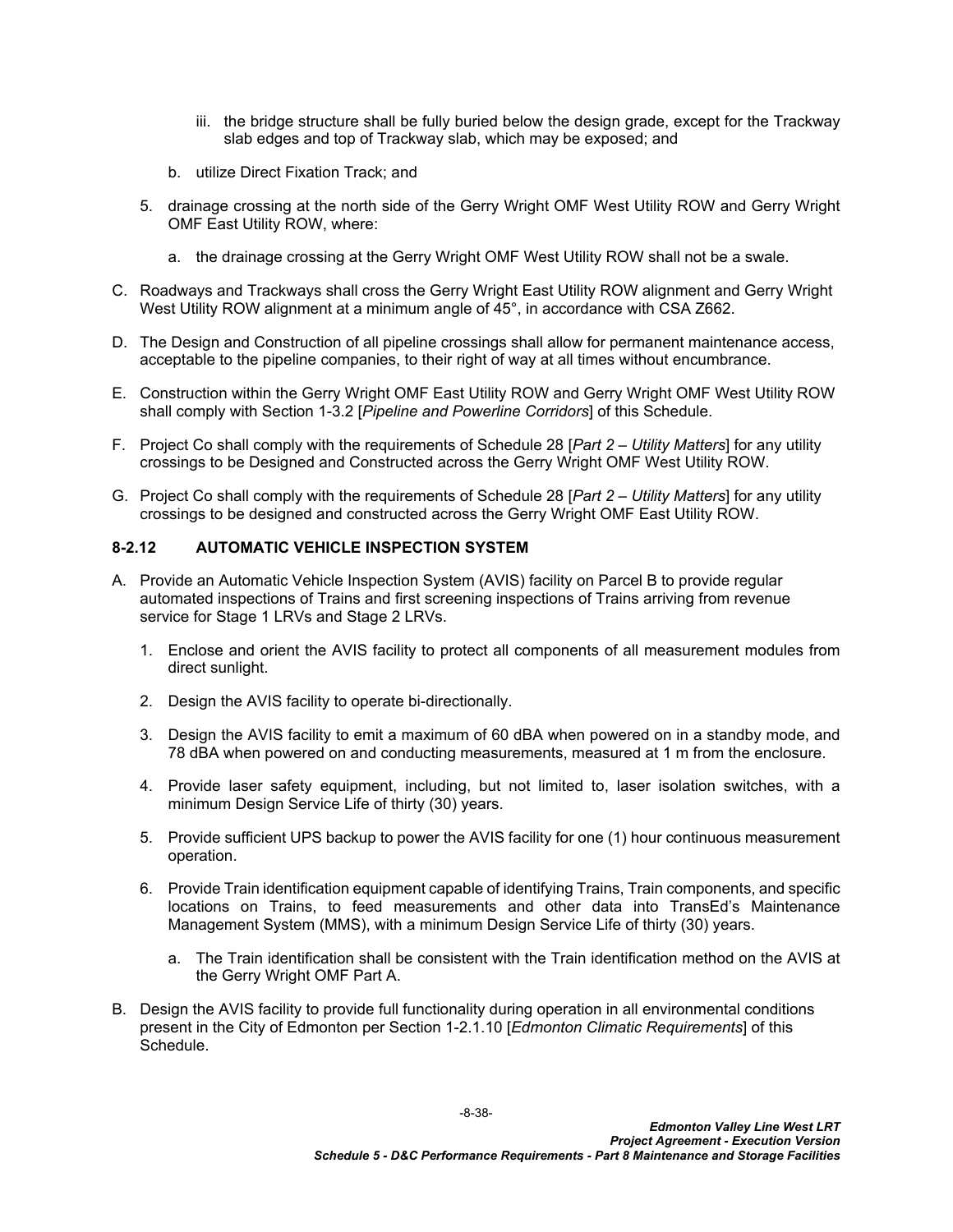- C. Design the AVIS facility to include, and provide, at a minimum, the following subsystems that perform all required functions on Trains travelling up to 20 km/h and have a minimum Design Service Life of thirty (30) years:
	- 1. an axle end temperature monitoring system that measures every axle end temperature to within ± 2°C and issues alerts to the Maintenance and Asset Management System when there is a variance from the side average;
	- 2. a brake pad monitoring system that measures every brake pad thickness to within  $\pm$  0.75 mm, calculates brake pad wear rates, predicts when brake pad replacement is due, and issues alerts to the Maintenance and Asset Management System if a brake pad is missing and when a brake pad measurement is outside of specified parameters;
	- 3. a brake disc monitoring system that measure every brake disc thickness, profile and maximum wear depth, and issues alerts to the Maintenance and Asset Management System when a measurement is outside of specified parameters;
	- 4. a wheel profile monitoring system that issues alerts to the Maintenance and Asset Management System when a measurement is outside of specified parameters and measures, at a minimum:
		- a. wheel diameters to within  $\pm$  1.5 mm;
		- b. wheel profiles to within  $\pm$  0.3 mm;
		- c. flange heights to within  $\pm$  0.5 mm;
		- d. flange thicknesses to within  $\pm$  0.5 mm;
		- e. tread hollowness to within  $\pm$  0.5 mm;
		- f. rim thicknesses to within  $\pm$  0.5 mm; and
		- g. back to back distances to within  $\pm$  0.75 mm;
	- 5. a wheel damage monitoring system that issues alerts to the Maintenance and Asset Management System when a measurement is outside of specified parameters, measures flat spots on wheels, reports the condition of wheels, and determines when wheels must be sent for re-profiling;
	- 6. a pantograph wear monitoring system that measures carbon strip profiles to within  $\pm$  0.3 mm, thicknesses to within  $\pm$  0.5 mm, pitch, roll, and yaw angles to within  $\pm$  1 degree, and localized chip sizes to within  $\pm$  0.5 mm, assesses maximum wear depth, and issues alerts to the Maintenance and Asset Management System when a measurement is outside of specified parameters;
	- 7. a visual inspection system that issues alerts to the Maintenance and Asset Management System when a defect is identified, and identifies, at a minimum:
		- a. all deviations from the vehicle profile or previous vehicle condition;
		- b. missing and displaced elements;
		- c. open equipment boxes;
		- d. foreign bodies;
		- e. damper leakage;
		- f. vehicle contamination;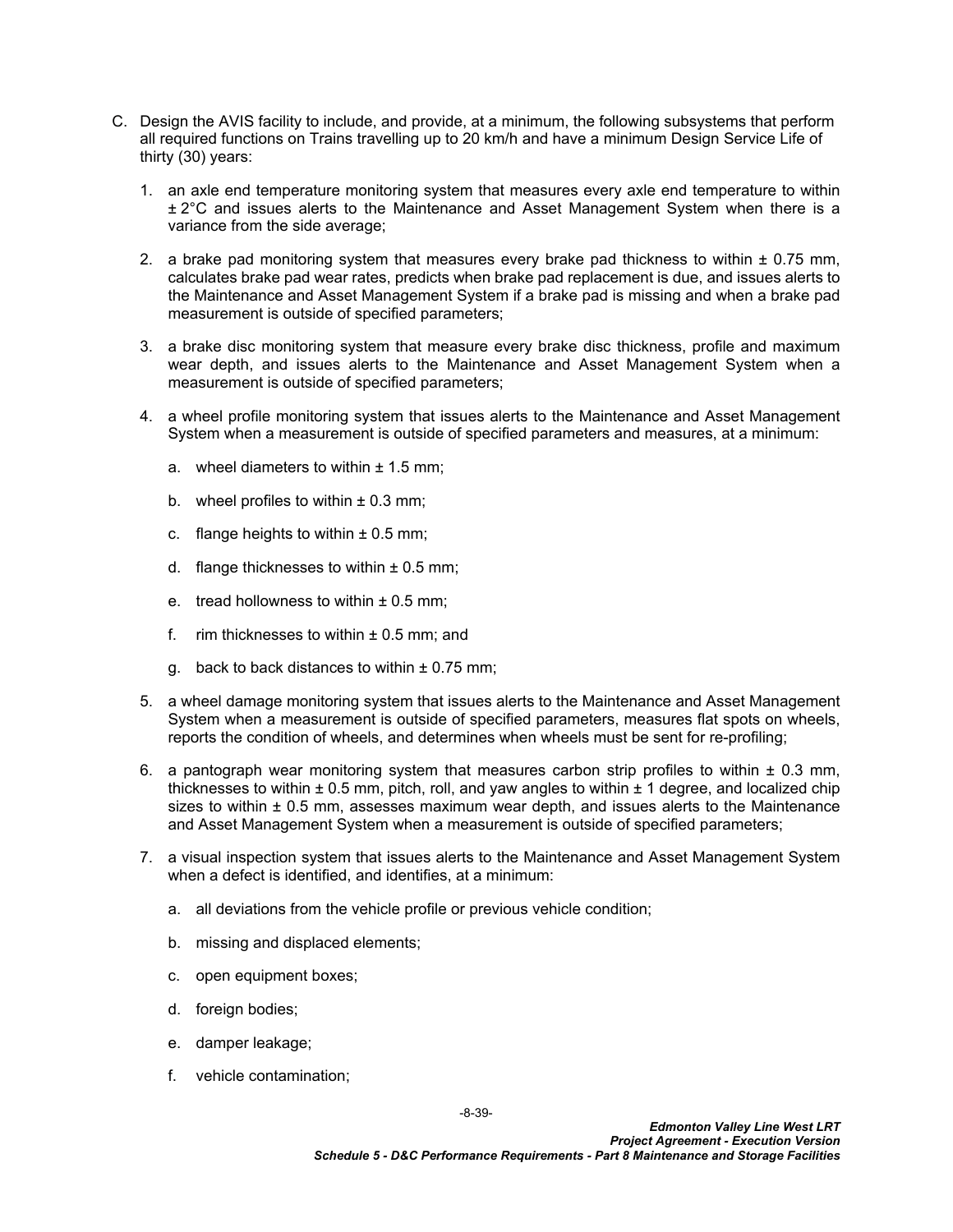- g. loose equipment covers;
- h. disconnected cables;
- i. graffiti; and
- j. height of couplers;
- 8. a data communication link to the Gerry Wright OMF Building B communication room described in Section 8-2.6.8 [*Communication Room*] of this Schedule;
- 9. data exporting capabilities for offline analysis; and
- 10. automatic generation of work orders within the Maintenance and Asset Management System to complete required maintenance.

## <span id="page-41-0"></span>**8-2.13 SHORE POWER SUPPLY CONNECTION**

- A. The Traction Power system for the Gerry Wright OMF Building B must include Auxiliary Power Stations (APS) that are employed for the electrification of the LRV by a power plug, and shall:
	- 1. provide shore power and related protection circuitry that allows for connection of 750V DC Power supply to the vehicle car via a vehicle power plug;
		- a. provide the same connector as deployed for this purpose on the Stage 1 LRVs and, at a minimum, the same interlock system as that deployed for this purpose in Gerry Wright OMF Building A; and
		- b. locate the connector on the LRV(s) with sufficient reach and suitably installed such that it is positioned in the same location relative to the Gerry Wright OMF Building B shore power connection points, regardless of the vehicle orientation;
	- 2. provide power to each vehicle at each bay in the light maintenance/inspection area, body shop area, and heavy maintenance and repair area;
	- 3. contain power terminals and control wiring that facilitate the safe operations of the system; and
	- 4. be furnished with illuminated trip and close pushbuttons, provision for a physical lock to be applied to prevent power from being inadvertently energized, and beacon lights visible from the bay to indicate APS supply is energized at the vehicle power plug.
- B. Provide LRV propulsion system safe interlock to prevent vehicle movement under APS power.
- C. Electrical interlocking shall be provided to ensure both the APS supply to the vehicle plug and the DC Power supply to the overhead contact wire cannot be energized simultaneously for a given bay.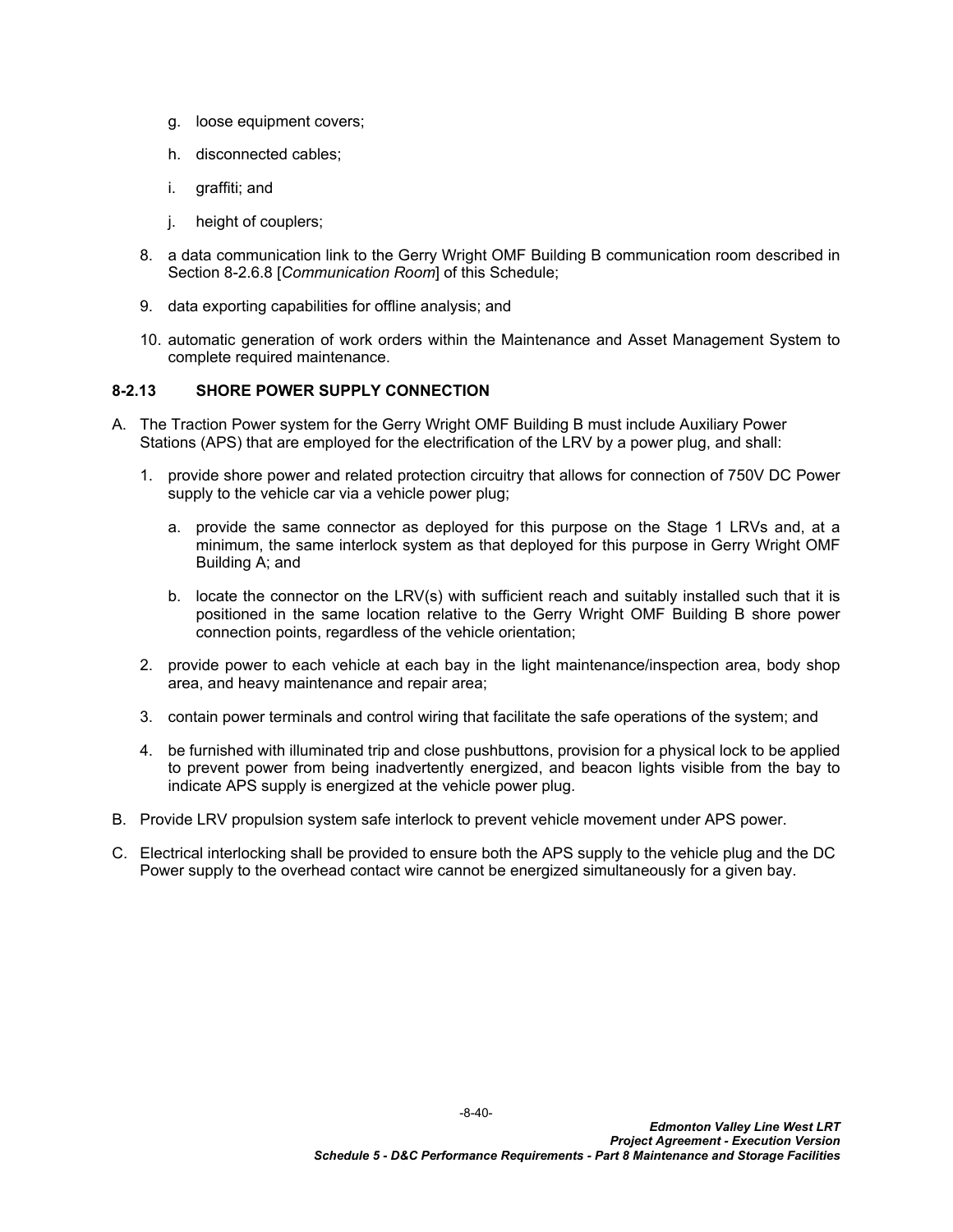## <span id="page-42-5"></span><span id="page-42-0"></span>**SECTION 8-3 – LEWIS FARMS STORAGE FACILITY**

## <span id="page-42-1"></span>**8-3.1 PURPOSE**

A. This [Section 8-3](#page-42-5) *[Lewis Farms Storage Facility]* sets out the Design and Construction requirements for the Lewis Farms Storage Facility.

## <span id="page-42-2"></span>**8-3.2 FACILITIES**

- A. The purpose of the Lewis Farms Storage Facility is to serve as the secondary operational base for the marshalling of Trains and the overnight storage and light cleaning of a small number of LRVs for the Valley Line West LRT, and is made up of the following major facilities:
	- 1. Lewis Farms Storage Facility yard as set out in Section [8-3.4C](#page-43-2) [*Lewis Farms Storage Facility Yard*] of this Schedule;
	- 2. Lewis Farms Storage Facility Building, as set out in Section [8-3.6](#page-46-0) [*Lewis Farms Storage Facility Building*] of this Schedule; and
	- 3. yard lead track to and from Mainline Track, as set out in Section [8-3.7](#page-54-0) [*Yard Lead Track*] of this Schedule.

## <span id="page-42-3"></span>**8-3.3 FUNCTIONS**

- A. The Lewis Farms Storage Facility shall be designed and constructed to provide for the performance of LRT operations functions, including:
	- 1. LRV storage and light cleaning;
	- 2. storage of MOW equipment; and
	- 3. storage of spare parts;

as required and demonstrated to meet the Operability and Maintainability Parameters.

- B. The Lewis Farms Storage Facility shall also serve as a backup host for the function of an emergency central Operations Control Centre (OCC), in the event of catastrophic failure of the existing OCC hosted within the Gerry Wright OMF Building A.
- C. Design and Construct the Lewis Farms Storage Facility site to preclude the need to cross any track or service roads by employee or visitor vehicles on any route from street access to the facility parking lot.

#### <span id="page-42-4"></span>**8-3.4 GENERAL REQUIREMENTS**

- A. Except as otherwise specified in this [Section 8-3](#page-42-5) *[Lewis Farms Storage Facility],* specific equipment, components, materials, systems, and sub-systems forming part of the Lewis Farms Storage Facility shall comply with the following:
	- 1. facility design shall comply with SUI requirements in Section 2-13.2 [*Lewis Farms Storage Facility*] of this Schedule and the Valley Line West LRT Facilities Design and Construction Standards;
	- 2. materials, components, and equipment shall comply with Section 5-1.4 [*Materials, Components and Equipment*] of this Schedule;
	- 3. landscape architecture shall comply with Section 2-14.6.2 [*Lewis Farms Storage Facility*] of this Schedule; and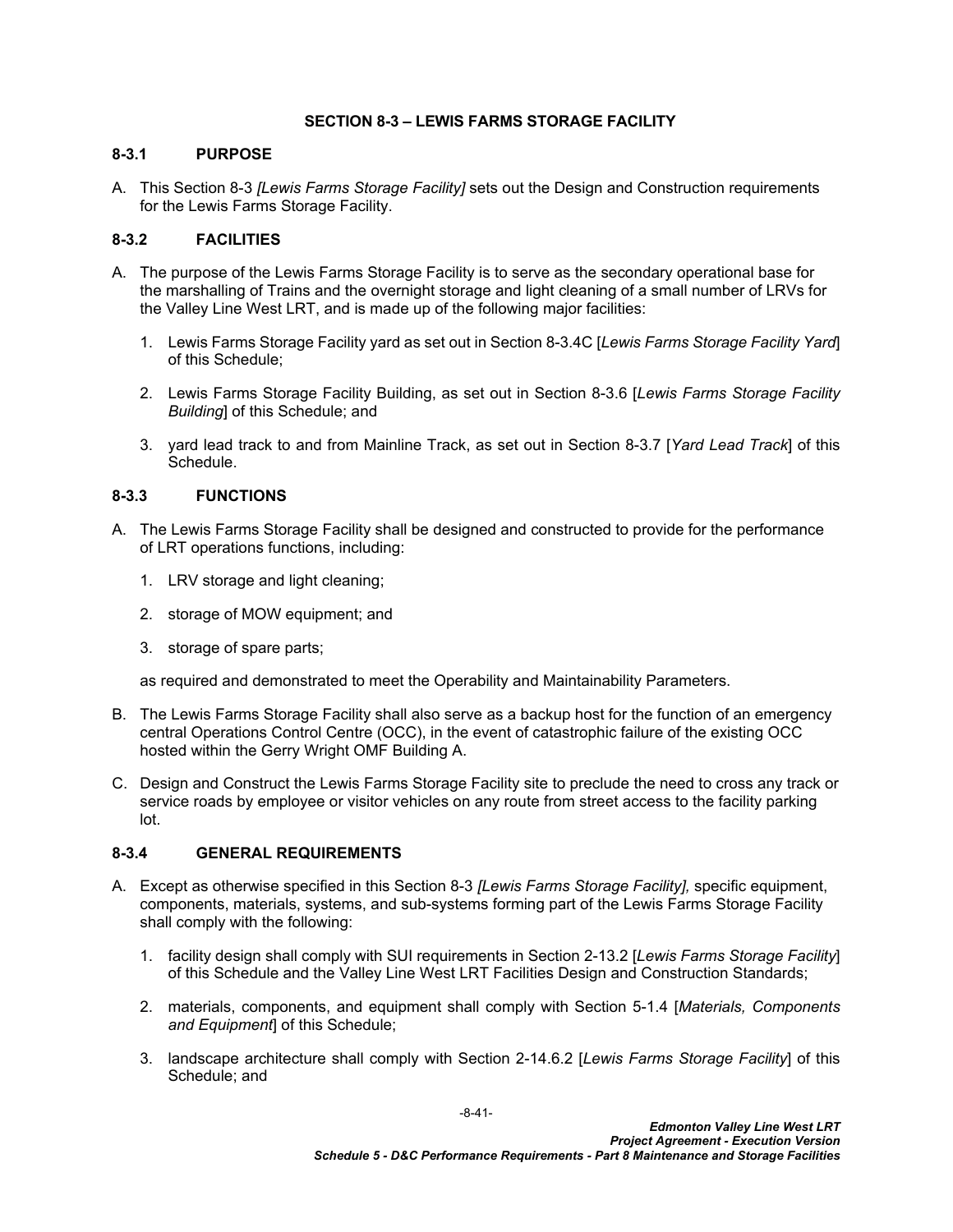- 4. Roadways shall comply with the applicable requirements as set out in Section 3-2.11.13 [*Lewis Farms Storage Facility*] of this Schedule.
- B. Provide minimum illuminance levels meeting the criteria listed in Table 8-3.4 *[Illumination Levels for the Lewis Farms Storage Facility].*

| <b>Location</b>                                      | <b>Minimum Average</b><br>(Lux) |
|------------------------------------------------------|---------------------------------|
| <b>Perimeter Fence</b>                               | 5                               |
| <b>Vehicle Entrances</b>                             | 100                             |
| Yards                                                | 25                              |
| <b>LRV Storage Areas</b>                             | 25                              |
| <b>Track Switch Areas</b>                            | 50                              |
| Shop Areas                                           | 550                             |
| Roof Access Platforms                                | 550                             |
| Shop Pits                                            | 1100                            |
| Shop Storage Areas                                   | 270                             |
| Office Areas (Ambient with Additional Task Lighting) | 270                             |
| <b>Maintenance Areas</b>                             | 1100                            |

### <span id="page-43-1"></span>**Table 8-3.4: Illumination Levels for the Lewis Farms Storage Facility**

<span id="page-43-2"></span>C. Provide a minimum of one (1) hand sanitizer station at each entrance.

## <span id="page-43-0"></span>**8-3.5 LEWIS FARMS STORAGE FACILITY YARD**

#### **8-3.5.1 Site Requirements**

- A. Design and Construct the Lewis Farms Storage Facility yard within the Lewis Farms Storage Facility Site, including:
	- 1. marshalling and staging areas for LRVs required to meet the Operability and Maintainability Parameters;
	- 2. Yard and Yard Tracks, in accordance with Section [8-3.5.2](#page-44-0) [*Yard and Yard Tracks*] of this Schedule;
	- 3. site security in accordance with Section [8-3.5.3](#page-44-1) [*Site Security*] of this Schedule; and
	- 4. all other facilities, equipment, systems and sub-systems as required in this Section [8-3.4C](#page-43-2) [*Lewis Farms Storage Yard*].
- B. Design and Construct Lewis Farms Site water servicing and wastewater servicing.
	- 1. Design and construct the water servicing systems for the Lewis Farms Site with reference to the Lewis Farms Park and Ride Hydraulic Network Analysis (HNA) Report, prepared by ConnectEd Transit Partnership on September 11, 2018, which was prepared to support the Potter Greens Neighbourhood Structure Plan Amendment, which was approved by City Council on November 5, 2018.
	- 2. A minimum of thirty (30) days prior to the applicable first Interim Design submission, submit a water servicing design and Hydraulic Network Analysis (HNA) report (the "**Lewis Farms Storage Facility Yard Water Servicing Design and HNA Report"**) that reflects actual site design conditions. Refer to the *City of Edmonton Design and Construction Standards Volume: 4 Water* for more information.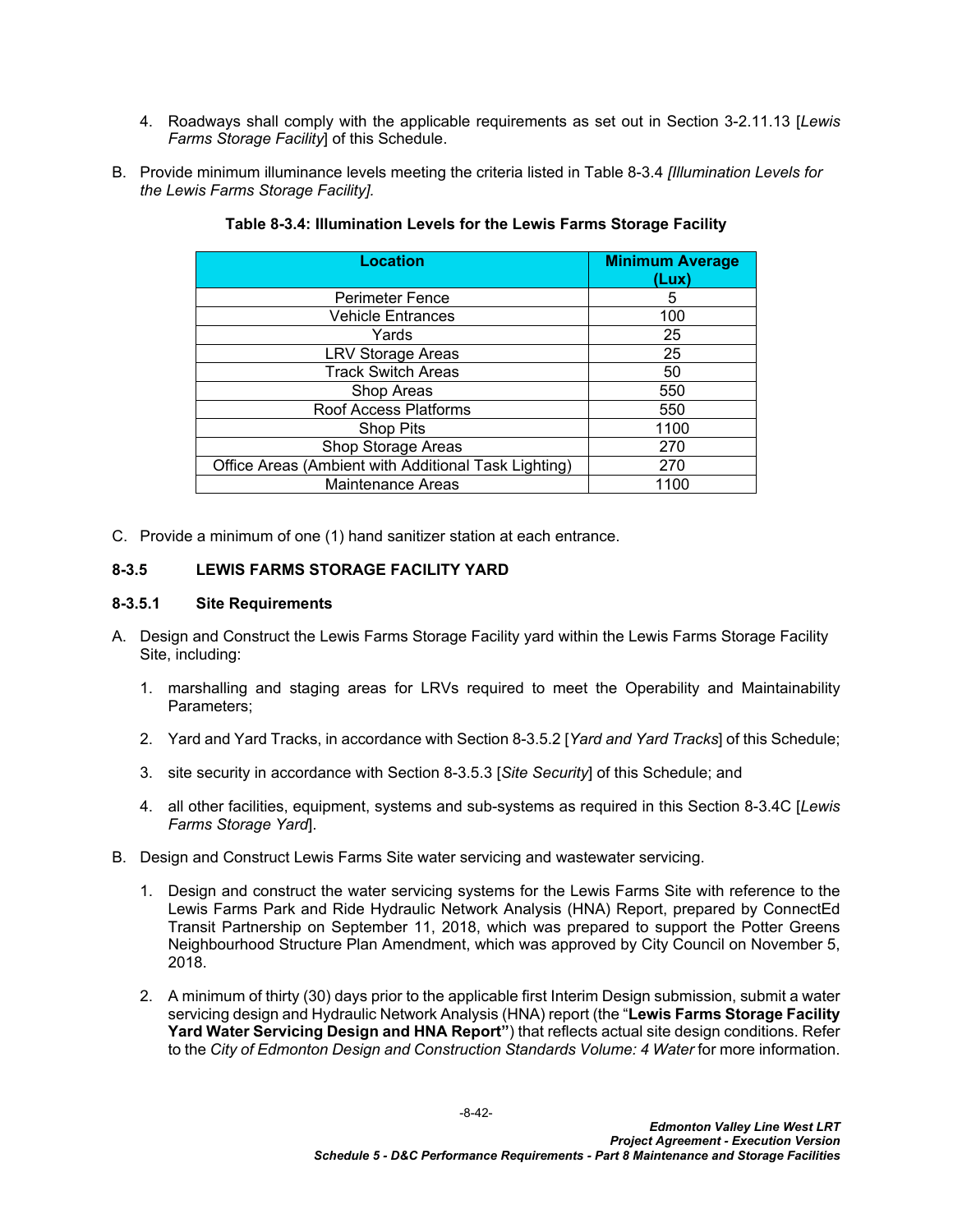- 3. Make application and payment to EPCOR Water Services for the service connection and adhere to EPCOR Water Services Guidelines.
- 4. Design and construct the wastewater servicing systems for the Lewis Farms Site in conformance with the Lewis Farms Park and Ride Stormwater, Wastewater and Water Servicing Report, prepared by ConnectEd Transit Partnership on June 1, 2018, which was prepared to support the Potter Greens Neighbourhood Structure Plan Amendment, which was approved by City Council on November 5, 2018.
- 5. A minimum of thirty (30) days prior to the applicable first Interim Design submission, submit a wastewater servicing design report (the "**Lewis Farms Storage Facility Yard Wastewater Servicing Design Report"**) that reflects actual site design conditions.
- 6. Make application and payment to EPCOR Water Services Inc. (Drainage) for the service connection and adhere to *EPCOR Drainage Services: Sewer Connections Guidelines*.

## <span id="page-44-0"></span>**8-3.5.2 Yard and Yard Tracks**

- A. Design of the Lewis Farms Storage Facility yard and Yard Tracks shall be based on the storage capacity of the Lewis Farms Storage Facility, with Train marshalling capacity that demonstrates compliance with the Operability and Maintainability Parameters.
- B. Prepare and submit a yard circulation report for the Lewis Farms Storage Facility yard, (the "*Lewis Farms Yard Circulation Report"*), that demonstrates the ability to:
	- 1. launch Trains at required headways directly from storage;
	- 2. receive Trains at end of service without queuing on the Mainline Track;
	- 3. perform interior cleaning of LRVs at required intervals;
	- 4. store all required LRVs on-site on dedicated LRV storage tracks;
	- 5. store MOW equipment indoors on a flex storage track; and
	- 6. provide track redundancy so that yard circulation is not impeded by a single point failure which could trap LRVs within any portion of the Lewis Farms Storage Facility.
- C. Design and Construct the Lewis Farms Storage Facility yard and Yard Tracks, in compliance with the Accepted Lewis Farms Yard Circulation Report, and in accordance with Section [8-1.3.3](#page-6-0) [*Yards and Yard Tracks*] of this Schedule.

#### <span id="page-44-1"></span>**8-3.5.3 Site Security**

- A. Design and Construct site security to provide:
	- 1. protection of LRVs and the Building Structure against intruders and vandalism;
	- 2. permanent fencing along the Yard Tracks between the Building Structure and the adjacent Grade Crossing;
		- a. The fencing material and construction shall be in accordance with Section 2-4.5.3.2 [*Fences*] of this Schedule.
	- 3. intrusion detection from the adjacent Grade Crossing onto the Yard Tracks, and in accordance with Section 6-1.11.2.1 [*General Surveillance Requirements and Coverage*] of this Schedule; and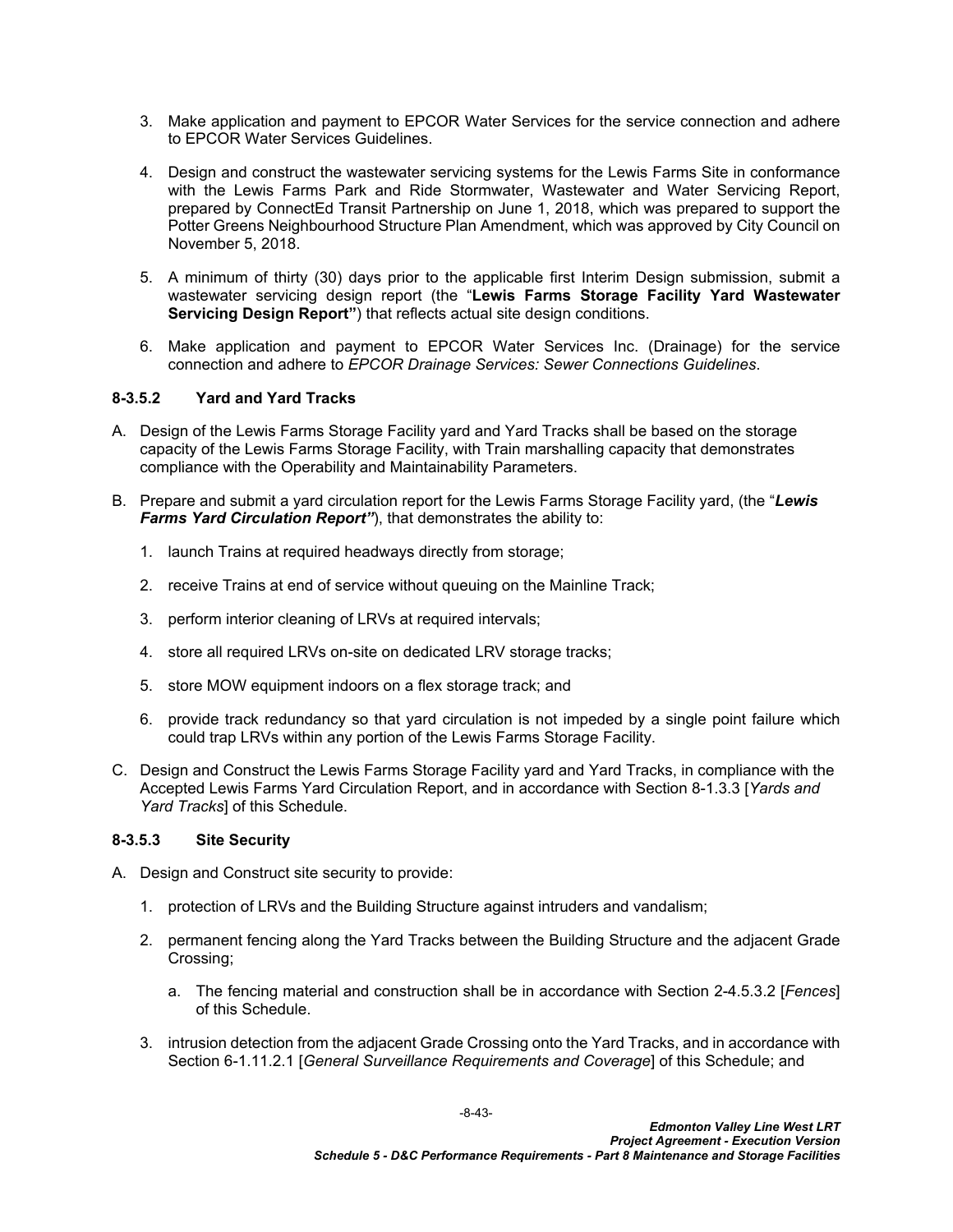- 4. integrated perimeter surveillance security, including full time and live perimeter intrusion detection system in accordance with Section 6-1.11.2.1 [*General Surveillance Requirements and Coverage*] of this Schedule.
- B. Provide card access security to control entry into the City Communication Room to allow 24/7 exclusive access by City personnel in accordance with 6-1.15 [*Security and Alarm System*] of this Schedule and:
	- 1. if restricted card access is provided to enter the Lewis Farms Storage Facility, provide fifty (50) access cards to the City programmed to allow 24/7 entry by City personnel.

## <span id="page-45-0"></span>**8-3.5.4 Site Access**

- A. Provide all administrative areas of the Lewis Farms Storage Facility Building with access via road, sidewalk, and SUP from the Lewis Farms Park and Ride.
- B. Road access to the Lewis Farms Storage Facility Building shall accommodate Medium Single Unit Truck (MSU) vehicles, Emergency Services and waste disposal equipment.
- C. Provide access and turnaround capability for:
	- 1. large vehicles (MSU) involved in delivery and waste disposal where destination points for such vehicles may be loading docks and loading gates, refuse tanks and large garbage containers;
	- 2. large MOW road running vehicles where destination points for such vehicles may be the MOW storage or designated parking; and
	- 3. large maintenance and repair vehicles at TPSSs, as may be required to demonstrate compliance with the Operability and Maintainability Parameters.
- D. Provide sufficient clearances to ensure waste disposal operations do not interfere with normal activities anticipated by the Operability and Maintainability Parameters.
- E. Provide signage designating the road access as restricted for authorized vehicles only.

#### <span id="page-45-1"></span>**8-3.5.5 Parking Facilities**

- A. Provide parking facilities as required to meet the parking requirements of the Operability and Maintainability Parameters.
- B. At a minimum, provide:
	- 1. thirty-four (34) staff parking stalls;
	- 2. the number of barrier free employee/visitor parking stalls required by the NBCAE, to be located adjacent to the main entrance of the Lewis Farms Storage Facility Building;
	- 3. one (1) visitor parking stall;
	- 4. one (1) assigned parking stall, within 30m of the main entrance, designated for City Persons;
	- 5. bicycle parking spaces, in the form of racks, for a number of bicycles equivalent to 10% of the vehicular spaces defined in 8-3.5.5B *[Parking Facilities]* of this Schedule with no less than five (5) to be located adjacent to the Lewis Farms Storage Facility Building; and
	- 6. signage designating it as restricted parking for authorized personnel.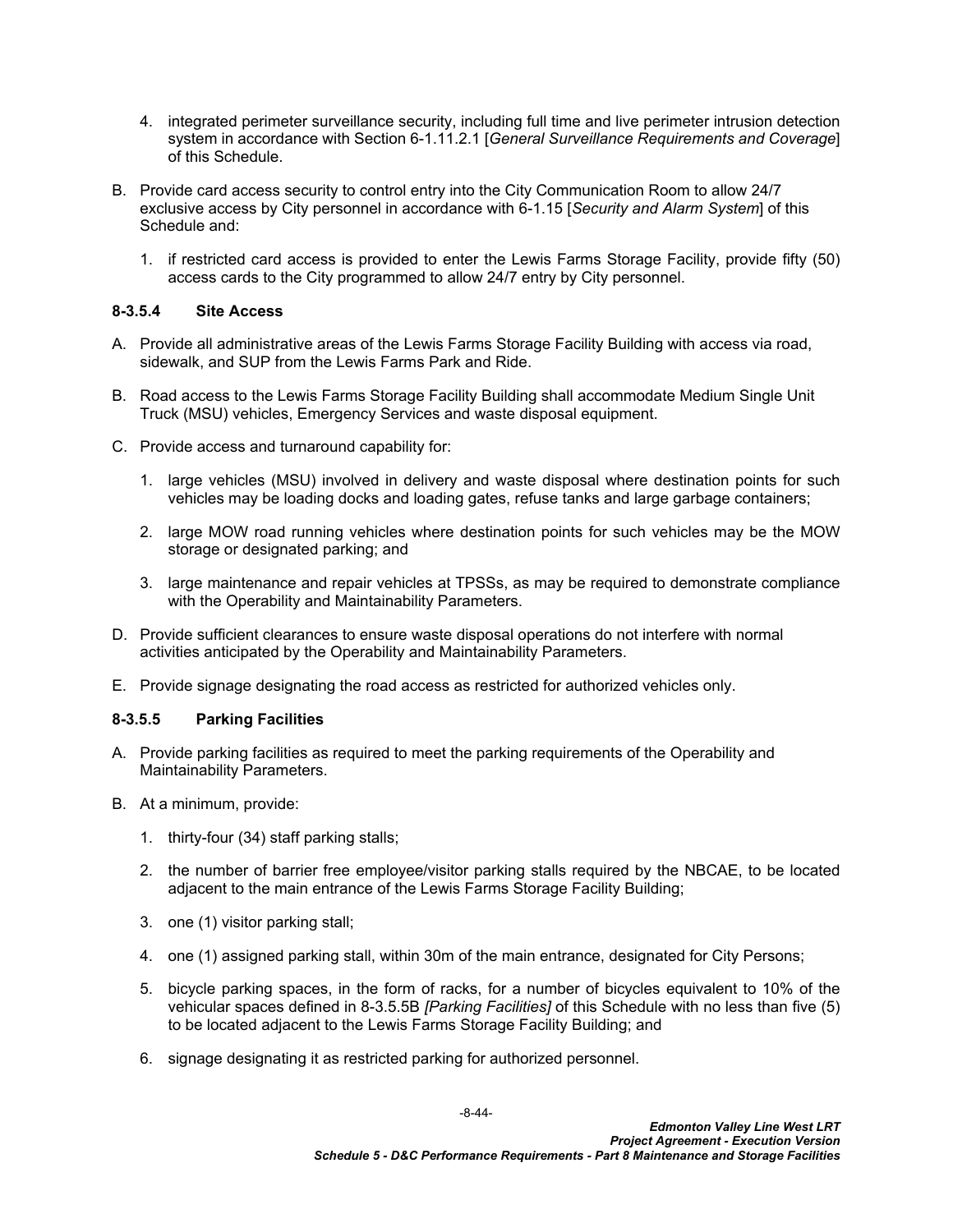## <span id="page-46-0"></span>**8-3.6 LEWIS FARMS STORAGE FACILITY BUILDING**

A. All rooms at the Lewis Farms Storage Facility Building shall comply with the *Room Data Sheets – Lewis Farms Storage Facility Building*, a copy of which is included in the Disclosed Data.

## <span id="page-46-1"></span>**8-3.6.1 NOT USED**

## **8-3.6.2 Lewis Farms Storage Facility Building Sustainability Requirements**

- A. Design and Construct the Lewis Farms Storage Facility Building within the Lewis Farms Storage Facility Site to:
	- 1. achieve LEED® Silver Certification using LEED® Building Design and Construction: New Construction in accordance with Section 4.5 [*LEED Silver Certification*] of Schedule 4 [*Design and Construction Protocols*];
	- 2. demonstrate the following performance improvements in accordance with *Part 8 Building Energy Performance Compliance Path* of NECB 2011:
		- a. achieve 30% or greater energy efficiency than required by the NECB 2011 for the Lewis Farms Storage Facility Occupied Areas;
			- i. benefits from the flush mounted solar photovoltaic array system shall not be considered as part of this analysis;
		- b. achieve 40% or greater greenhouse gas reduction than required by the NECB 2011 for the Lewis Farms Storage Facility Occupied Areas.
			- i. Calculate greenhouse gas emissions using the conversion factors located in Figure 2 (natural gas) and Figure 6 (electricity) of the *Energy Star Portfolio Manager Technical Reference Greenhouse Gas Emissions* document; and
			- ii. benefits from the flush mounted solar photovoltaic array system shall not be considered as part of this analysis
		- c.  $\,$  achieve an Annual Heating Demand that is less than or equal to 220 kWh/m $^2$  for the Lewis Farms Storage Facility Occupied Areas; and
	- 3. incorporate a flush mounted solar photovoltaic array system that:
		- a. has a minimum power rating of 165 kW DC and is expected to generate 800 Gigajoules per year;
			- i. should the power rating result in a system that is expected to generate more than the expected annual electrical consumption of the facility, Project Co shall explore aggregate sites as defined in the *Alberta Electric Utilities Act*;
			- ii. should the power rating result in a system that is expected to generate more than the expected annual consumption of the aggregate sites as defined in the *Alberta Electric Utilities Act*, Project Co may propose a reduced power rating that will comply with the *Alberta Electric Utilities Act* in accordance with Schedule 13 [*Changes*];
		- b. is arranged to achieve optimal performance based on building geometry and annual insolation and shading conditions;
		- c. is arranged to allow convenient access for safe maintenance in accordance with CSA Z462 and the *Alberta Occupational Health and Safety Regulations, Part 9 Fall Protection*; and

-8-45-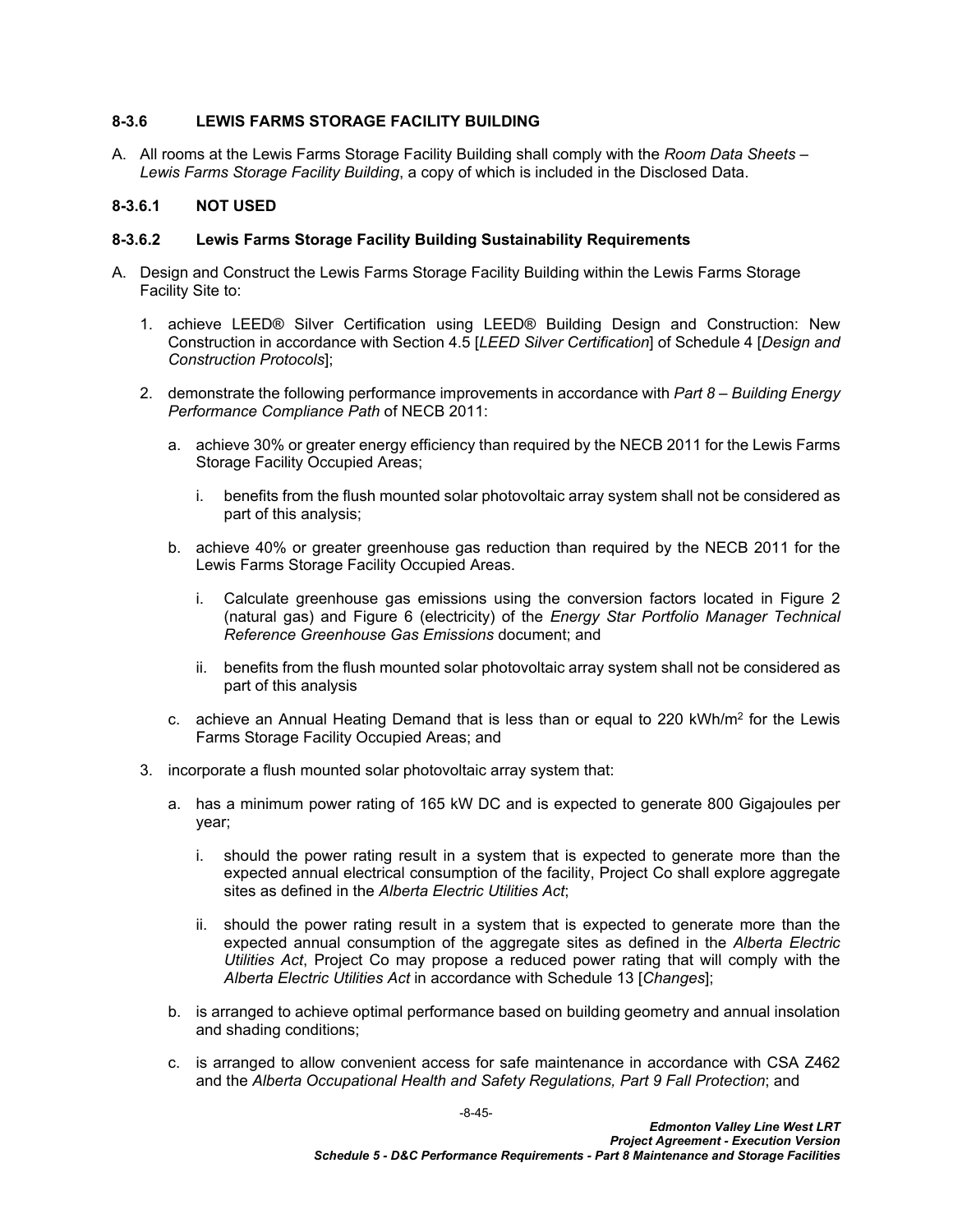- d. is provided with the required electrical equipment and EPCOR SCADA communications equipment, in accordance with the 'EPCOR Customer Connection Guide' and 'Technical Guideline for the Interconnection of Distributed Energy Resources to EPCOR Distribution and Transmission Inc.'s Distribution System', to safely and effectively transfer surplus energy to the electrical power grid.
- B. Any proposed deviation from, or equivalent or substitute to, the renewable energy system requirements of this Section [8-3.6.1](#page-46-1) [*Lewis Farms Storage Facility Building Sustainability Requirements*] of this Schedule shall be submitted to the City as an Innovation Proposal, pursuant to Schedule 13 *[Changes]*.
	- 1. Alternative renewable systems shall as a minimum achieve the expected annual energy generation as described in Section [8-3.6.1](#page-46-1) [*Lewis Farms Storage Facility Building Sustainability Requirements*] of this Schedule.

## **8-3.6.3 Site Requirements**

- A. Design and Construct the Lewis Farms Storage Facility Building within the Lewis Farms Storage Facility Site, including:
	- 1. Shop Tracks in accordance with Section [8-3.6.4](#page-49-0) [*Shop Tracks*] of this Schedule;
	- 2. LRV storage area in accordance with Section [8-3.6.5](#page-50-0) [*LRV Storage Area*] of this Schedule;
	- 3. flex track in accordance with Section [8-3.6.6](#page-51-0) [*Flex Track Area*] of this Schedule;
	- 4. ancillary areas in accordance with Section [8-3.6.7](#page-51-1) [*Ancillary Areas*] of this Schedule;
	- 5. utility rooms in accordance with Section [8-3.6.8](#page-52-0) [*Utility Rooms*] of this Schedule;
	- 6. site access in accordance with Section [8-3.5.4](#page-45-0) [*Site Access*] of this Schedule;
	- 7. parking facilities in accordance with [8-3.5.5](#page-45-1) [*Parking Facilities*] of this Schedule;
	- 8. Shop Track Traction Power System, as set out in Section 6-2 [*Traction Power System*] of this Schedule;
	- 9. OCS as set out in Section 6-3 [*Overhead Catenary System*] of this Schedule;
	- 10. a gravel surface extending the full length of the Lewis Farms Storage Facility Building and the full width of the site between the Lewis Farms Storage Facility Building and any adjacent open fields, for fire safety;
	- 11. a permanent generator; and
	- 12. all other facilities, equipment, systems and sub-systems as required in this Section [8-3.6](#page-46-0) [*Lewis Farms Storage Facility Building*].
- B. Design the Lewis Farms Storage Facility Building to accommodate the number of operations, maintenance, transportation and support personnel required to meet the Operability and Maintainability Parameters.
- C. Not less than 120 Business Days after the Effective Date, or at an alternate date accepted by the City, Project Co shall prepare and submit a parametric programming report (the "*Lewis Farms Storage Facility Building Parametric Programming Report"*) that describes the design rationales, criteria, standards, and assumptions for the Design of the Lewis Farms Storage Facility Building, and include the following: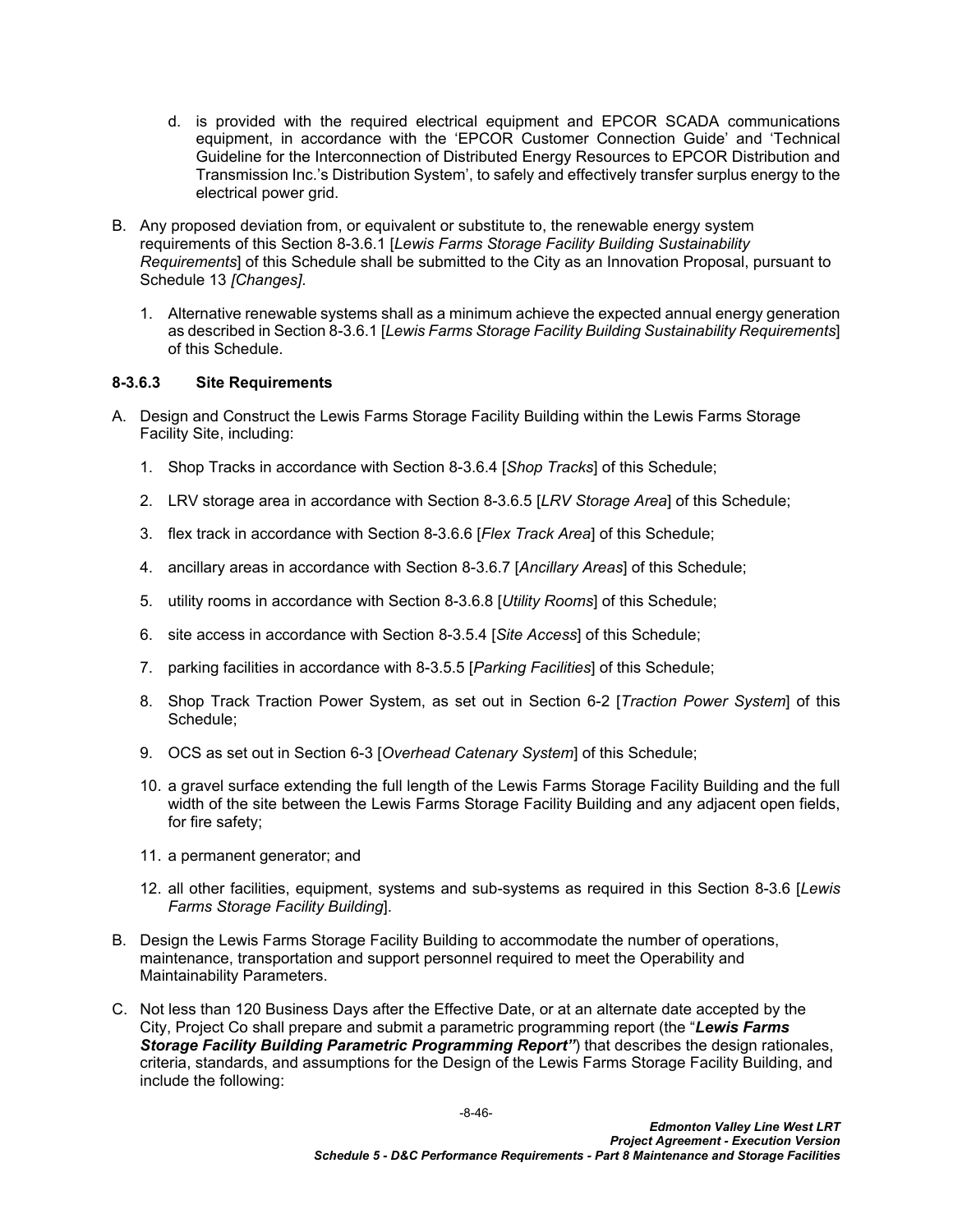- 1. facility programming analysis, including assessment of the LRV and MOW vehicle storage and cleaning area utilization on the basis of:
	- a. LRV and MOW vehicle fleet size, as demonstrated to meet the Operability and Maintainability Parameters;
	- b. maintenance staff, as demonstrated to meet the Operability and Maintainability Parameters;
	- c. planned work shifts, as demonstrated to meet the Operability and Maintainability Parameters;
	- d. maintenance activities and cycles, as demonstrated to meet the Operability and Maintainability Parameters;
	- e. calculation of demand;
	- f. analysis of individual spaces, including:
		- i. space and service requirements;
		- ii. access, including for cranes, delivery trucks and equipment as necessary;
		- iii. vertical and horizontal accessibility for maintenance personnel and equipment;
		- iv. circulation to adjacent or related spaces;
		- v. access control for safety and security;
		- vi. number, spacing, and type of electrical installations and receptacles;
		- vii. workplace health and safety equipment;
		- viii. clearances; and
		- ix. HVAC requirements;
	- g. adjacency analysis (to minimize unnecessary moving or handling of parts and tools); and
	- h. tools analysis, as demonstrated to meet the Operability and Maintainability Parameters;
- 2. program space analysis forms for each space in the Lewis Farms Storage Facility Building, with a separate form provided for each space which lists:
	- a. goals and objectives of the space;
	- b. equipment and tools that will be housed in the space;
	- c. furniture and storage required in the space;
	- d. desired adjacencies to other functions; and
	- e. special building and utility requirements that are to be provided.

and incorporating all design requirements specified in this Section [8-3.6](#page-46-0) [*Lewis Farms Storage Facility Building*] of this Schedule, and incorporating the prescriptive space requirements shown on the *Room Data Sheets – Lewis Farms Storage Facility*, a copy of which is included in the Disclosed Data;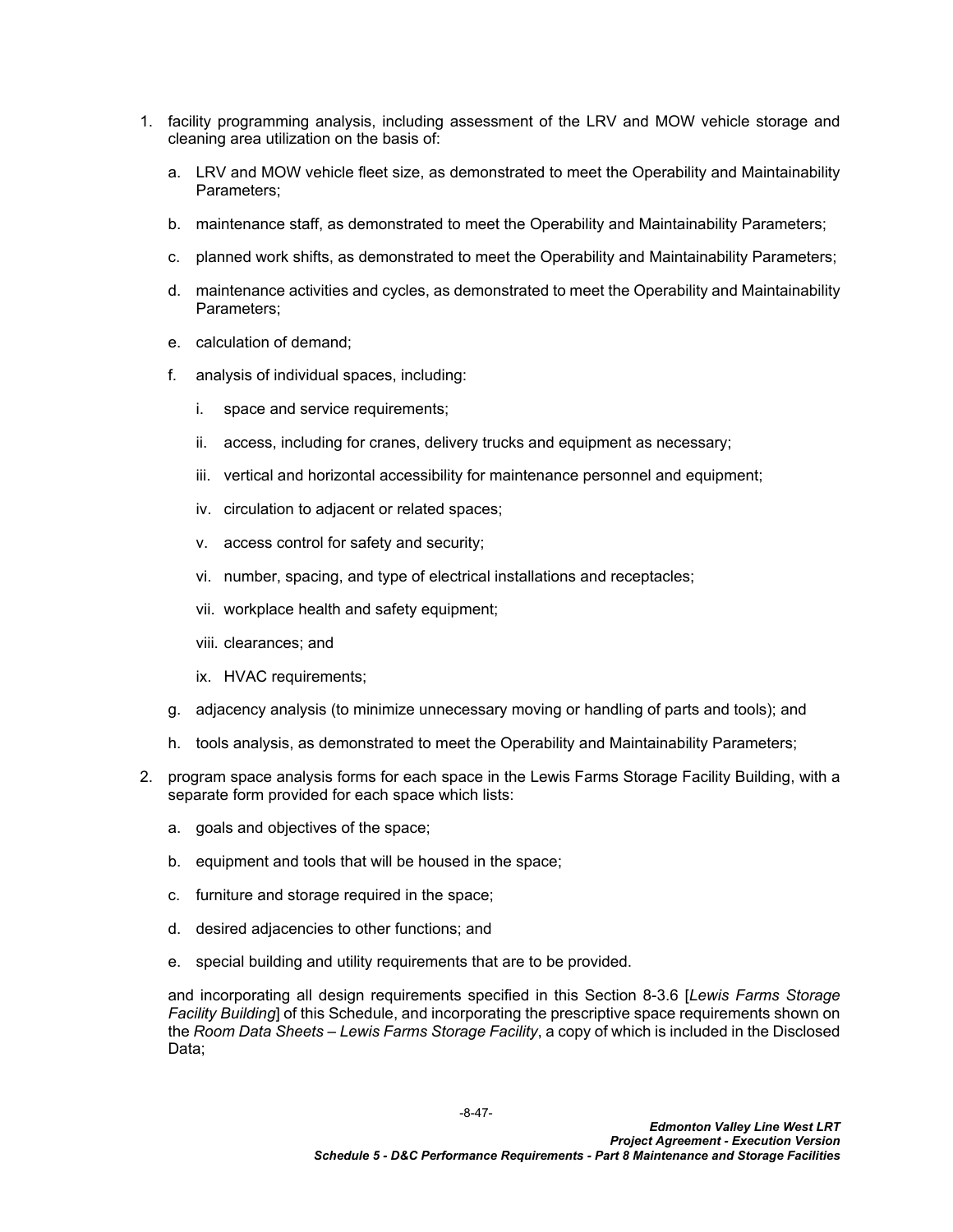- 3. diagrammatic floor plan sketches for each space in the Lewis Farms Storage Facility Building, with a separate scaled diagram for each space which depicts:
	- a. the desired space configuration; and
	- b. the furniture, storage, equipment and utility services in the space;
- 4. modelling results depicting the overall circulation, access and LRV storage incorporating all spaces in the Lewis Farms Storage Facility Building;
- 5. overall scaled building layout drawings;
- 6. LEED checklist, demonstrating compliance with Section [8-3.6.1](#page-46-1) [*Lewis Farms Storage Facility Building Sustainability Requirements*] of this Schedule;
- 7. tabulated tool and equipment Bill of Materials; and
- 8. details of structural live loads used in the design of the Lewis Farms Storage Facility, including, at a minimum:
	- a. Lewis Farms Storage Facility floor plans showing locations, extents and magnitudes of all live loads due to use and occupancy;
	- b. a modified Trackway vehicle vertical live load model, if applicable, to use for the design of the LRV storage area;
	- c. a modified procedure to calculate dynamic load allowances for the Trackway vehicle loads, if applicable;
	- d. all applicable machinery and equipment load magnitudes, configurations, locations of application and corresponding impact factors; and
	- e. all applicable locations and magnitudes of concentrated loads resulting from maintenance and storage of LRV components.

#### <span id="page-49-0"></span>**8-3.6.4 Shop Tracks**

- A. Design and Construct the Lewis Farms Storage Facility Building Shop Tracks in accordance with Section 3-1 [*Track*] of this Schedule, and:
	- 1. provide a sufficient number of individual bays to accommodate the storage and interior cleaning of twelve (12) LRVs in a coupled or uncoupled configuration, with storage on a minimum of six (6) dedicated LRV Tracks;
	- 2. provide a flexible track area to accommodate both the storage and interior cleaning of two (2) LRVs in a coupled or uncoupled configuration and the storage and cleaning of MOW equipment to meet the Operability and Maintainability Parameters;
	- 3. space Shop Tracks to accommodate the functions required of each bay, accounting for any activity and machinery that may be required to perform the prescribed tasks;
	- 4. provide bays with a minimum length to accommodate the longest possible two-car Train configuration, where the maximum usable length of a track is defined by the clearance points calculated based on track spacing and supplied LRV clearance envelopes;
	- 5. have all Shop Tracks located on horizontal tangents;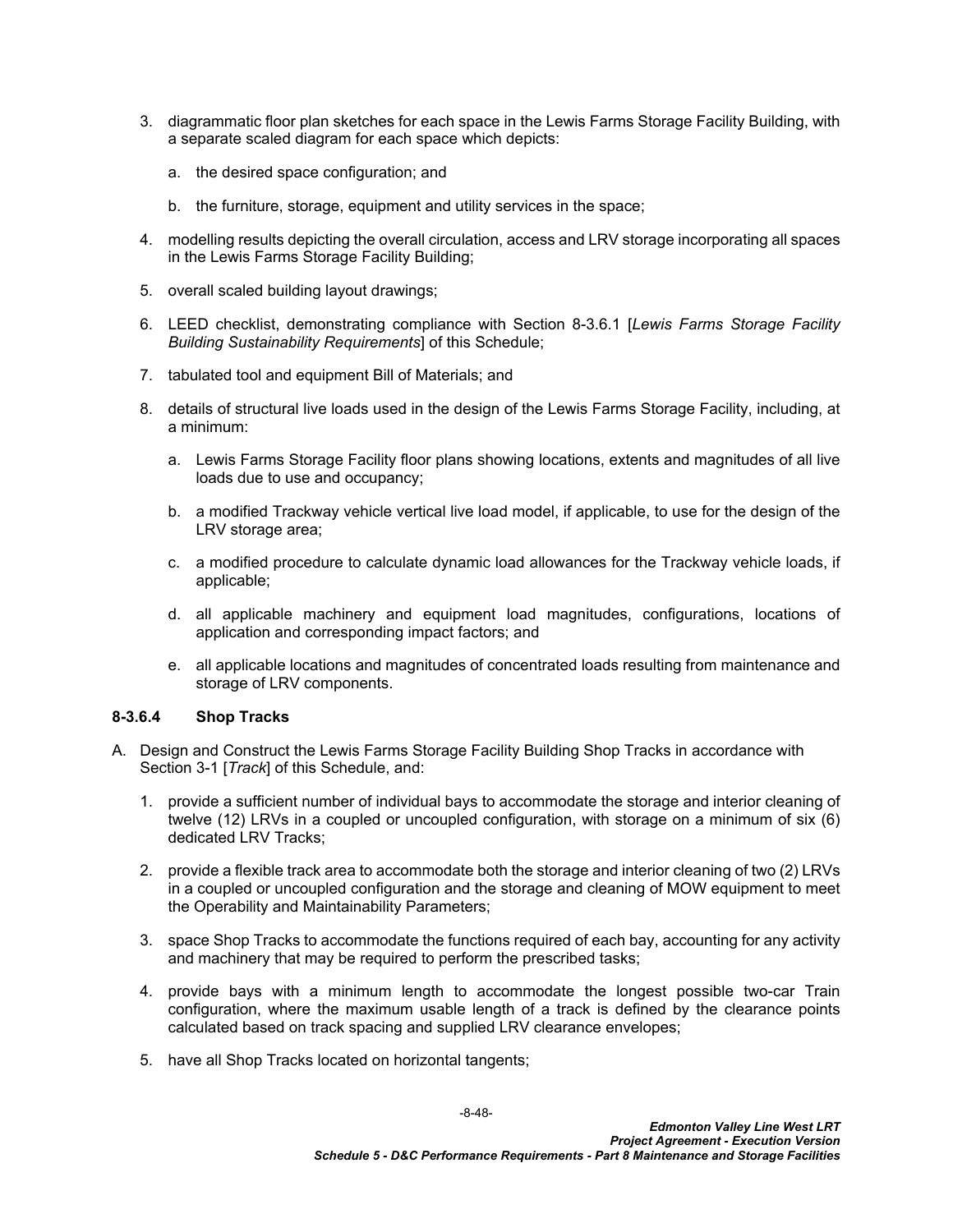- 6. have all bays located at the same elevation and sag graded at 0.3% longitudinally to facilitate drainage to drain basins within the building;
- 7. have all bay elevations that match adjacent floor elevations;
- 8. provide sufficient space between adjacent tracks such that there is a minimum of 3.0m between individually parked LRVs;
- 9. provide sufficient space between the panel folding doors, when open, and the ends of parked LRVs to permit passage of personnel, cleaning equipment, and maintenance equipment;
- 10. provide clearances to permit LRVs to enter and exit bays without being trapped by LRVs in adjacent bays;
- 11. clearly identify the extents of the LRV Dynamic Envelope along the full length of all Shop Tracks by, for example, providing paint markings on the floor;
- 12. provide permanently secured wheel stops to prevent runaway LRVs or MOW equipment from hitting the Building Structure; and
- 13. accommodate OCS interlocking, in accordance with Section 6-2.3.4 [*Shop TPSS and Yard TPSS*] of this Schedule.

#### <span id="page-50-0"></span>**8-3.6.5 LRV Storage Area**

- A. This Section 8-3.6.5 *[LRV Storage Area]* sets out the general requirements for LRV storage areas within the Lewis Farms Storage Facility.
- B. Provide LRV vehicle storage areas to berth LRVs up to 44m long, with couplers retracted, and Trains up to 90m long, with end-couplers retracted, with space provided around the ends of single cars for movement of staff and equipment, and to support:
	- 1. safety inspections of the LRV;
	- 2. the activities associated with interior cleaning;
	- 3. light exterior cleaning; and
	- 4. overnight LRV storage.
- C. Design and Construct the LRV storage area to include access to top of rail level at both sides of each LRV in accordance with Section [8-1.3.2C.2C](#page-5-0) [*LRV Service Access Levels*] of this Schedule.
- D. Provide a minimum of one permanent fixed eye wash facility at every second storage track.
- E. Provide automatic or automated panel folding doors at all LRV entrances to the Lewis Farms Storage Facility.
	- 1. If the door movement envelope infringes on a safe walking route, a pedestrian door shall be integrated with bi-directional visibility to provide safe passage and avoid unnecessary opening and closing of the panel folding door;
	- 2. the controller for doors must be placed in a location that does not restrict vehicle or pedestrian movements and allows visibility that the doors open and close safely without obstruction;
	- 3. when the doors are moving there shall be a visible and audible warning; and
	- 4. the movement of pedestrians shall not activate the panel folding doors.

-8-49-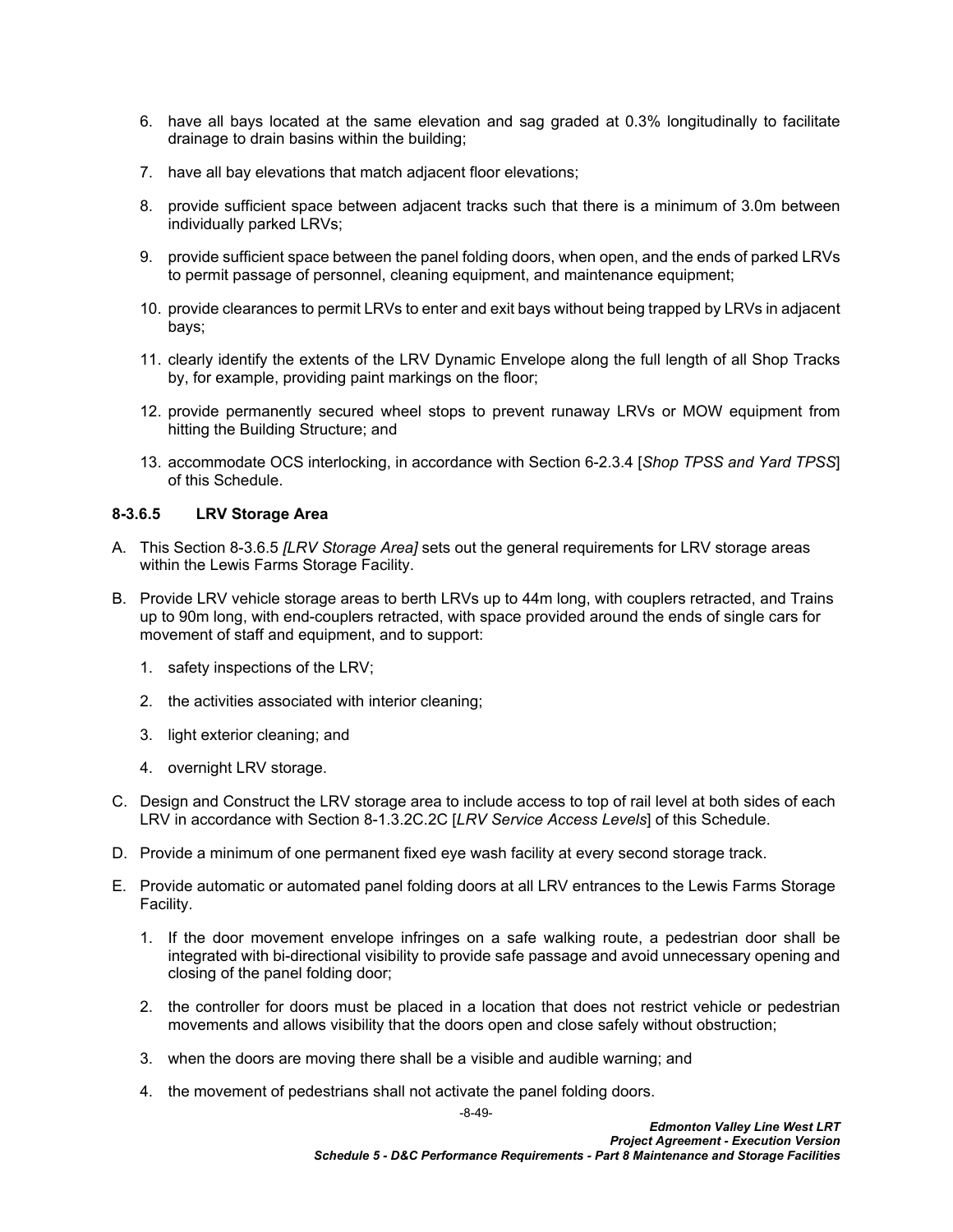- F. Provide heavy duty person exterior doors with a panel allowing bi-directional visibility along the length of the storage area spaced a maximum of 45 m apart.
- G. Design and Construct an emergency repair area within the LRV storage area to also include fall arrest in accordance with the *Alberta Occupational Health and Safety Regulations, Part 9 Fall Protection*; to accommodate safe work LRV roof access.
- H. Provide a central vacuum system that services the entire Lewis Farms Storage Facility Building.
- I. The LRV internal storage area shall be rectangular in shape with all LRV storage track end points aligned.

## <span id="page-51-0"></span>**8-3.6.6 Flexible Track Area**

- A. Provide a flexible track area of minimum width 7.5 m to store either two (2) LRVs or large road running MOW equipment such as tampers, rubber-tired, light duty locomotives, ballast regulators, snow blowers, ballast dump cars, and flat cars.
- B. Design and Construct the flexible track area to include access to top of rail level at both sides of the track in accordance with Section [8-1.3.2C.2C](#page-5-0) [*LRV Service Access Levels*] of this Schedule.

## <span id="page-51-1"></span>**8-3.6.7 Ancillary Areas**

A. This Section [8-3.6.7](#page-51-1) [*Ancillary Areas*] sets out the general requirements for ancillary areas within the Lewis Farms Storage Facility Building. These areas account for administrative, operations and support functions other than direct maintenance. Each required area shall be sized and configured in accordance with Good Industry Practice.

## **8-3.6.7.1 Office Spaces**

- A. Provide the following office spaces to meet the Operability and Maintainability Parameters:
	- 1. one (1) open office space to accommodate five (5) staff; and
	- 2. one (1) closed conference room.

## **8-3.6.7.2 Administration Spaces**

A. Provide an administrative storage area.

## **8-3.6.7.3 Employee Welfare and Wellness Spaces**

- A. Provide the following employee welfare and wellness spaces:
	- 1. kitchen and breakroom;
	- 2. washrooms, where in addition to those required by NBCAE, a separate single user washroom designated as "universal" is provided;
	- 3. male and female change rooms with showers; and
	- 4. space to accommodate twenty (20) lockers, assuming a minimum locker footprint of 560 mm wide by 560 mm deep, located within or adjacent to the change/shower rooms.

## **8-3.6.7.4 Reception**

A. Provide a staff check-in/reception area located near the main building entrance.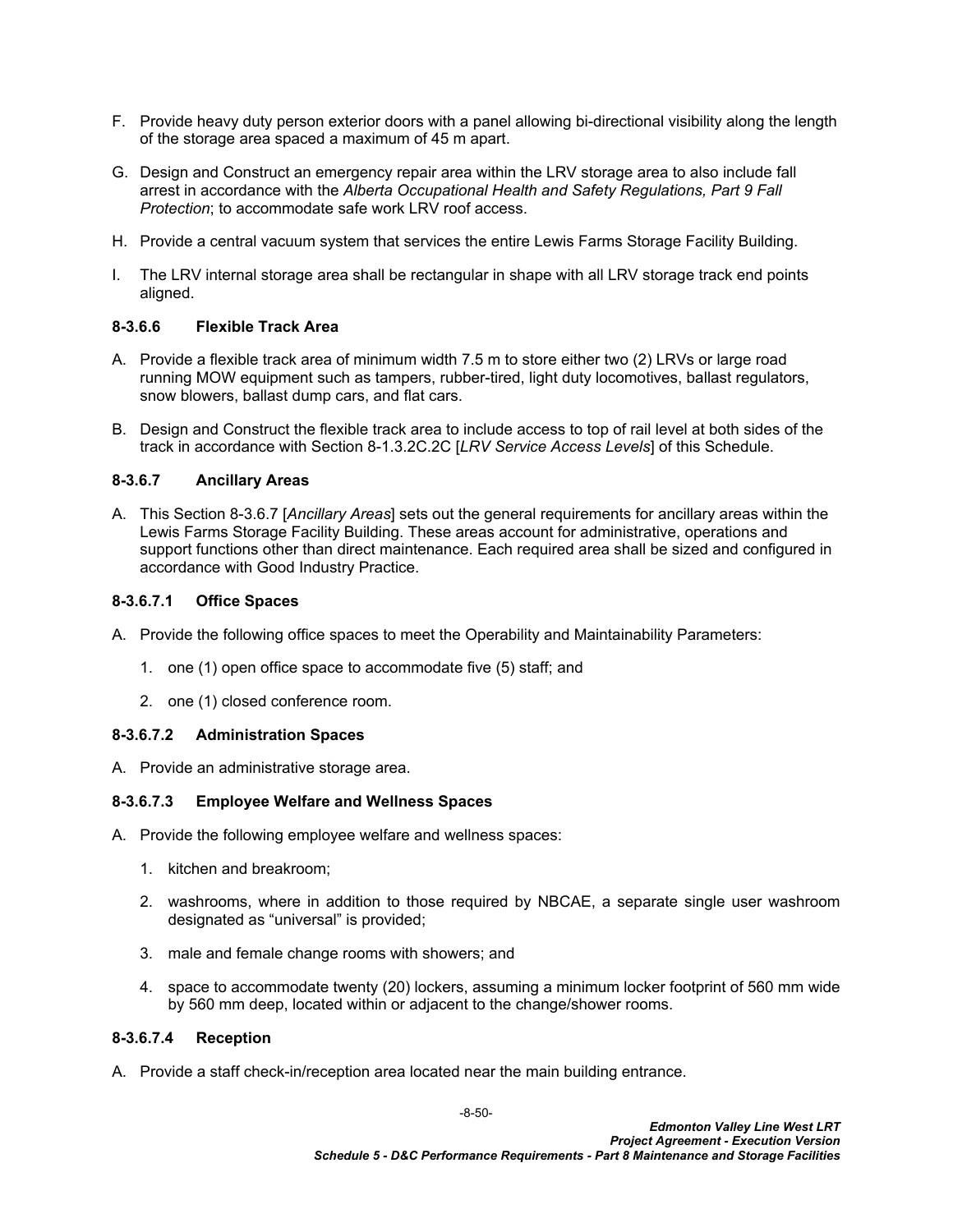## **8-3.6.7.5 Janitor Room**

A. Provide a janitor room to support activities associated with cleanliness and hygiene of the ancillary and support areas of the Lewis Farms Storage Facility Building.

## **8-3.6.7.6 Operations Control Room**

A. Provide an operations control room, sized to accommodate four (4) workstations, to support backup mission critical operations.

## **8-3.6.7.7 Other Ancillary Spaces**

- A. Provide an area for spare parts and handling of waste and recycling materials.
- B. Provide a dedicated first aid room.

## <span id="page-52-0"></span>**8-3.6.8 Utility Rooms**

A. This Section [8-3.6.8](#page-52-0) [*Utility Rooms*] sets out the general requirements for the utility rooms within the Lewis Farms Storage Facility Building which support operations of the facility, for which the associated equipment, components, materials, systems, and sub-systems and their distribution shall be designed in accordance with Section 5-1 *[General]* of this Schedule and the Valley Line West LRT Facilities Design and Construction Standards. Each required room shall be sized and configured in accordance with Good Industry Practice.

## **8-3.6.8.1 TPSS Room**

- A. Provide a TPSS room to house, and include the equipment required for, the TPSS for the Shop Track Traction Power System and the TPSS for the Yard Track Traction Power System as described in Section 6-2.3.4 [*Shop TPSS and Yard TPSS*] of this Schedule, where:
	- 1. the TPSS room shall also house the equipment required for the Lewis Estates TPSS required in accordance with Section 6-2.3.2 [*TPSS*] of this Schedule;
	- 2. no portion of washroom water servicing is located directly above the shop TPSS room; and
	- 3. the structure enclosing the shop TPSS room is designed for appropriate blast loading as set out in the Accepted Lewis Farms Storage Facility Building Parametric Programming Report.
- B. Design and Construct the TPSS Traction Power equipment in accordance with Section 6-2.3 [*Design Requirements*] of this Schedule.

#### **8-3.6.8.2 Mechanical Room**

A. Provide a mechanical room to house, and include the equipment required for, the building mechanical systems. This includes equipment such as central heating equipment, central cooling equipment, hydronic distribution equipment, and domestic hot water heating equipment.

#### **8-3.6.8.3 Electrical and PV Equipment Room**

A. Provide an electrical room to house, and include the equipment required for, the building electrical system and PV panel equipment. This includes equipment such as the main electrical distribution gear, central distribution panels, transfer switches, inverters, motor control centers and solar power converters.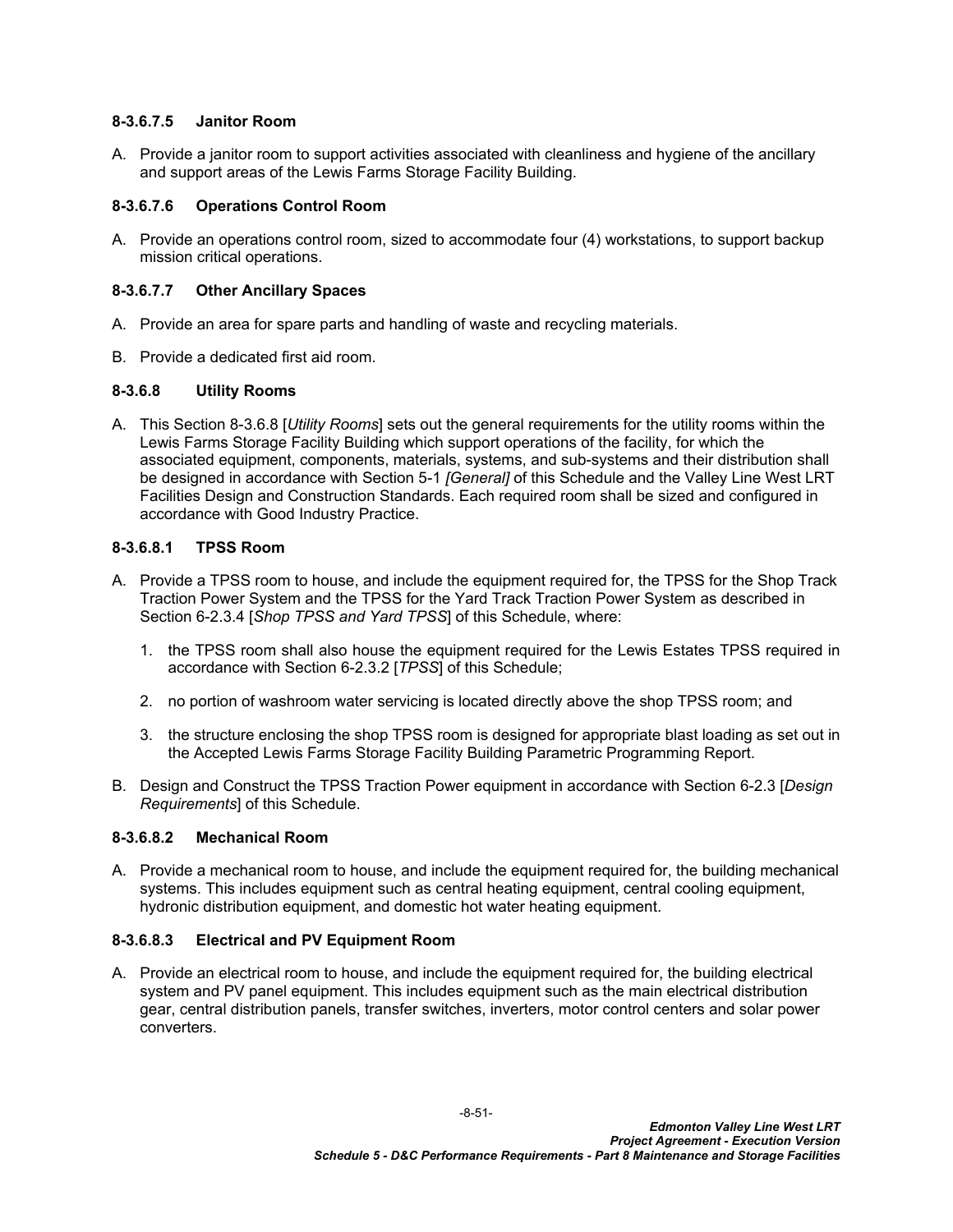#### **8-3.6.8.4 Sprinkler Room**

A. Provide a sprinkler room to house, and include the equipment required for, a sprinkler tree connected to the main water service entrance, and additional equipment to distribute water to the sprinkler zones within the building.

### **8-3.6.8.5 Data Centre**

A. Provide a Data Centre room, sized and configured to meet the requirements set out in Section 6-1.8 [*Data Centres*] of this Schedule.

### **8-3.6.8.6 Communication Room**

- A. Provide a communication room to house the building premise communication equipment, designed, constructed and configured to:
	- 1. be in accordance with ANSI/BICSI 002-2014, Class F2;
	- 2. not be located directly underneath any portion of washroom water servicing;
	- 3. include all building premise wire and cabling termination equipment and materials in accordance with Section 6-1.21 [*Wire and Cable*] of this Schedule, where:
		- a. cables and associated conduits are extended to the Data Centre and to each room and area as set out in the Accepted **Building Parametric Programming** Report;
	- 4. include communications cabinets which shall:
		- a. house fibre optic, copper, and communication infrastructure and equipment required for the full operation of the building and surrounding infrastructure as set out in the Accepted Facility Building Parametric Programming Report;
		- b. have a nominal equipment mounting width of 19 in;
		- c. be a minimum 42 RU (height);
		- d. provide access to both front and back of equipment through vented, lockable doors keyed to the same key as those of Valley Line LRT Stage 1; and
		- e. provide access to both sides of equipment through removable side panels.
	- 5. include building communication infrastructure, consisting of:
		- a. radio system equipment in accordance with Section 6-1.12 [*Radio Systems*] of this Schedule;
		- b. telephone system equipment in accordance with Section 6-1.13 [*Telephone System*] of this Schedule;
		- c. Building SCADA System equipment in accordance with Section 6-1.14 [*Building SCADA System*] of this Schedule;
		- d. security and alarm equipment in accordance with Section 6-1.15 [*Security and Alarm System*] of this Schedule; and
		- e. network management equipment in accordance with Section 6-1.16 [*Network Management System*] of this Schedule.

-8-52-